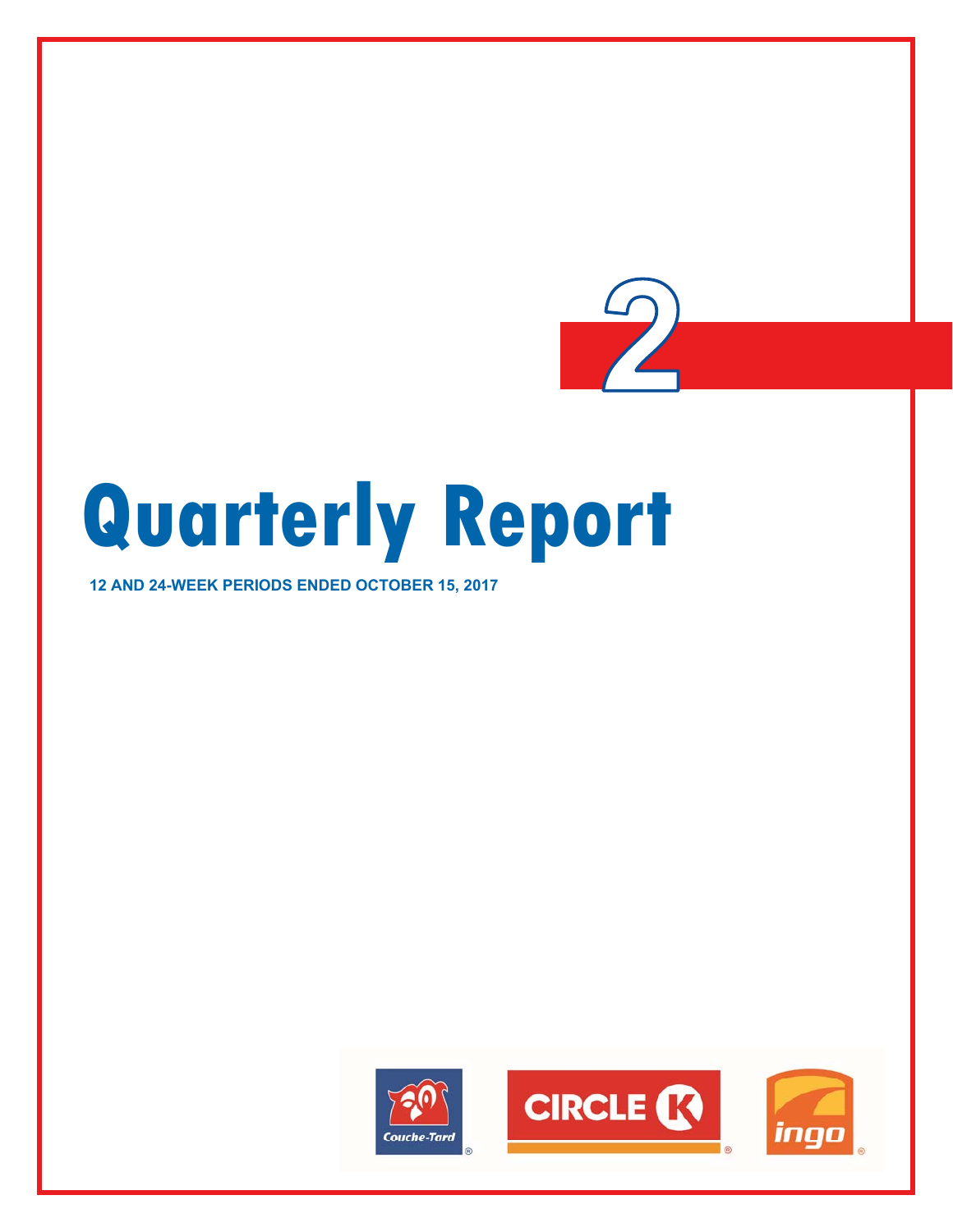# **Management Discussion and Analysis**

*The purpose of this Management Discussion and Analysis ("MD&A") is, as required by regulators, to explain management's point of view on the financial condition and results of the operations of Alimentation Couche-Tard Inc. ("Couche-Tard") as well as its performance during the second quarter of the fiscal year ending April 29, 2018. More specifically, it aims to let the reader better understand our development strategy, performance in relation to objectives, future expectations, and how we address risk and manage our financial resources. This MD&A also provides information to improve the reader's understanding of Couche-Tard's consolidated financial statements and related notes. It should therefore be read in conjunction with those documents. By "we", "our", "us" and "the Corporation", we refer collectively to Couche-Tard and its subsidiaries.* 

*Except where otherwise indicated, all financial information reflected herein is expressed in United States dollars ("US dollars") and determined on the basis of International Financial Reporting Standards ("IFRS") as issued by the International Accounting Standards Board ("IASB"). We also use measures in this MD&A that do not comply with IFRS. Where such measures are presented, they are defined and the reader is informed. This MD&A should be read in conjunction with the annual consolidated financial statements and related notes included in our 2017 Annual Report, which, along with additional information relating to Couche-Tard, including the most recent Annual Information Form, is available on SEDAR at http://www.sedar.com/ and on our website at http://corpo.couche-tard.com/.* 

# **Forward-Looking Statements**

This MD&A includes certain statements that are "forward-looking statements" within the meaning of the securities laws of Canada. Any statement in this MD&A that is not a statement of historical fact may be deemed to be a forward-looking statement. When used in this MD&A, the words "believe", "could", "should", "intend", "expect", "estimate", "assume" and other similar expressions are generally intended to identify forward-looking statements. It is important to know that the forward-looking statements in this MD&A describe our expectations as at November 28, 2017, which are not guarantees of the future performance of Couche-Tard or its industry, and involve known and unknown risks and uncertainties that may cause Couche-Tard's or the industry's outlook, actual results or performance to be materially different from any future results or performance expressed or implied by such statements. Our actual results could be materially different from our expectations if known or unknown risks affect our business, or if our estimates or assumptions turn out to be inaccurate. A change affecting an assumption can also have an impact on other interrelated assumptions, which could increase or diminish the effect of the change. As a result, we cannot guarantee that any forward-looking statement will materialize and, accordingly, the reader is cautioned not to place undue reliance on these forward-looking statements. Forward-looking statements do not take into account the effect that transactions or special items announced or occurring after the statements are made may have on our business. For example, they do not include the effect of sales of assets, monetization, mergers, acquisitions, other business combinations or transactions, asset write-downs or other charges announced or occurring after forward-looking statements are made.

Unless otherwise required by applicable securities laws, we disclaim any intention or obligation to update or revise the forward-looking statements, whether as a result of new information, future events or otherwise.

The foregoing risks and uncertainties include the risks set forth under "Business Risks" in our 2017 Annual Report as well as other risks detailed from time to time in reports filed by Couche-Tard with securities regulators in Canada.

# **Our Business**

We are the leader in the Canadian convenience store industry. In the United States, we are the largest independent convenience store operator in terms of the number of company-operated stores. In Europe, we are a leader in convenience store and road transportation fuel retail in the Scandinavian countries (Norway, Sweden and Denmark), in the Baltic countries (Estonia, Latvia and Lithuania), and in Ireland and we also have an important presence in Poland.

As of October 15, 2017, our network comprised 9,465 convenience stores throughout North America, including 8,135 stores with road transportation fuel dispensing. Our North American network consists of 18 business units, including 14 in the United States covering 41 states and 4 in Canada covering all 10 provinces. Approximately 95,000 people are employed throughout our network and at our service offices in North America. In addition, through CrossAmerica Partners LP, we supply road transportation fuel under various brands to more than 1,200 locations in the United States.

In Europe, we operate a broad retail network across Scandinavia, Ireland, Poland, the Baltics and Russia through ten business units. As of October 15, 2017, our network comprised 2,750 stores, the majority of which offer road transportation fuel and convenience products while the others are unmanned automated fuel stations which only offer road transportation fuel. We also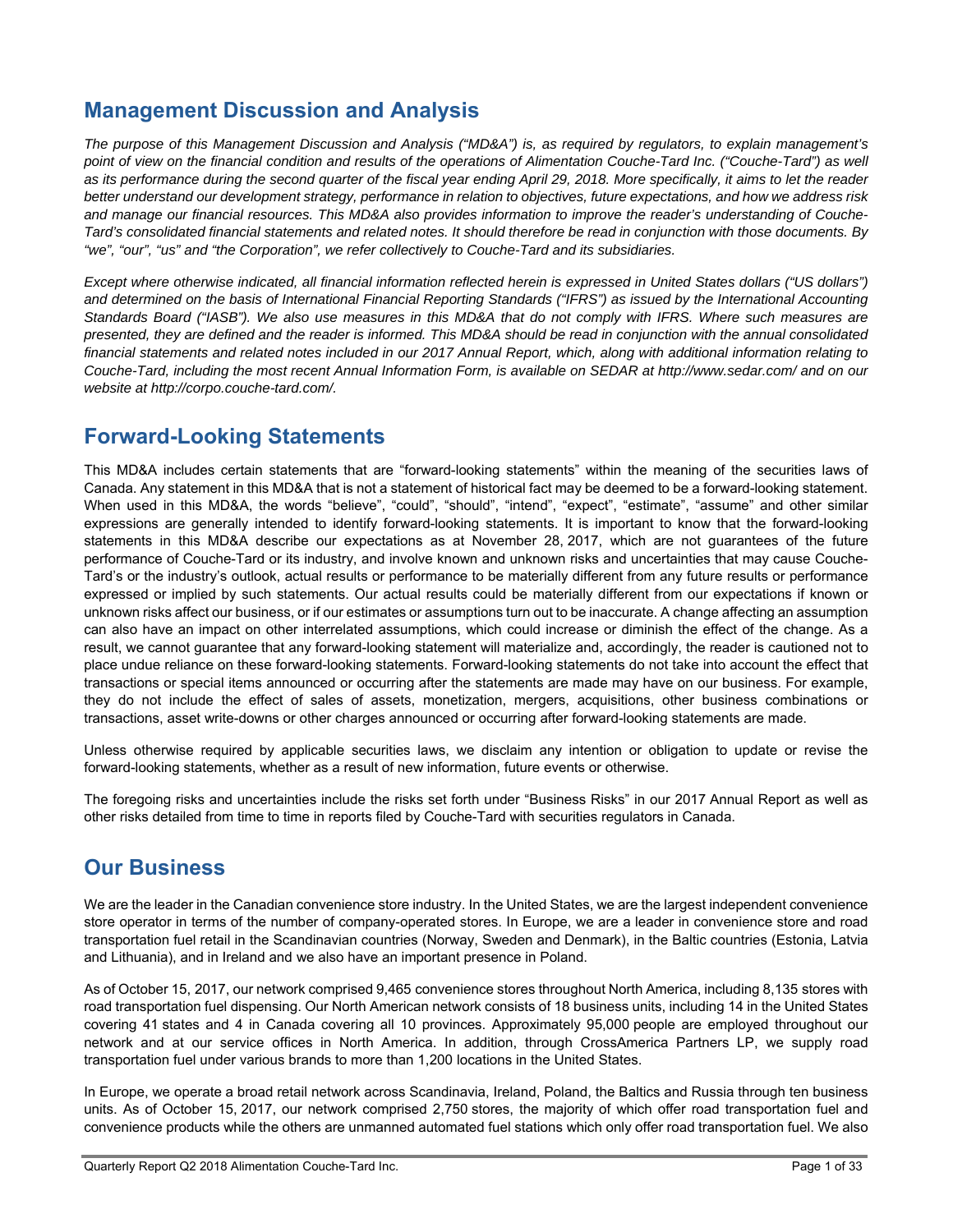offer other products, including stationary energy, marine fuel, aviation fuel and chemicals. Including employees at branded franchise stores, approximately 25,000 people work in our retail network, terminals and service offices across Europe.

In addition, under licensing agreements, more than 1,800 stores are operated under the Circle K banner in 14 other countries and territories (China, Costa Rica, Egypt, Guam, Honduras, Hong Kong, Indonesia, Macau, Malaysia, Mexico, the Philippines, Saudi Arabia, the United Arab Emirates and Vietnam), which brings our worldwide total network to more than 15,200 stores.

Our mission is to offer our customers fast and friendly service by developing a warm and customized relationship with them, while finding ways to pleasantly surprise them on a daily basis. To this end, we strive to meet the demands and needs of people on the go. We offer fresh food, hot and cold beverages, car wash services, road transportation fuel and other high quality products and services designed to meet or exceed customers' demands in a clean, welcoming and efficient environment. Our positioning in the industry stems primarily from the success of our business model, which is based on a decentralized management structure, an ongoing comparison of best practices and operational expertise enhanced by our experience in the various regions of our network. Our positioning is also a result of our focus on in-store merchandise and on our continued investment in our people and our stores.

# **Value Creation**

In the United States, the convenience store sector is fragmented and in a consolidation phase. We are participating in this process through our acquisitions, the market shares we gain when competitors close sites, and by improving our offering. In Europe and Canada, the convenience store sector is often dominated by a few major players, including integrated oil companies. Some of these integrated oil companies are in the process of selling, or are expected to sell, their retail assets. We intend to study investment opportunities that might come to us through this process.

No matter the context, to create value for our Corporation and its shareholders, acquisitions have to be concluded at reasonable conditions. Therefore, we do not necessarily favor store count growth to the detriment of profitability. In addition to acquisitions, the contribution from organic growth has played an important role in the recent growth of our net earnings. Highlights have included the on-going improvements we have made to our offer, including fresh products, to our supply terms and to our efficiency. All these elements, in addition to our strong balance sheet, have contributed to the growth in our net earnings and to value creation for our shareholders and other stakeholders. We intend to continue in this direction.

# **Exchange Rate Data**

We use the US dollar as our reporting currency, which provides more relevant information given the predominance of our operations in the United States.

The following table sets forth information about exchange rates based upon closing rates expressed as US dollars per comparative currency unit:

|                                   |                  | 12-week periods ended |                                         | 24-week periods ended |
|-----------------------------------|------------------|-----------------------|-----------------------------------------|-----------------------|
|                                   | October 15, 2017 | October 9, 2016       | <b>October 15, 2017</b> October 9, 2016 |                       |
| Average for period <sup>(1)</sup> |                  |                       |                                         |                       |
| Canadian Dollar                   | 0.8021           | 0.7656                | 0.7766                                  | 0.7705                |
| Norwegian Krone                   | 0.1268           | 0.1208                | 0.1227                                  | 0.1207                |
| Swedish Krone                     | 0.1239           | 0.1173                | 0.1197                                  | 0.1187                |
| Danish Krone                      | 0.1590           | 0.1502                | 0.1548                                  | 0.1506                |
| Zloty                             | 0.2769           | 0.2589                | 0.2716                                  | 0.2570                |
| Euro                              | 1.1828           | 1.1179                | 1.1516                                  | 1.1206                |
| Ruble                             | 0.0171           | 0.0155                | 0.0171                                  | 0.0154                |
|                                   |                  |                       |                                         |                       |

|                 | As at October 15, 2017 | As at April 30, 2017 |
|-----------------|------------------------|----------------------|
| Period end      |                        |                      |
| Canadian Dollar | 0.8001                 | 0.7329               |
| Norwegian krone | 0.1265                 | 0.1172               |
| Swedish krone   | 0.1230                 | 0.1135               |
| Danish krone    | 0.1587                 | 0.1469               |
| Zloty           | 0.2775                 | 0.2589               |
| Euro            | 1.1810                 | 1.0930               |
| Ruble           | 0.0173                 | 0.0176               |

(1) Calculated by taking the average of the closing exchange rates of each day in the applicable period.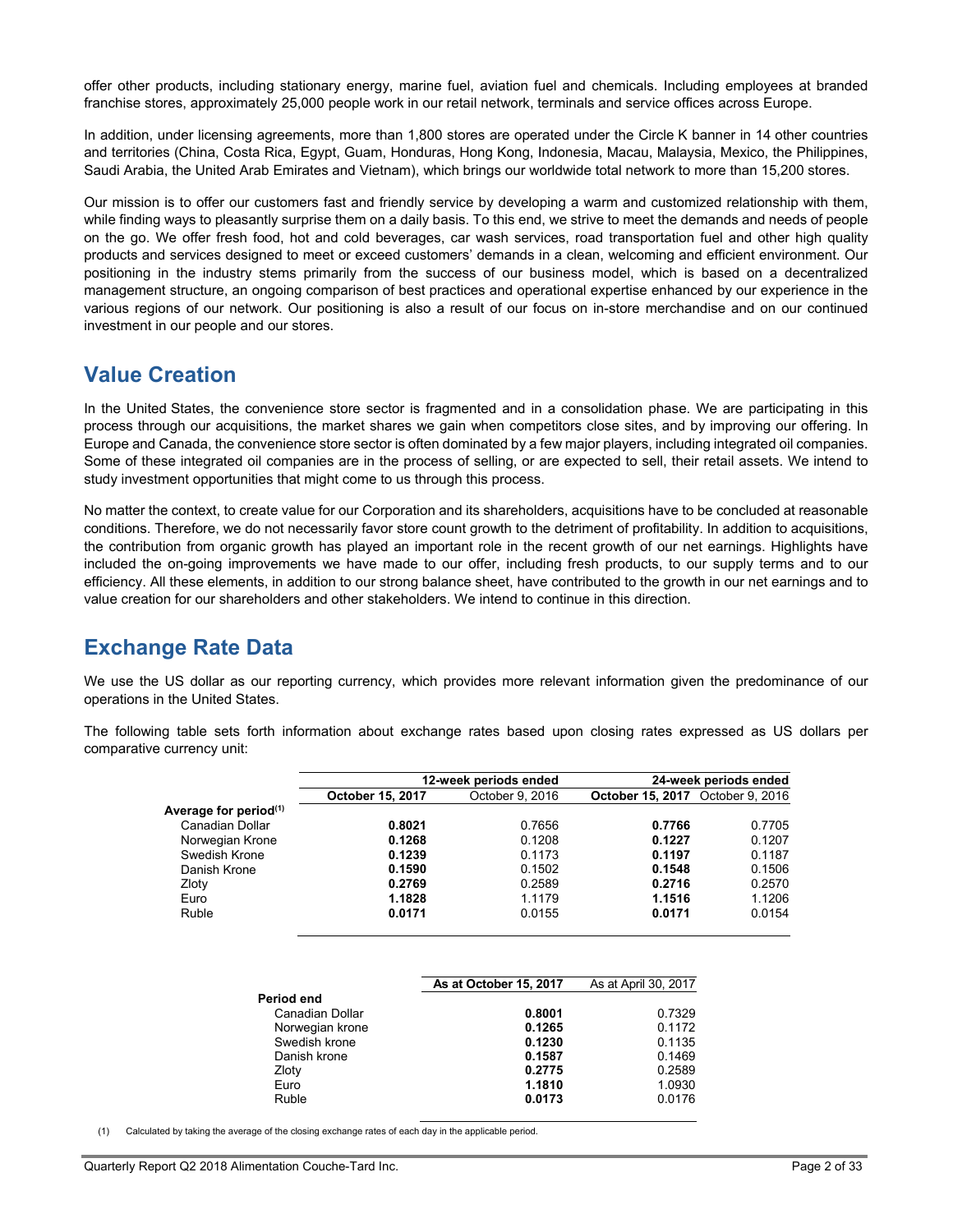As we use the US dollar as our reporting currency in our consolidated financial statements and in this document, unless indicated otherwise, results from our Canadian, European and corporate operations are translated into US dollars using the average rate for the period. Unless otherwise indicated, variances and explanations regarding changes in the foreign exchange rate and the volatility of the Canadian dollar and European currencies which we discuss in the present document are therefore related to the translation into US dollars of our Canadian, European and corporate operations' results.

# **Overview of the Second Quarter of Fiscal 2018**

Net earnings attributable to the shareholders of the Corporation ("net earnings") amounted to \$435.3 million for the second quarter of fiscal 2018, up 35.4% over the second quarter of the previous fiscal year. Diluted net earnings per share stood at \$0.76, compared with \$0.57 for the previous year, up 33.3%.

The results for the second quarter of fiscal 2018 were affected by a pre-tax net foreign exchange loss of \$17.3 million, by pretax incremental expenses caused by hurricanes totaling \$4.8 million, by a \$4.2 million pre-tax accelerated depreciation and amortization expense in connection with the Corporation's global brand initiative, as well as by pre-tax acquisition costs of \$3.4 million. The results for the comparable quarter of fiscal 2017 included pre-tax acquisition costs of \$7.6 million, a \$6.5 million pre-tax accelerated depreciation and amortization expense in connection with the Corporation's global brand initiative, as well as a pre-tax net foreign exchange gain of \$5.3 million.

Excluding these items from both comparable periods, the adjusted diluted net earnings per share would have been \$0.80 for the second quarter of fiscal 2018, an increase of 37.9%, driven by the contribution from acquisitions, as well as by the impact of higher road transportation fuel gross margin, partly offset by the negative impact of Hurricanes Harvey and Irma on revenues and gross profit.

# **Changes in our Network**

### *Single-site acquisitions*

During the second quarter and first half-year of fiscal 2018, we acquired six company-operated stores through distinct transactions.

Available cash was used for these transactions.

### *Store construction*

We completed the construction, relocation or reconstruction of 21 stores during the second quarter of fiscal 2018, which brings the total to 44 stores since the beginning of fiscal 2018.

As of October 15, 2017, 52 stores were under construction and should open in the upcoming quarters.

#### *Other transactions*

On September 6, 2017, as per the requirements of the US Federal Trade Commission, we sold 70 company-operated sites acquired through the CST transaction to Empire Petroleum Partners, LLC ("Empire") for a total consideration of \$143.0 million.

### *Summary of changes in our store network during the second quarter and the first half-year of fiscal 2018*

The following table presents certain information regarding changes in our store network over the 12-week period ended October 15, 2017(1).

|                                                                                         | 12-week period ended October 15, 2017 |              |                     |                                                          |              |  |  |
|-----------------------------------------------------------------------------------------|---------------------------------------|--------------|---------------------|----------------------------------------------------------|--------------|--|--|
| <b>Type of site</b>                                                                     | Company-<br>operated $(2)$            | $CODO^{(3)}$ | DODO <sup>(4)</sup> | <b>Franchised and</b><br>other affiliated <sup>(5)</sup> | <b>Total</b> |  |  |
| Number of sites, beginning of period                                                    | 9,329                                 | 742          | 1.050               | 1.104                                                    | 12,225       |  |  |
| Acquisitions <sup>(7)</sup>                                                             | 6                                     |              |                     |                                                          | 6            |  |  |
| Openings / constructions / additions                                                    | 21                                    |              |                     | 24                                                       | 52           |  |  |
| Closures / disposals / withdrawals                                                      | (31)                                  | (4)          | (11)                | (22)                                                     | (68)         |  |  |
| Store conversion                                                                        |                                       |              |                     |                                                          |              |  |  |
| Number of sites, end of period                                                          | 9.327                                 | 737          | 1,045               | 1.106                                                    | 12.215       |  |  |
| <b>CAPL network</b>                                                                     |                                       |              |                     |                                                          | 1.206        |  |  |
| Circle K branded sites under licensing agreements                                       |                                       |              |                     |                                                          | 1.843        |  |  |
| <b>Total network</b>                                                                    |                                       |              |                     |                                                          | 15,264       |  |  |
| Number of automated fuel stations included in the period-<br>end figures <sup>(6)</sup> |                                       |              |                     |                                                          | 978          |  |  |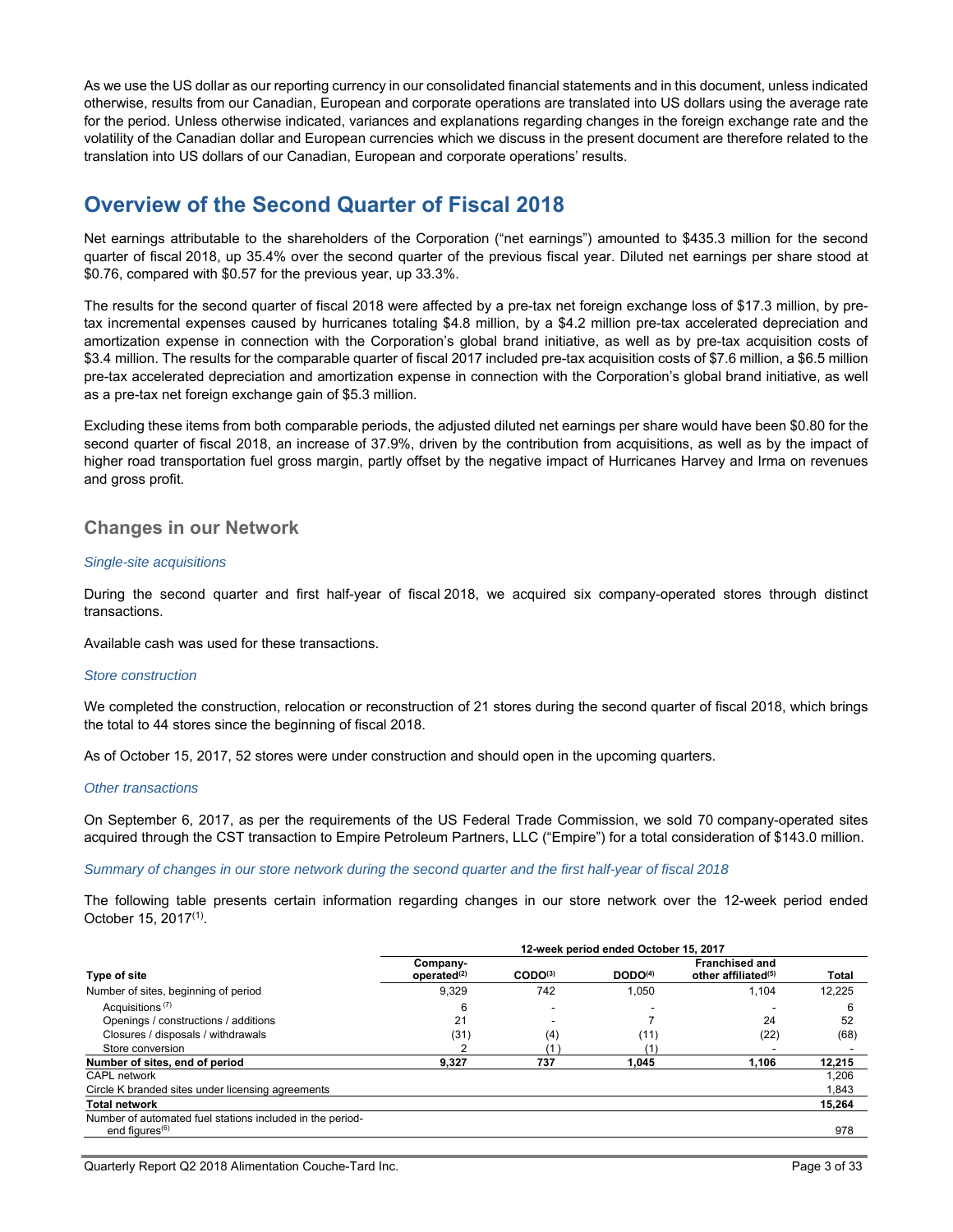The following table presents certain information regarding changes in our store network over the 24-week period ended October 15, 2017(1).

|                                                   | 24-week period ended October 15, 2017 |                     |                     |                                                          |              |  |  |
|---------------------------------------------------|---------------------------------------|---------------------|---------------------|----------------------------------------------------------|--------------|--|--|
| Type of site                                      | Company-<br>operated $(2)$            | CODO <sup>(3)</sup> | DODO <sup>(4)</sup> | <b>Franchised and</b><br>other affiliated <sup>(5)</sup> | <b>Total</b> |  |  |
| Number of sites, beginning of period              | 8,011                                 | 756                 | 1.010               | 1.092                                                    | 10.869       |  |  |
| Acquisitions <sup>(7)</sup>                       | 1.315                                 | 6                   | 47                  |                                                          | 1,368        |  |  |
| Openings / constructions / additions              | 44                                    |                     | 22                  | 58                                                       | 125          |  |  |
| Closures / disposals / withdrawals                | (63)                                  | (5)                 | (35)                | (44)                                                     | (147)        |  |  |
| Store conversion                                  | 20                                    | (21)                |                     |                                                          |              |  |  |
| Number of sites, end of period                    | 9.327                                 | 737                 | 1.045               | 1.106                                                    | 12,215       |  |  |
| CAPL network                                      |                                       |                     |                     |                                                          | 1.206        |  |  |
| Circle K branded sites under licensing agreements |                                       |                     |                     |                                                          | 1.843        |  |  |
| <b>Total network</b>                              |                                       |                     |                     |                                                          | 15,264       |  |  |

(1) These figures include 50% of the stores operated through RDK, a joint venture.<br>(2) Sites for which the real estate is controlled by Couche-Tard (through owners

Sites for which the real estate is controlled by Couche-Tard (through ownership or lease agreements) and for which the stores (and/or the service stations) are operated by Couche-Tard or one of its commission agents.

(3) Sites for which the real estate is controlled by Couche-Tard (through ownership or lease agreements) and for which the stores (and/or the service stations) are operated by an independent operator in exchange for rent and to which Couche-Tard sometimes provides road transportation fuel through supply contracts. Some of these sites are subject to a franchise agreement, licensing or other similar agreement under one of our main or secondary banners.

(4) Sites controlled and operated by independent operators to which Couche-Tard supplies road transportation fuel through supply contracts. Some of these sites are subject to a franchise agreement, licensing or other similar agreement under one of our main or secondary banners. (5) Stores operated by an independent operator through a franchising, licensing or another similar agreement under one of our main or secondary banners.

(6) These sites sell road transportation fuel only. (7) Exclude CST stores sold to Parkland Fuel Corporation and to Empire as well as the Cracker Barrel stores closed at the acquisition date.

#### *Outstanding transactions*

On August 7, 2017, we reached an agreement to acquire certain assets from Jet Pep, Inc., including a fuel terminal, associated trucking equipment and 18 retail sites located in Alabama. In addition, through a distinct transaction, CrossAmerica Partners LP has agreed to purchase other assets of Jet Pep, Inc. consisting of 101 commission operated retail sites, including 92 owned sites, 5 leased sites and 4 independent commission accounts. These transactions are expected to close before the end of November 2017 and will be financed using available cash and existing credit facilities.

On July 10, 2017, we entered into an agreement with Holiday Companies to acquire all issued and outstanding shares of Holiday Stationstores, Inc. and certain affiliated companies ("Holiday"). Holiday is an important convenience store and fuel player in the U.S. Midwest region, with 522 sites, of which 374 are operated by Holiday and 148 are operated by franchisees. Holiday also has a strong car wash business with 221 locations, a food commissary operation and a fuel terminal in Newport, Minnesota. Its stores are located in Minnesota, Wisconsin, Washington State, Idaho, Montana, Wyoming, North Dakota, South Dakota, Michigan and Alaska. On July 31, 2017, this transaction was approved by Holiday's parent company's shareholders. The transaction is subject to the customary regulatory approvals and closing conditions and is expected to close during the third quarter of fiscal 2018. We expect to finance this transaction using our available cash and existing credit facilities.

#### *Transaction subsequent to quarter end*

On November 27, 2017, subsequent to the end of the quarter, we have reached an agreement to sell 100% of our shares in Statoil Fuel & Retail Marine AS to St1 Norge AS. The transaction is subject to the customary regulatory approvals and closing conditions and is expected to close before the end of fiscal 2018.

## **Issuance of Canadian- and US-dollar-denominated senior unsecured notes**

On July 26, 2017, we issued Canadian-dollar-denominated senior unsecured notes totaling CA \$700.0 million (approximately \$558.0 million) as well as US-dollar-denominated senior unsecured notes totaling \$2.5 billion, divided as follows:

|           | <b>Notional amount</b> | <b>Maturity</b> | Coupon rate |
|-----------|------------------------|-----------------|-------------|
| Tranche 6 | \$1,000.0 million      | July 26, 2022   | 2.700%      |
| Tranche 7 | CA\$700.0 million      | July 26, 2024   | 3.056%      |
| Tranche 8 | \$1,000.0 million      | July 26, 2027   | 3.550%      |
| Tranche 9 | \$500.0 million        | July 26, 2047   | 4.500%      |

Interest is payable semi-annually on January  $26<sup>th</sup>$  and July  $26<sup>th</sup>$  of each year.

The net proceeds from those issuances, which were approximately \$3.0 billion, were mainly used to repay a portion of our acquisition facility and of our term revolving unsecured operating credit facility.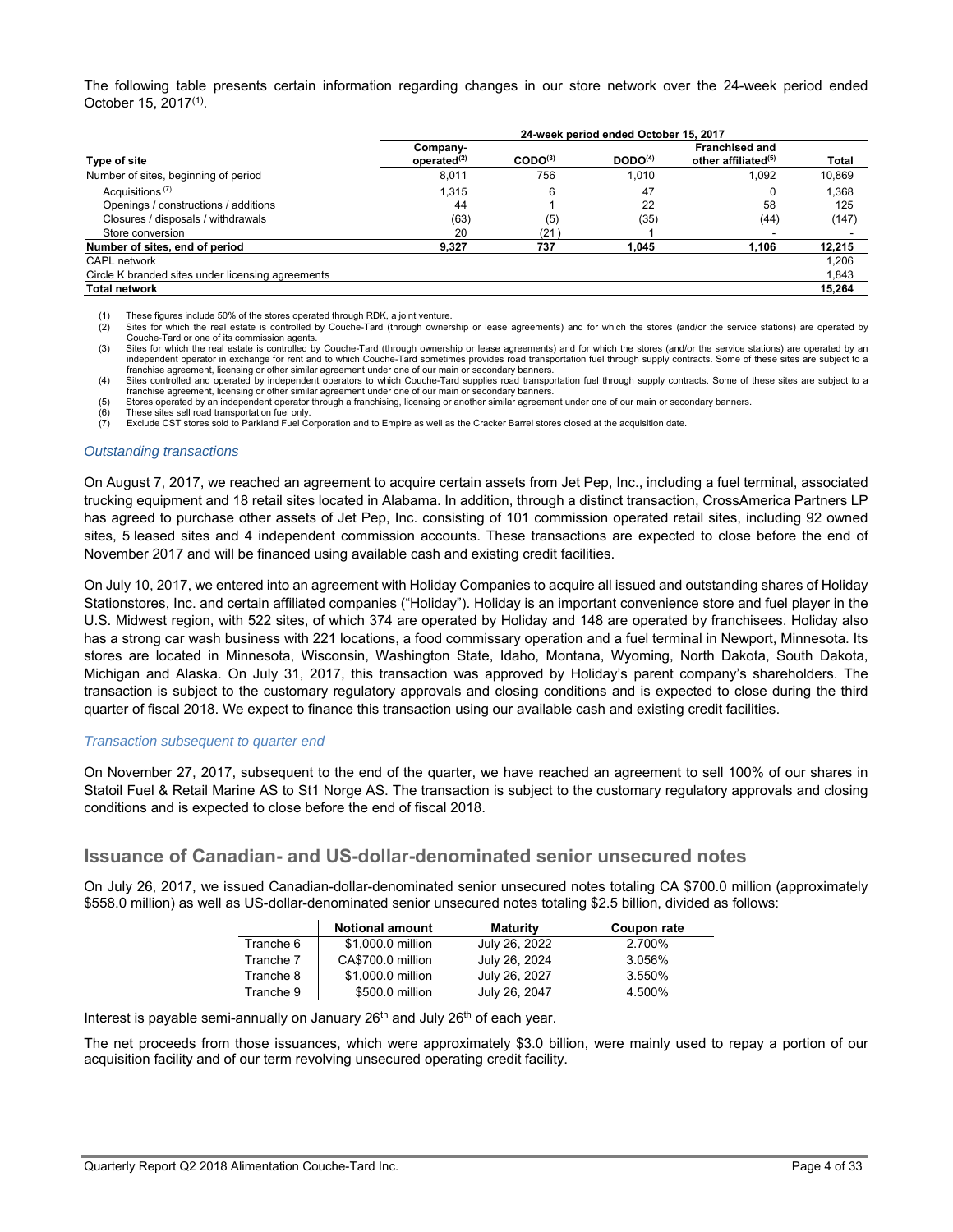## **Cross-currency interest rate swap**

On July 20, 2017, we entered into a cross-currency interest rate swap agreement, allowing us to synthetically convert our newly issued Canadian-dollar-denominated senior unsecured notes into US dollars. This agreement became effective on July 26, 2017.

| <b>Receive - Notional</b> | Receive - Rate | <b>Pav – Notional</b> | Pav – Rate                 | <b>Maturity</b> |
|---------------------------|----------------|-----------------------|----------------------------|-----------------|
| CA \$700.0 million        | 3.0560%        | US \$557.4 million    | From 3.2255%<br>to 3.3350% | July 26, 2024   |

This agreement is designated as a foreign exchange hedge of our net investment in our operations in the United States.

# **CST Integration**

On July 28, 2017, we repaid all of CST's outstanding senior notes for an amount of \$577.1 million from amounts drawn from our acquisition facility.

As of October 15, 2017, our current annual costs reduction run rate for the CST acquisition already reached approximately \$84.0 million. These cost reductions should mainly result from reductions in operating, selling, administrative and general expenses, from improvements in road transportation and merchandise distribution costs, as well as from the optimization of merchandises supply costs.

# **Fuel supply conditions**

As a result of the review of our fuel supply strategy, starting August 1, 2017, we now supply our Scandinavian stores network through multiple suppliers, primarily through 12 to 18 months contracts. We believe we will benefit from these changes through improved supply conditions and increased flexibility.

## **Events outside of the normal course of business**

During the quarter, our store network was impacted by two major hurricanes, Harvey in Texas and Irma in Florida. Our stores were impacted mainly through the loss of sales, fuel supply disruptions and incremental expenses, including property damages, inventory losses and clean-up costs. Overall, 1,300 of our stores were affected at various levels and as a consequence, we lost approximately 3,000 store days in merchandise and service sales and 5,700 store days in road transportation fuel sales. Incremental costs reached \$4.8 million during the quarter. As of today, most of our network is fully operational.

# **Global Circle K brand**

On September 22, 2015, we announced the creation of a new, global convenience brand, Circle K. The new brand will replace our existing Circle K, Statoil, Mac's and Kangaroo Express brands on stores and service stations across Canada (except in Québec), the United States and Europe.

In connection with this project, we incurred additional capital expenditures and other expenses in order to replace and upgrade various existing assets. As a result of our plan for the replacement and upgrade of existing assets, we have accelerated the depreciation and amortization of these assets, including but not limited to, store signage and the Statoil trade name. Consequently, an incremental depreciation and amortization expense of \$4.2 million and of \$7.9 million were recorded to earnings of the second quarter and of the first half-year of fiscal 2018. We expect an incremental depreciation and amortization expense over and above normal levels of approximately \$14.0 million to \$16.0 million for fiscal 2018.

As of October 15, 2017, close to 2,000 stores in North America and close to 1,400 stores in Europe had been rebranded with our new global convenience brand Circle K.

## **Share repurchase and conversion**

On October 11, 2017, we reached an agreement to repurchase 4,372,923 Class B subordinate voting shares held by Metro Canada Holdings Inc., a wholly owned subsidiary of Metro Inc., for a net amount of \$194.3 million. The Class A shares held by Metro Canada Holdings Inc. were converted into an equivalent number of Class B shares before the repurchase. The transaction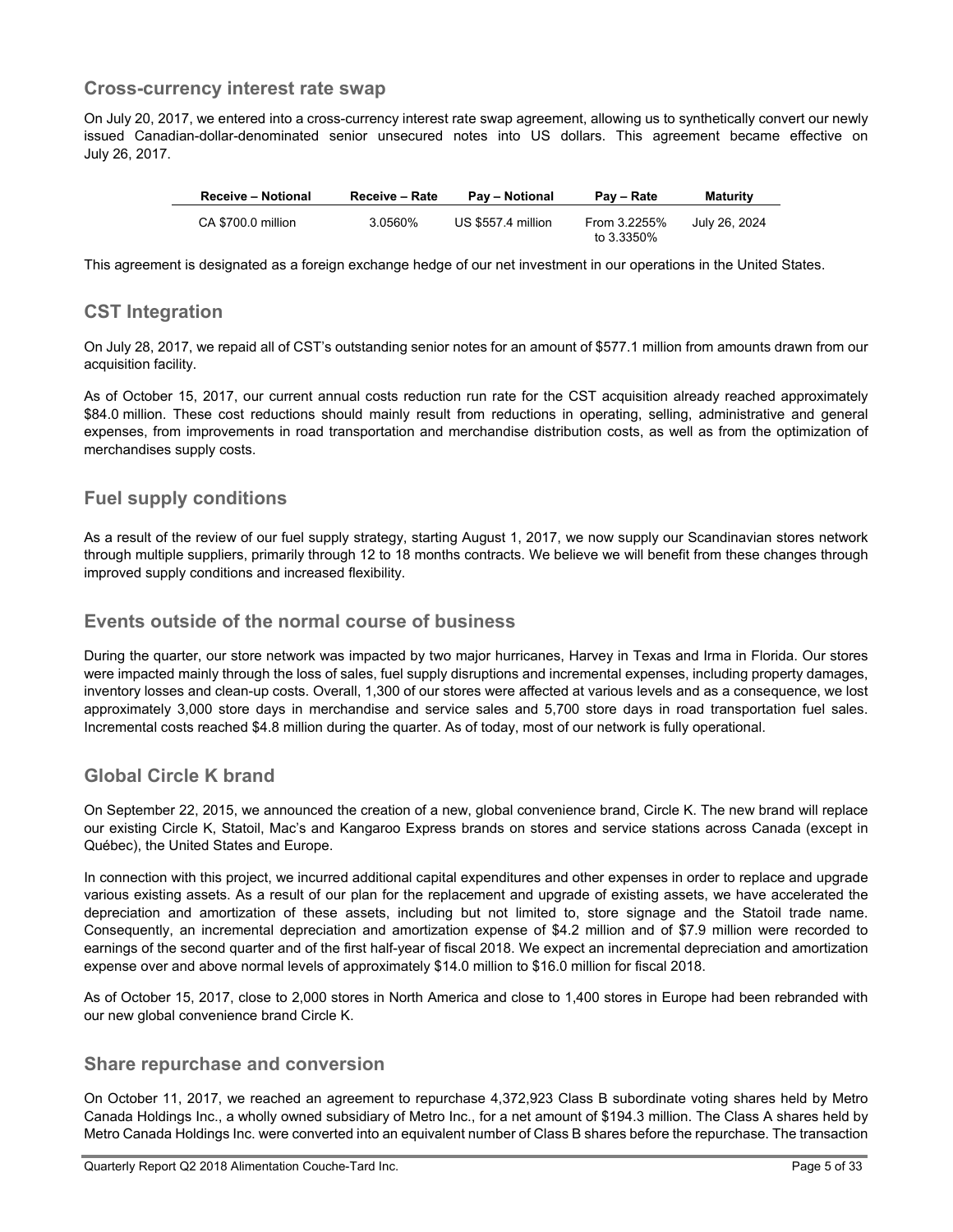closed on October 17, 2017, subsequent to the end of the quarter. All shares repurchased were cancelled. The dividend deemed to have been received by Metro Canada Holdings Inc. as a result of this repurchase is an eligible dividend within the meaning of the Income Tax Act of Canada and the Québec Taxation Act.

Additionally, on October 11, 2017, 11,369,599 Class A shares were converted to Class B shares.

## **Outstanding shares and stock options**

As at November 24, 2017, Couche-Tard had 132,024,018 Class A multiple-voting shares and 432,080,130 Class B subordinate voting shares issued and outstanding. In addition, as at the same date, Couche-Tard had 1,847,735 outstanding stock options for the purchase of Class B subordinate voting shares.

# **Dividends**

During its November 28, 2017 meeting, the Corporation's Board of Directors declared a quarterly dividend of CA 9.0¢ per share for the second quarter of fiscal 2018 to shareholders on record as at December 7, 2017 and approved its payment for December 21, 2017. This is an eligible dividend within the meaning of the Income Tax Act of Canada.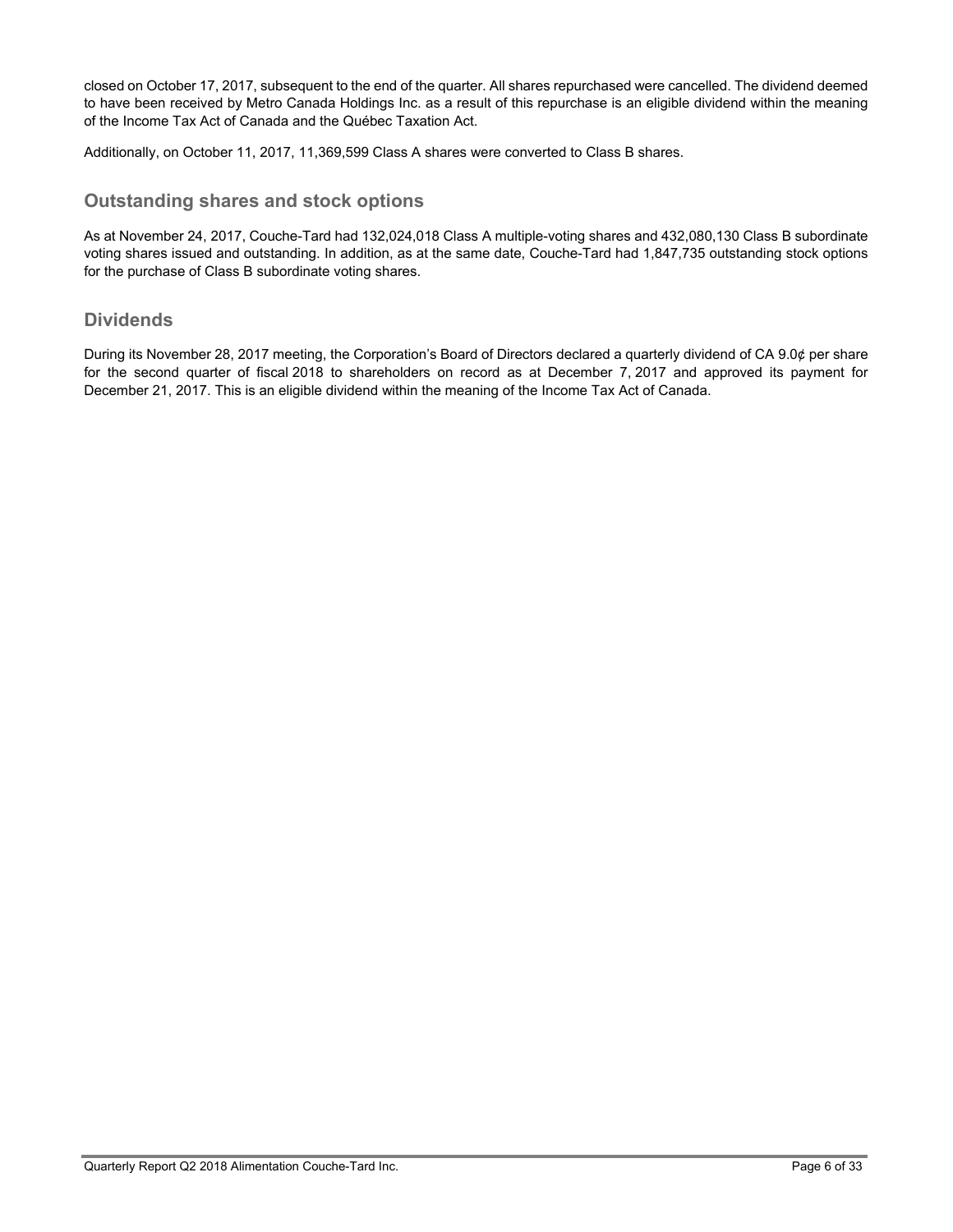# **Summary analysis of consolidated results for the second quarter and first half-year of fiscal 2018**

The following table highlights certain information regarding our operations for the 12 and 24-week periods ended October 15, 2017 and October 9, 2016. CAPL refers to CrossAmerica Partners LP.

|                                                                                                        |              | 12-week periods ended    |              |              | 24-week periods ended    |              |
|--------------------------------------------------------------------------------------------------------|--------------|--------------------------|--------------|--------------|--------------------------|--------------|
|                                                                                                        | October 15,  | October 9,               | Variation    | October 15,  | October 9.               | Variation    |
| (in millions of US dollars, unless otherwise stated)                                                   | 2017         | 2016                     | %            | 2017         | 2016                     | %            |
| <b>Statement of Operations Data:</b>                                                                   |              |                          |              |              |                          |              |
| Merchandise and service revenues $(1)$ :                                                               |              |                          |              |              |                          |              |
| <b>United States</b>                                                                                   | 2,240.5      | 1,791.3                  | 25.1         | 4,221.6      | 3,604.2                  | 17.1         |
| Europe                                                                                                 | 320.1        | 284.0                    | 12.7         | 640.7        | 547.6                    | 17.0         |
| Canada                                                                                                 | 526.3        | 450.9                    | 16.7         | 1,003.4      | 907.2                    | 10.6         |
| CAPL                                                                                                   | 28.5         |                          | 100.0        | 29.5         |                          | 100.0        |
| Total merchandise and service revenues                                                                 | 3,115.4      | 2,526.2                  | 23.3         | 5,895.2      | 5,059.0                  | 16.5         |
| Road transportation fuel revenues:                                                                     |              |                          |              |              |                          |              |
| <b>United States</b>                                                                                   | 5,376.2      | 3,665.0                  | 46.7         | 9,618.2      | 7,472.9                  | 28.7         |
| Europe                                                                                                 | 1,771.7      | 1,477.8                  | 19.9         | 3,369.4      | 2,829.2                  | 19.1         |
| Canada                                                                                                 | 1,147.7      | 523.3                    | 119.3        | 2,115.1      | 1,025.2                  | 106.3        |
| CAPL                                                                                                   | 501.1        |                          | 100.0        | 516.7        |                          | 100.0        |
| Elimination of intercompany transactions with CAPL                                                     | (43.7)       | $\overline{\phantom{a}}$ | (100.0)      | (46.4)       | $\tilde{\phantom{a}}$    | (100.0)      |
| Total road transportation fuel revenues                                                                | 8,753.0      | 5,666.1                  | 54.5         | 15,573.0     | 11,327.3                 | 37.5         |
| Other revenues $(2)$ :                                                                                 |              |                          |              |              |                          |              |
| <b>United States</b>                                                                                   | 4.9          | 3.0                      | 63.3         | 8.0          | 6.0                      | 33.3         |
| Europe                                                                                                 | 249.0        | 249.1                    | 0.0          | 486.5        | 472.6                    | 2.9          |
| Canada                                                                                                 | 6.6          | 1.1                      | 500.0        | 13.0         | 1.2                      | 983.3        |
| CAPL                                                                                                   | 15.7         |                          | 100.0        | 16.4         | $\sim$                   | 100.0        |
| Elimination of intercompany transactions with CAPL                                                     | (4.0)        | $\overline{\phantom{a}}$ | (100.0)      | (4.3)        | $\overline{a}$           | (100.0)      |
| Total other revenues                                                                                   | 272.2        | 253.2                    | 7.5          | 519.6        | 479.8                    | 8.3          |
| <b>Total revenues</b>                                                                                  | 12,140.6     | 8,445.5                  | 43.8         | 21,987.8     | 16,866.1                 | 30.4         |
| Merchandise and service gross profit <sup>(1)</sup> :                                                  |              |                          |              |              |                          |              |
| <b>United States</b>                                                                                   | 742.8        | 597.0                    | 24.4         | 1,402.2      | 1,199.0                  | 16.9         |
| Europe                                                                                                 | 134.5        | 117.5                    | 14.5         | 269.4        | 227.5                    | 18.4         |
| Canada                                                                                                 | 181.9        | 151.6                    | 20.0         | 348.9        | 303.0                    | 15.1         |
| CAPL                                                                                                   | 7.0          |                          | 100.0        | 7.3          |                          | 100.0        |
| Total merchandise and service gross profit                                                             | 1,066.2      | 866.1                    | 23.1         | 2.027.8      | 1,729.5                  | 17.2         |
| Road transportation fuel gross profit:                                                                 |              |                          |              |              |                          |              |
| <b>United States</b>                                                                                   | 537.9        | 348.9                    | 54.2         | 940.4        | 711.4                    | 32.2         |
| Europe                                                                                                 | 254.0        | 241.8                    | 5.0          | 493.1        | 452.0                    | 9.1          |
| Canada                                                                                                 | 100.6        | 41.4                     | 143.0        | 183.2        | 80.7                     | 127.0        |
| CAPL                                                                                                   | 23.2         |                          | 100.0        | 23.9         |                          | 100.0        |
| Total road transportation fuel gross profit                                                            | 915.7        | 632.1                    | 44.9         | 1,640.6      | 1,244.1                  | 31.9         |
| Other revenues gross profit $(2)$ :                                                                    |              |                          |              |              |                          |              |
| <b>United States</b>                                                                                   | 4.9          | 3.0                      | 63.3         | 8.0          | 6.0                      | 33.3         |
| Europe                                                                                                 | 38.8         | 45.2                     | (14.2)       | 81.0         | 86.2                     | (6.0)        |
| Canada                                                                                                 | 6.4          | 1.1                      | 481.8        | 13.0         | 1.1                      | 1,081.8      |
| CAPL                                                                                                   | 15.7         | $\overline{a}$           | 100.0        | 16.4         |                          | 100.0        |
| Elimination of intercompany transactions with CAPL                                                     | (4.0)        |                          | (100.0)      | (4.3)        |                          | (100.0)      |
| Total other revenues gross profit                                                                      | 61.8         | 49.3                     | 25.4         | 114.1        | 93.3                     | 22.3         |
| <b>Total gross profit</b>                                                                              | 2,043.7      | 1,547.5                  | 32.1         | 3,782.5      | 3,066.9                  | 23.3         |
| Operating, selling, administrative and general expenses                                                |              |                          |              |              |                          |              |
| <b>Excluding CAPL</b>                                                                                  | 1,180.4      | 930.1                    | 26.9         | 2,211.9      | 1,845.9                  | 19.8         |
| <b>CAPL</b>                                                                                            | 21.0         |                          | 100.0        | 21.8         |                          | 100.0        |
| Elimination of intercompany transactions with CAPL                                                     | (3.2)        | $\sim$                   | (100.0)      | (4.2)        | $\tilde{\phantom{a}}$    | (100.0)      |
| Total Operating, selling, administrative and general expenses                                          | 1,198.2      | 930.1                    | 28.8         | 2.229.5      | 1,845.9                  | 20.8         |
| Loss (gain) on disposal of property and equipment and other assets                                     | (0.8)        | 0.4                      | (300.0)      | (17.6)       | (1.2)                    | (1,366.7)    |
| Integration and restructuring costs (including \$5.2 million for CAPL)                                 |              |                          |              | 43.2         |                          | 100.0        |
| Depreciation, amortization and impairment of property and                                              |              |                          |              |              |                          |              |
| equipment, intangible assets and other assets                                                          |              |                          |              |              |                          |              |
| <b>Excluding CAPL</b>                                                                                  | 187.4        | 156.7                    | 19.6         | 357.2        | 303.1                    | 17.8         |
| CAPL                                                                                                   | 17.6         | $\overline{\phantom{a}}$ | 100.0        | 18.1         | $\overline{\phantom{a}}$ | 100.0        |
| Total depreciation, amortization and impairment of property and                                        |              |                          |              |              |                          |              |
| equipment, intangible assets and other assets                                                          | 205.0        | 156.7                    | 30.8         | 375.3        | 303.1                    | 23.8         |
| <b>Operating income</b>                                                                                |              |                          |              |              |                          |              |
| <b>Excluding CAPL</b>                                                                                  | 634.8        | 460.3                    | 37.9         | 1,151.2      | 919.1                    | 25.3         |
| CAPL                                                                                                   | 7.3          |                          | 100.0        | 1.0          |                          | 100.0        |
| Elimination of intercompany transactions with CAPL                                                     | (0.8)        |                          | (100.0)      | (0.1)        |                          | (100.0)      |
| Total operating income                                                                                 | 641.3        | 460.3                    | 39.3         | 1,152.1      | 919.1                    | 25.4         |
| Net earnings including non-controlling interest                                                        | 436.3        | 321.5                    | 35.7         | 795.8        | 644.3                    | 23.5         |
| Net loss attributable to non-controlling interest                                                      | (1.0)        |                          | (100.0)      | 4.2          |                          | 100.0        |
| Net earnings attributable to shareholders of the Corporation                                           | 435.3        | 321.5                    | 35.4         | 800.0        | 644.3                    | 24.2         |
|                                                                                                        |              |                          |              |              |                          |              |
| Per Share Data:                                                                                        |              |                          |              |              |                          |              |
| Basic net earnings per share (dollars per share)<br>Diluted net earnings per share (dollars per share) | 0.77<br>0.76 | 0.57<br>0.57             | 35.1<br>33.3 | 1.41<br>1.41 | 1.13<br>1.13             | 24.8<br>24.8 |
| Adjusted diluted net earnings per share (dollars per share)                                            | 0.80         | 0.58                     | 37.9         | 1.47         | 1.15                     | 27.8         |
|                                                                                                        |              |                          |              |              |                          |              |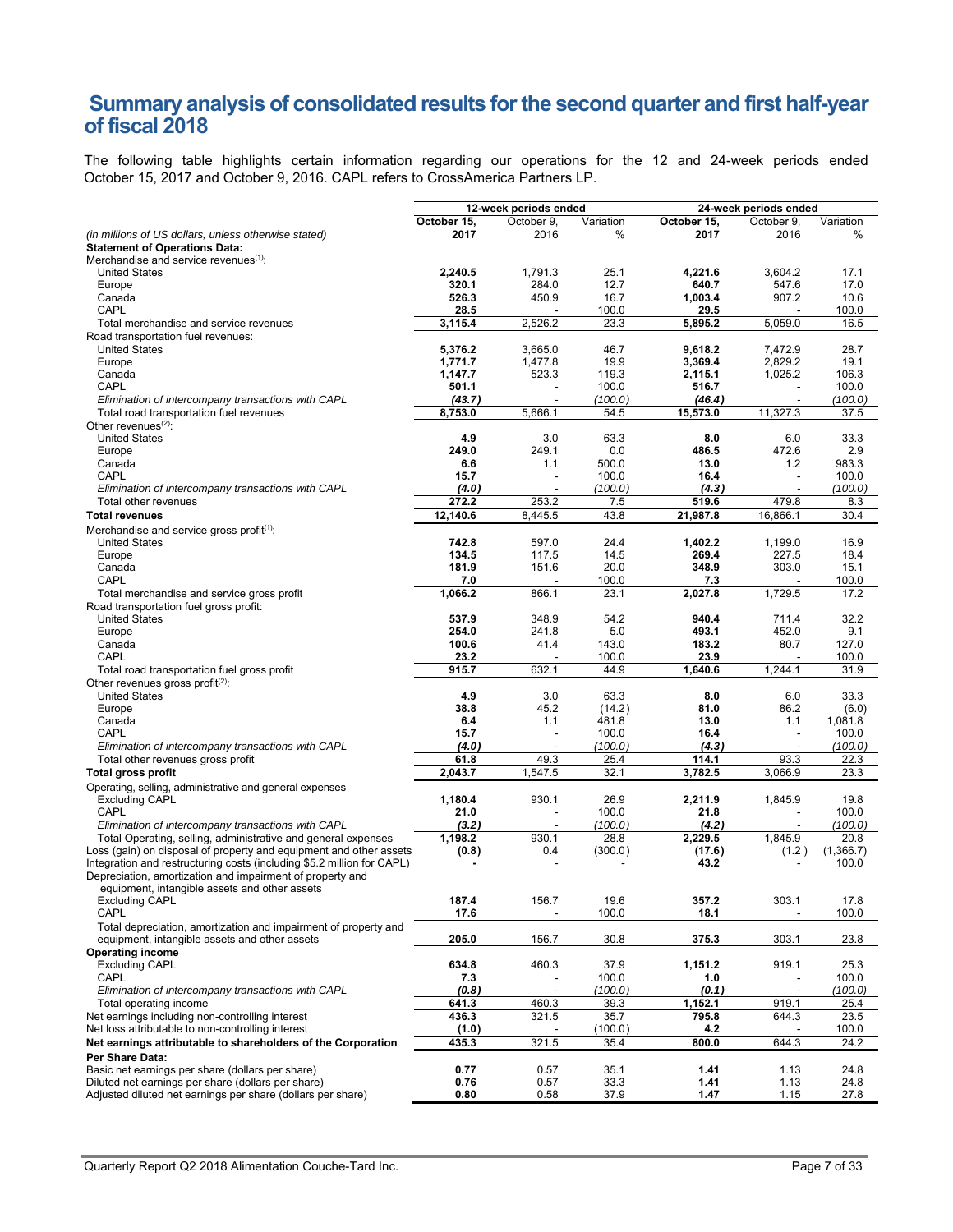|                                                                               | 12-week periods ended |            |               | 24-week periods ended |            |           |
|-------------------------------------------------------------------------------|-----------------------|------------|---------------|-----------------------|------------|-----------|
|                                                                               | October 15,           | October 9, | Variation     | October 15,           | October 9, | Variation |
| (in millions of US dollars, unless otherwise stated)                          | 2017                  | 2016       | $\frac{0}{0}$ | 2017                  | 2016       | $\%$      |
| Other Operating Data - excluding CAPL:                                        |                       |            |               |                       |            |           |
| Merchandise and service gross margin <sup>(1)</sup> :                         |                       |            |               |                       |            |           |
| Consolidated                                                                  | 34.2%                 | 34.3%      | (0.1)         | 34.4%                 | 34.2%      | 0.2       |
| <b>United States</b>                                                          | 33.2%                 | 33.3%      | (0.1)         | 33.2%                 | 33.3%      | (0.1)     |
| Europe                                                                        | 42.0%                 | 41.4%      | 0.6           | 42.0%                 | 41.5%      | 0.5       |
| Canada                                                                        | 34.6%                 | 33.6%      | 1.0           | 34.8%                 | 33.4%      | 1.4       |
| Growth of (decrease in) same-store merchandise revenues <sup>(3)(4)</sup> :   |                       |            |               |                       |            |           |
| United States <sup>(5)</sup>                                                  | 0.7%                  | 2.3%       |               | $1.0\%$               | 2.3%       |           |
| Europe                                                                        | 1.6%                  | 3.4%       |               | 1.5%                  | 4.4%       |           |
| Canada $(5)$                                                                  | $(1.6\%)$             | 1.2%       |               | $(0.9\%)$             | 1.0%       |           |
| Road transportation fuel gross margin:                                        |                       |            |               |                       |            |           |
| United States (cents per gallon) <sup>(5)</sup>                               | 24.70                 | 19.87      | 24.3          | 22.87                 | 20.36      | 12.3      |
| Europe (cents per litre)                                                      | 9.54                  | 9.10       | 4.8           | 9.38                  | 8.91       | 5.3       |
| Canada (CA cents per litre) <sup>(5)</sup>                                    | 8.64                  | 6.75       | 28.0          | 8.44                  | 6.76       | 24.9      |
| Total volume of road transportation fuel sold:                                |                       |            |               |                       |            |           |
| United States (millions of gallons)                                           | 2,178.2               | 1.769.3    | 23.1          | 4,112.6               | 3,521.2    | 16.8      |
| Europe (millions of litres)                                                   | 2,661.3               | 2,658.4    | 0.1           | 5,325.5               | 5,073.9    | 5.0       |
| Canada (millions of litres)                                                   | 1,448.9               | 810.1      | 78.9          | 2,783.3               | 1,563.1    | 78.1      |
| Growth of (decrease in) same-store road transportation fuel<br>volume $(4)$ . |                       |            |               |                       |            |           |
| United States <sup>(5)</sup>                                                  | $(0.7\%)$             | 3.5%       |               | $(0.2\%)$             | 3.0%       |           |
| Europe                                                                        | $(0.2\%)$             | 0.1%       |               | $(0.3\%)$             | $0.6\%$    |           |
| Canada <sup>(5)</sup>                                                         | (2.3%)                | $(0.8\%)$  |               | (1.3%)                | $(0.1\%)$  |           |

| (in millions of US dollars, unless otherwise stated)                   | October 15, 2017 | April 30, 2017 | Variation \$ |
|------------------------------------------------------------------------|------------------|----------------|--------------|
| <b>Balance Sheet Data:</b>                                             |                  |                |              |
| Total assets (including \$1.0 billion for CAPL)                        | 20.637.1         | 14.185.6       | 6.451.5      |
| Interest-bearing debt (including \$457.7 million for CAPL)             | 7.632.9          | 3.354.9        | 4.278.0      |
| Shareholders' equity                                                   | 6.807.8          | 6.009.6        | 798.2        |
| Indebtedness Ratios(6):                                                |                  |                |              |
| Net interest-bearing debt/total capitalization <sup>(7)</sup>          | 0.48:1           | 0.31 : 1       |              |
| Net interest-bearing debt/Adjusted EBITDA $(8)(12)$                    | 2.13:1           | 1.09:1         |              |
| Adjusted net interest-bearing debt/Adjusted EBITDAR <sup>(9)(12)</sup> | 2.88:1           | 2.02 : 1       |              |
| Returns <sup>(6)</sup> :                                               |                  |                |              |
| Return on equity $(10)(12)$                                            | 21.6%            | 22.5%          |              |
| Return on capital employed $(11)(12)$                                  | 12.4%            | 15.8%          |              |

(1) Includes revenues derived from franchise fees, royalties, suppliers rebates on some purchases made by franchisees and licensees as well as from wholesale of merchandise.<br>(2) Includes revenues from the rental of assets,

(3) Does not include services and other revenues (as described in footnotes 1 and 2 above). Growth in Canada and in Europe is calculated based on local currencies.<br>(4) Exclude the newly acquired CST stores.

(4) Exclude the newly acquired CST stores.<br>(5) For company-operated stores only.

(5) For company-operated stores only.<br>
(6) These measures are presented as

These measures are presented as if our investment in CAPL was reported using the equity method as we believe it allows a more relevant presentation of the underlying performance of the Corporation.

(7) This ratio is presented for information purposes only and represents a measure of financial condition used especially in financial circles. It represents the following calculation: long-term interest-bearing debt, net of cash and cash equivalents and temporary investments divided by the addition of shareholders' equity and long-term debt, net of cash and cash equivalents and temporary investments. It does not have a standardized meaning prescribed by IFRS and therefore may not be comparable to similar measures presented by other public corporations. For the purpose of this calculation, CAPL's long-term debt is excluded as it is a non-recourse debt to the Corporation.<br>(8) This ratio is presented for information purposes only and represents a measure of fi

interest-bearing debt, net of cash and cash equivalents and temporary investments divided by EBITDA (Earnings before Interest, Tax, Depreciation, Amortization and Impairment)<br>adjusted for specific items. It does not have a

(9) This measure is presented for information purposes only and represents a measure of financial condition used especially in financial circles. It represents the following calculation:<br>long-term interest-bearing debt plu Corporation.

(10) This measure is presented for information purposes only and represents a measure of performance used especially in financial circles. It represents the following calculation: net<br>earnings divided by average equity for presented by other public corporations.

(11) This measure is presented for information purposes only and represents a measure of performance used especially in financial circles. It represents the following calculation: earnings<br>before income taxes and interests interests. It does not have a standardized meaning prescribed by IFRS and therefore may not be comparable to similar measures presented by other public corporations.

(12) As of October 15, 2017, this ratio is presented for the 53-week period ended October 15, 2017 on a pro forma basis for the acquisition of CST and for the stores network acquired from<br>Imperial Oil. As of April 30, 2017 the timing of the acquisition of CST, we have not yet completed the fair value assessment of the assets acquired, the liabilities assumed and the goodwill for this transaction. CST's<br>earnings and balance sheet figures have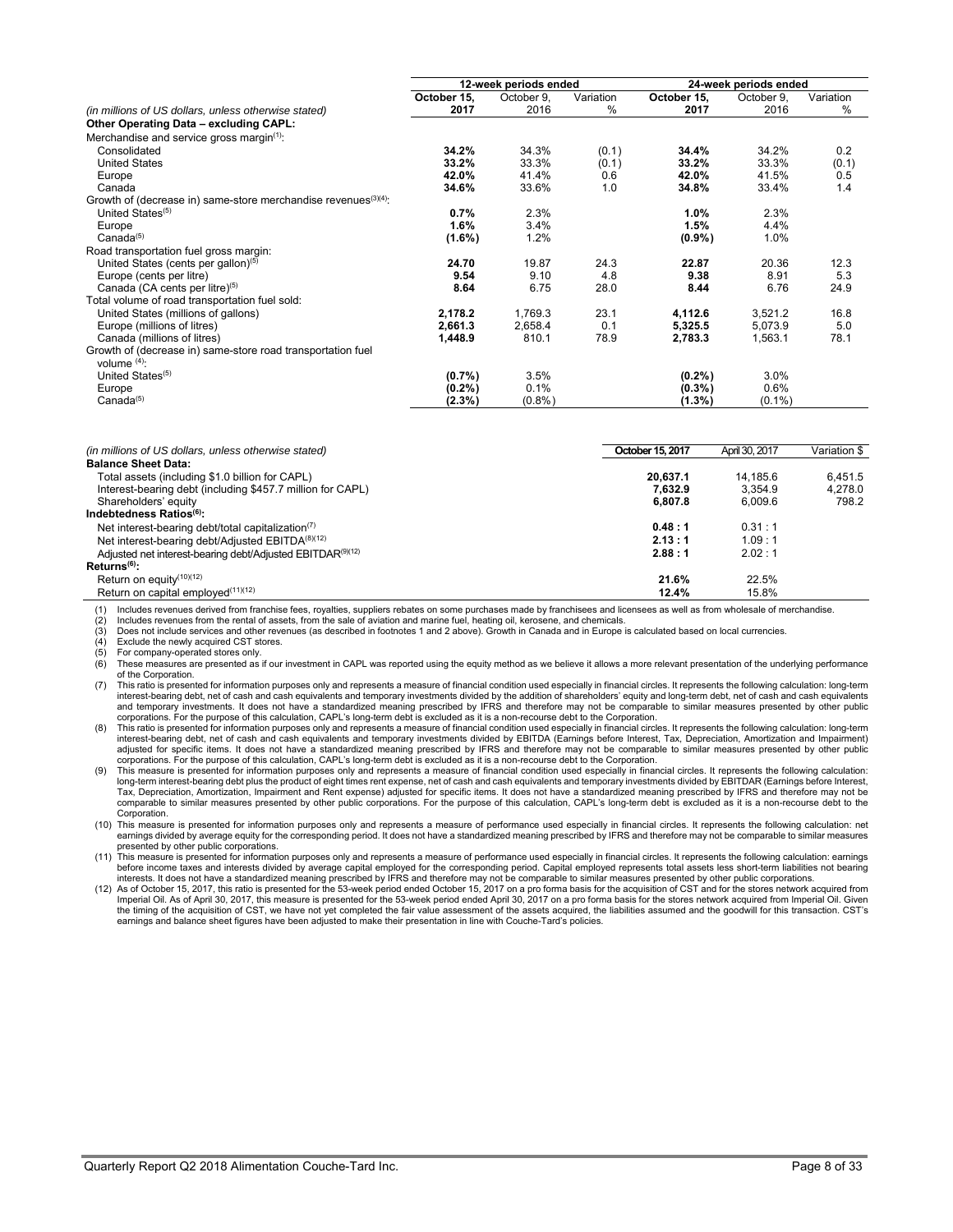# **Revenues**

Our revenues were \$12.1 billion for the second quarter of fiscal 2018, up by \$3.7 billion, an increase of 43.8% compared with the corresponding quarter of fiscal 2017, mainly attributable to the contribution from acquisitions, to a higher average road transportation fuel selling price as well as to the positive net impact from the translation of revenues of our Canadian and European operations into US dollars. These items, which contributed to the increase in revenues, were partly offset by the impact of adverse weather conditions in several parts of North America, including Hurricanes Harvey and Irma.

For the first half-year of fiscal 2018, our revenues increased by \$5.1 billion, up by 30.4% compared with the first half-year of fiscal 2017 mainly attributable to similar factors as those of the second quarter.

More specifically, total merchandise and service revenues for the second quarter of fiscal 2018 were \$3.1 billion, an increase of \$589.2 million compared with the corresponding quarter of fiscal 2017. Excluding CAPL's revenues as well as the positive net impact from the translation of our European and Canadian operations into US dollars, merchandise and service revenues increased by approximately \$522.8 million or 20.7%. This increase is attributable to the contribution from acquisitions, which amounted to approximately \$511.0 million as well as to organic growth. Excluding our CST network, same-store merchandise revenues increased by 0.7% in the United States, despite the continued general softness in the industry, unfavorable weather conditions in certain parts of the country and the impact of major hurricanes. Same-store merchandise revenues declined by 1.2% in our CST US stores network, a nice improvement over the trend prior to the acquisition, despite the negative impact from Hurricane Harvey. During the quarter, the work we did on site layouts, the implementation of some of our key programs as well as strategic promotions contributed to reverse the negative traffic trends that the CST US stores network was experimenting before the acquisition. In Europe, same-store merchandise revenues increased by 1.6%, driven by the success of our rebranding activities and the rollout and improvements of our food programs. In Canada, excluding our CST network, same-store merchandise revenues decreased by 1.6%, impacted by temporary distribution challenges that severely affected product availability in our stores, by the continued challenging competitive landscape in the Western part of the country, as well as by unfavorable weather conditions in the Eastern part of the country. The same-store merchandise revenues in our CST Canadian network decreased by 4.2% for similar reasons in addition to temporary disruptions at sites caused by our integration activities.

For the first half-year of fiscal 2018, the growth in merchandise and service revenues was \$836.2 million. Excluding CAPL's revenues as well as the net positive impact from the translation of our European and Canadian operations into US dollars, merchandise and service revenues increased by \$796.8 million or 15.8%. Acquisitions contributed by approximately \$718.0 million to this increase. Excluding our CST network, same-store merchandise revenues grew by 1.0% in the United States, by 1.5% in Europe and decreased by 0.9% in Canada.

Total road transportation fuel revenues for the second quarter of fiscal 2018 were \$8.8 billion, an increase of \$3.1 billion compared with the corresponding quarter of fiscal 2017. Excluding CAPL's revenues as well as the net positive impact from the translation of revenues of our Canadian and European operations into US dollars, road transportation fuel revenues increased by approximately \$2.5 billion or 44.5%. This increase was attributable to the contribution from acquisitions, which amounted to approximately \$1.8 billion as well as to the impact of a higher average road transportation fuel selling price, which had a positive impact of approximately \$819.0 million. Excluding our CST network, same-store road transportation fuel volumes in the US decreased by 0.7%, strongly impacted by Hurricanes Harvey and Irma, through temporary store closures, fuel shortages as well as temporary demand destruction. In our CST U.S. network, which has a strong presence in Texas, same-store road transportation fuel volumes decreased by 5.1% severely impacted by Hurricane Harvey. In Europe, same-store road transportation fuel volumes decreased by 0.2%, while in Canada, excluding our CST network same-store road transportation fuel volumes decreased by 2.3%, mainly as a result of poor weather conditions in the Eastern part of the country. In our CST Canadian network, same-store road transportation fuel volumes decreased by 6.1%, mainly as a result of a change in strategy and promotional activities.

For the first half-year of fiscal 2018, the growth in road transportation fuel revenues was \$4.2 billion. Excluding CAPL's revenues, as well as the net positive impact from the translation of our European and Canadian operations into US dollars, road transportation fuel revenues increased by \$3.7 billion or 32.6%. This increase is attributable to the contribution from acquisitions, which amounted to approximately \$2.6 billion, as well as to the impact of a higher average road transportation fuel selling price, which had a positive impact of approximately \$1.0 billion. Excluding our CST network, same-store road transportation fuel volumes decreased by 0.2% in the United States, by 0.3% in Europe and by 1.3% in Canada.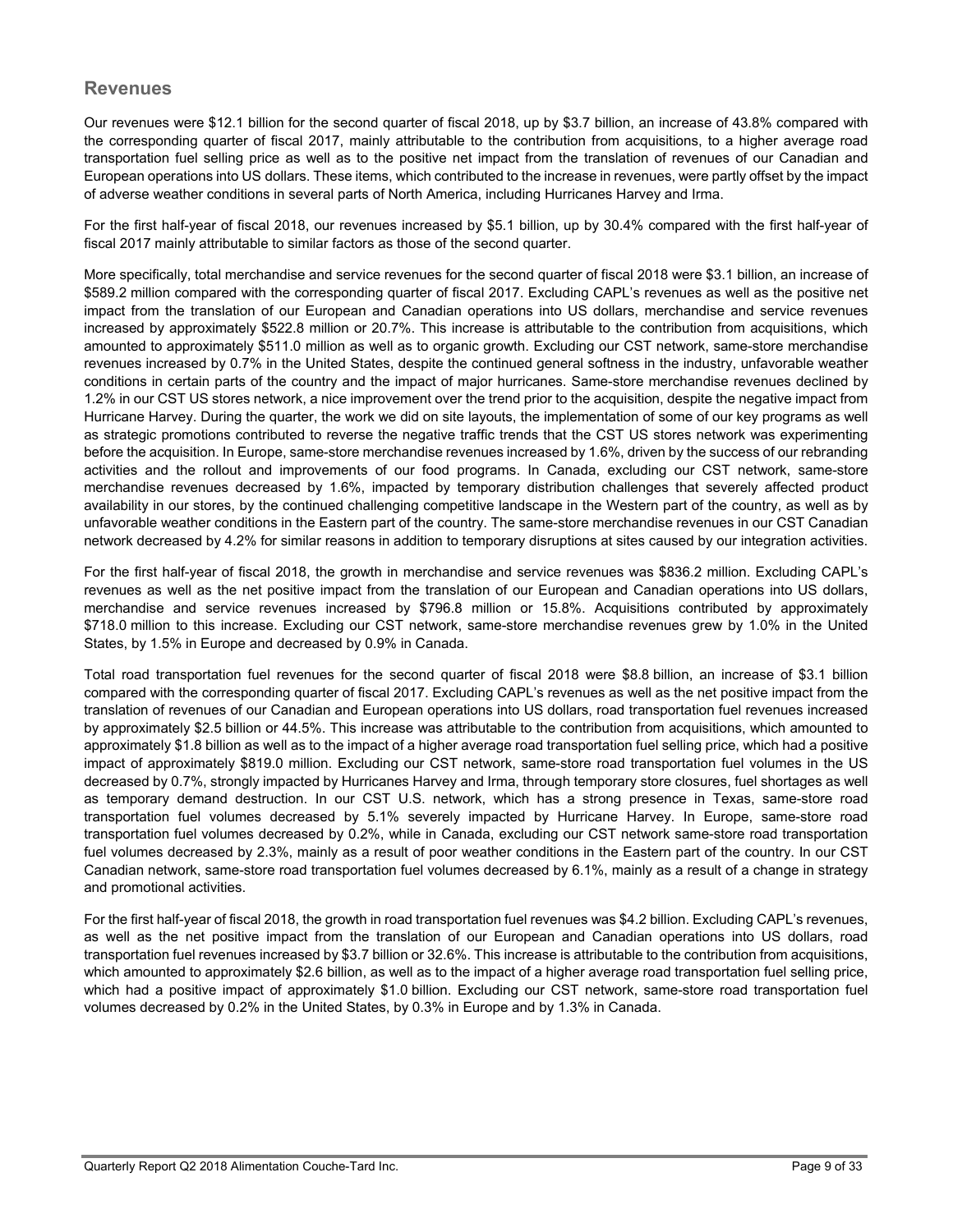The following table shows the average selling price of road transportation fuel in our various markets, starting with the third quarter of the fiscal year ended April 24, 2016:

| Quarter                                                | 3 <sup>rd</sup> | 4 <sup>th</sup> | 1 <sub>st</sub> | 2 <sub>nd</sub> | Weighted<br>average |
|--------------------------------------------------------|-----------------|-----------------|-----------------|-----------------|---------------------|
| 53-week period ended October 15, 2017                  |                 |                 |                 |                 |                     |
| United States (US dollars per gallon) - excluding CAPL | 2.18            | 2.25            | 2.21            | 2.47            | 2.28                |
| Europe (US cents per litre)                            | 61.87           | 62.46           | 61.39           | 68.23           | 63.58               |
| Canada (CA cents per litre)                            | 94.67           | 97.20           | 99.81           | 101.46          | 98.18               |
| 52-week period ended October 9, 2016                   |                 |                 |                 |                 |                     |
| United States (US dollars per gallon) - excluding CAPL | 1.99            | 1.86            | 2.20            | 2.10            | 2.04                |
| Europe (US cents per litre)                            | 57.04           | 51.59           | 58.65           | 58.01           | 56.29               |
| Canada (CA cents per litre)                            | 88.41           | 82.28           | 92.66           | 90.36           | 88.63               |

Total other revenues for the second quarter and first half-year of fiscal 2018 were \$272.2 million and \$519.6 million, respectively. Excluding CAPL's revenues, other revenues increased by \$7.3 million and by \$27.7 million in the second quarter and first halfyear of fiscal 2018, respectively. The impact of acquisition for the second quarter and first half-year of fiscal 2018 was approximately \$8.0 million and \$15.0 million, respectively.

# **Gross profit**

Our gross profit was \$2.0 billion for the second quarter of fiscal 2018, up by \$496.2 million, an increase of 32.1% compared with the corresponding quarter of fiscal 2017, mainly attributable to the contribution from acquisitions, to organic growth, including higher road transportation fuel margins, to the contribution from CAPL as well as to the net positive impact from the translation of operations of our Canadian and European operations into US dollars.

In the second quarter of fiscal 2018, our merchandise and service gross profit was \$1.1 billion, an increase of \$200.1 million compared with the corresponding quarter of fiscal 2017. Excluding CAPL's gross profit as well as the net positive impact from the translation of our European and Canadian operations into US dollars, merchandise and service gross profit increased by \$179.1 million or 20.7%. This increase is attributable to the contribution from acquisitions, which amounted to approximately \$172.0 million and to our organic growth. Our gross margin slightly decreased by 0.1% in the United States to 33.2% because of a different revenue mix and cost structure in our CST network. Excluding our CST network, our merchandise and service gross margin in the U.S. was 33.5%, an increase of 0.2%. Our gross margin increased by 0.6% in Europe to 42.0%, benefiting from the roll-out of our food programs in our recently acquired stores. In Canada, our gross margin increased by 1.0% to 34.6% because of a different revenue mix in our recently acquired Imperial Oil stores network.

During the first half-year of fiscal 2018, the consolidated merchandise and service gross profit was \$2.0 billion, an increase of \$298.3 million compared with the corresponding period of fiscal 2017. Excluding CAPL's gross profit as well as the net positive impact from the translation of our European and Canadian operations into US dollars, consolidated merchandise and service gross profit increased by \$284.0 million or 16.4%. The gross margin was 33.2% in the United States, a decrease of 0.1%, it was 42.0% in Europe, an increase of 0.5%, while in Canada it was 34.8%, an increase of 1.4%.

In the second quarter of fiscal 2018, our road transportation fuel gross profit was \$915.7 million, an increase of \$283.6 million compared with the corresponding quarter of fiscal 2017. Excluding CAPL's gross profit as well as the net positive impact from the translation of our European and Canadian operations into US dollars, our second quarter of fiscal 2018 road transportation fuel gross profit increased by \$245.4 million or 38.8%. In the second quarter of fiscal 2018, the road transportation fuel gross margin was 24.70¢ per gallon in the United States, an increase of 4.83¢ per gallon. In Europe, the road transportation gross margin was 9.54¢ per litre, an increase of 0.44¢ per litre, while in Canada, the road transportation fuel gross margin was CA 8.64¢ per litre, an increase of CA 1.89¢ per litre, mainly attributable to higher margins in our newly acquired Imperial Oil stores network.

During the first half-year of fiscal 2018, the consolidated road transportation fuel gross profit was \$1.6 billion, an increase of \$396.5 million compared with the corresponding period of fiscal 2017. Excluding CAPL's gross profit as well as the net positive impact from the translation of our European and Canadian operations into US dollars, consolidated road transportation fuel gross profit increased by \$362.6 million or 29.1%. The road transportation fuel gross margin was 22.87¢ per gallon in the United States, CA 8.44¢ per litre in Canada and stood at 9.38¢ per litre in Europe.

The road transportation fuel gross margin of our company-operated stores in the United States and the impact of expenses related to electronic payment modes for the last eight quarters, starting with the third quarter of the fiscal year ended April 24, 2016, were as follows: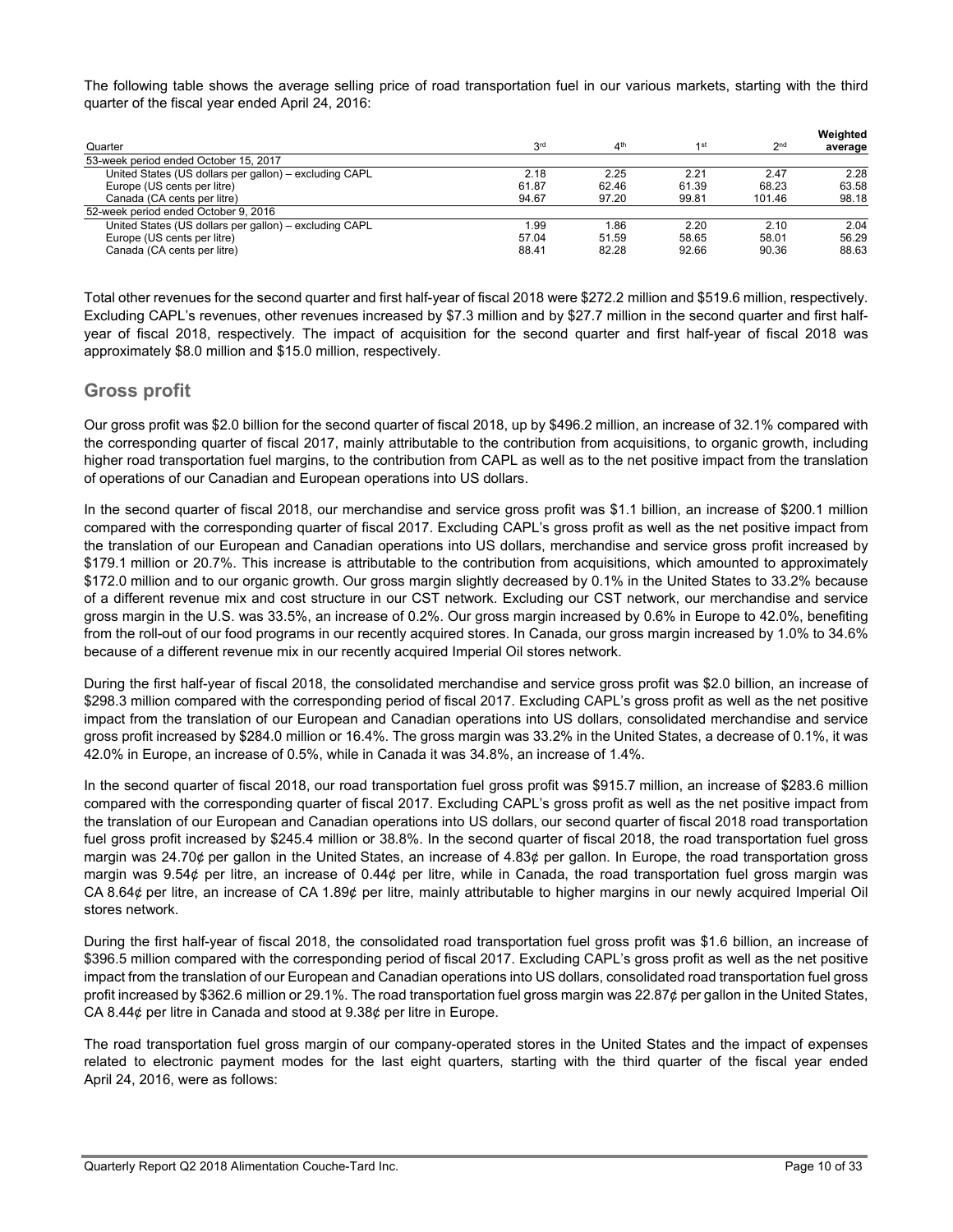(US cents per gallon)

| Quarter                                                          | 3rd   | 4 <sup>th</sup> | 1 <sub>st</sub> | 2 <sub>nd</sub> | Weighted<br>average |
|------------------------------------------------------------------|-------|-----------------|-----------------|-----------------|---------------------|
| 53-week period ended October 15, 2017                            |       |                 |                 |                 |                     |
| Before deduction of expenses related to electronic payment modes | 18.33 | 15.47           | 20.75           | 24.70           | 20.06               |
| Expenses related to electronic payment modes                     | 3.99  | 4.12            | 3.79            | 4.21            | 4.04                |
| After deduction of expenses related to electronic payment modes  | 14.34 | 11.35           | 16.96           | 20.49           | 16.02               |
| 52-week period ended October 9, 2016                             |       |                 |                 |                 |                     |
| Before deduction of expenses related to electronic payment modes | 19.90 | 16.78           | 20.86           | 19.87           | 19.40               |
| Expenses related to electronic payment modes                     | 3.84  | 3.74            | 4.08            | 3.99            | 3.91                |
| After deduction of expenses related to electronic payment modes  | 16.06 | 13.04           | 16.78           | 15.88           | 15.49               |

As demonstrated by the table above, road transportation fuel margins in the United States can be volatile from one quarter to another but tend to normalize in the longer run. Margin volatility and expenses related to electronic payment modes are not as significant in Europe and Canada.

In the second quarter and first half-year of fiscal 2018, other revenues gross profit was \$61.8 million and \$114.1 million, respectively, an increase of \$12.5 million and \$20.8 million compared with the corresponding periods of fiscal 2017, respectively. Excluding CAPL's gross profit, other revenues gross profit increased by \$0.8 million and by \$8.7 million in the second quarter and first half-year of fiscal 2018, respectively.

# **Operating, selling, administrative and general expenses ("expenses")**

For the second quarter and first half-year of fiscal 2018, expenses increased by 28.8% and 20.8%, respectively, compared with the corresponding periods of fiscal 2017, but increased by only 2.6% and 2.1%, respectively, if we exclude certain items as demonstrated by the following table:

|                                                                      | 12-week period ended<br>October 15, 2017 | 24-week period ended<br>October 15, 2017 |
|----------------------------------------------------------------------|------------------------------------------|------------------------------------------|
| Total variance, as reported                                          | 28.8%                                    | 20.8%                                    |
| Adjusted for:                                                        |                                          |                                          |
| Increase from incremental expenses related to acquisitions           | 20.4%                                    | 14.8%                                    |
| CAPL's expenses for fiscal 2018                                      | 2.3%                                     | 1.2%                                     |
| Decrease from the net impact of foreign exchange translation         | 2.3%                                     | 0.7%                                     |
| Increase from higher electronic payment fees, excluding acquisitions | 1.1%                                     | 0.9%                                     |
| Acquisition costs recognized to earnings of fiscal 2017              | $(0.8\%)$                                | $(0.5\%)$                                |
| Additional costs incurred following Hurricanes Harvey and Irma       | 0.5%                                     | 0.3%                                     |
| Acquisition costs recognized to earnings of fiscal 2018              | 0.4%                                     | 0.4%                                     |
| Increase from the five additional days for European operations       |                                          | $0.9\%$                                  |
| <b>Remaining variance</b>                                            | 2.6%                                     | 2.1%                                     |

The remaining variance is due to normal inflation, to higher advertising and marketing activities in connection with our global brand project, to higher expenses needed to support our organic growth and to proportionally higher operational expenses in our recently built stores, as these stores generally have a larger footprint than the average of our existing network. We continue to favour a rigorous control of costs throughout our organization, while ensuring we maintain the quality of service we offer to our customers.

# **Earnings before interest, taxes, depreciation, amortization and impairment (EBITDA) and adjusted EBITDA**

During the second quarter of fiscal 2018, EBITDA increased from \$622.3 million to \$854.6 million, a growth of 37.3% compared with the same quarter last year. Excluding the specific items shown in the table below from EBITDA of the second quarter of fiscal 2018 and of the second quarter of fiscal 2017, the adjusted EBITDA for the second quarter of fiscal 2018 increased by \$211.8 million or 33.6% compared with the corresponding period of the previous fiscal year, mainly through the contribution from acquisitions and organic growth, including road transportation fuel margins. Acquisitions contributed approximately \$158.0 million to the adjusted EBITDA of the second quarter of fiscal 2018, while the variation in exchange rates had a net positive impact of approximately \$10.0 million.

During the first half-year of fiscal 2018, EBITDA increased from \$1,237.0 million to \$1,544.3 million, a growth of 24.8% compared with the same period last year. Excluding the specific items shown in the table below from EBITDA of the first half-year of fiscal 2018 and of the first half-year of fiscal 2017, the adjusted EBITDA for the first half-year of fiscal 2018 increased by \$311.5 million or 25.0% compared with the corresponding period of the previous fiscal year, mainly through the contribution from acquisitions and organic growth. Acquisitions contributed approximately \$234.0 million to the adjusted EBITDA of the first half-year of fiscal 2018, while the variation in exchange rates had a net positive impact of approximately \$6.0 million.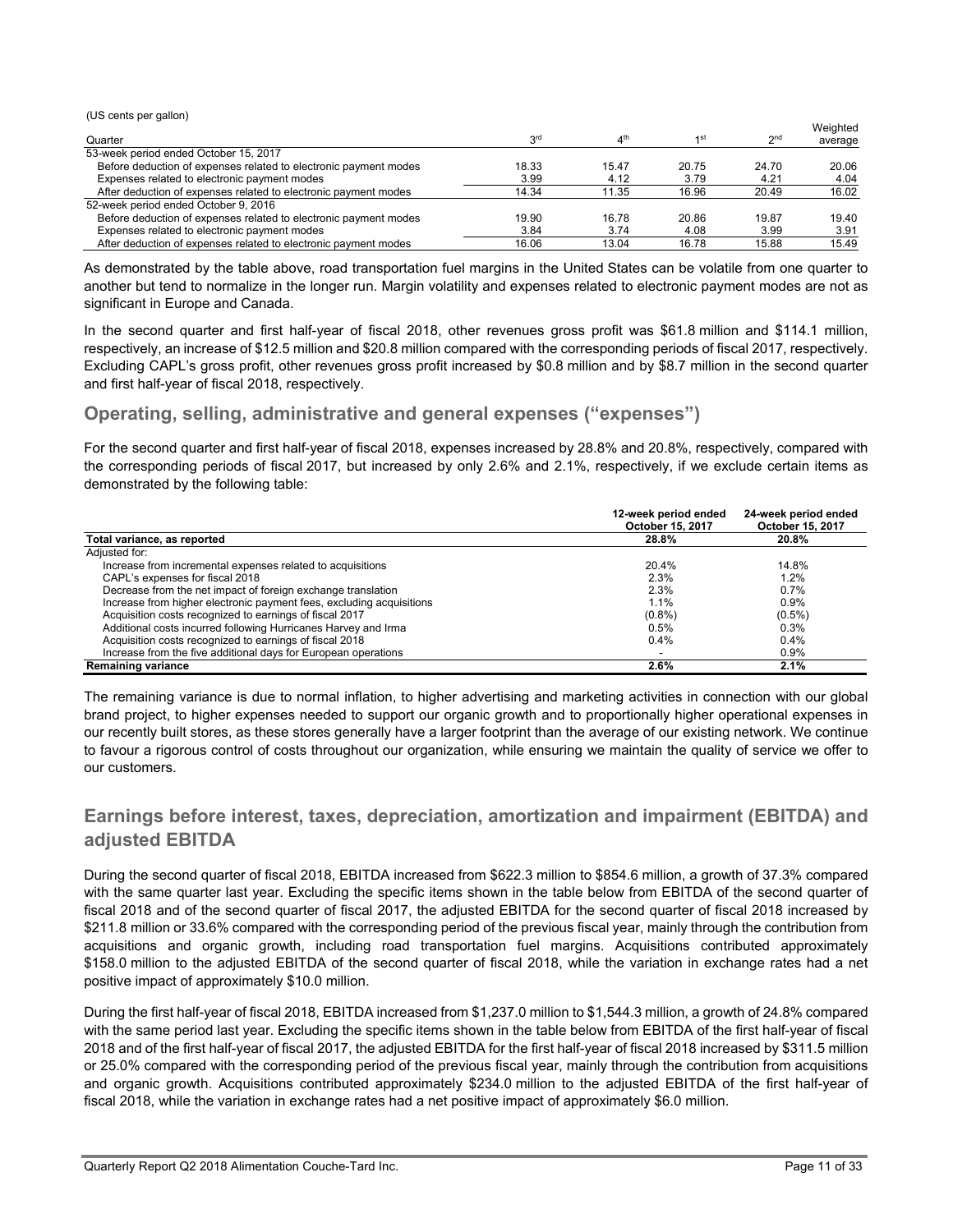It should be noted that EBITDA and adjusted EBITDA are not performance measures defined by IFRS, but we, as well as investors and analysts, consider that those performance measures facilitate the evaluation of our ongoing operations and our ability to generate cash flows to fund our cash requirements, including our capital expenditures program. Note that our definition of these measures may differ from the one used by other public corporations:

|                                                                     | 12-week periods ended |       |                 | 24-week periods ended |                 |  |
|---------------------------------------------------------------------|-----------------------|-------|-----------------|-----------------------|-----------------|--|
| (in millions of US dollars)                                         | October 15, 2017      |       | October 9, 2016 | October 15, 2017      | October 9, 2016 |  |
| Net earnings, as reported                                           |                       | 436.3 | 321.5           | 795.8                 | 644.3           |  |
| Add:                                                                |                       |       |                 |                       |                 |  |
| Income taxes                                                        |                       | 123.7 | 122.2           | 224.4                 | 242.9           |  |
| Net financial expenses                                              |                       | 89.6  | 21.9            | 148.8                 | 46.7            |  |
| Depreciation, amortization and impairment of property and           |                       |       |                 |                       |                 |  |
| equipment, intangible assets and other assets                       |                       | 205.0 | 156.7           | 375.3                 | 303.1           |  |
| <b>EBITDA</b>                                                       |                       | 854.6 | 622.3           | 1.544.3               | 1.237.0         |  |
| Adjusted for:                                                       |                       |       |                 |                       |                 |  |
| Incremental costs related to hurricanes                             |                       | 4.8   |                 | 4.8                   |                 |  |
| <b>Acquisition costs</b>                                            |                       | 3.4   | 7.6             | 6.7                   | 8.5             |  |
| EBITDA attributable to non-controlling interest                     | (21.1)                |       |                 | (16.5)                |                 |  |
| Restructuring and integration costs attributable to shareholders of |                       |       |                 |                       |                 |  |
| the Corporation (including \$5.2 million for our interest in CAPL)  |                       |       |                 | 38.0                  |                 |  |
| Gain on disposal of a terminal                                      |                       | -     |                 | (11.5)                |                 |  |
| Gain on investment in CST                                           |                       |       |                 | (8.8)                 |                 |  |
| <b>Adjusted EBITDA</b>                                              |                       | 841.7 | 629.9           | 1,557.0               | 1.245.5         |  |

# **Depreciation, amortization and impairment of property and equipment, intangible assets and other assets ("depreciation")**

For the second quarter and first half-year of fiscal 2018, depreciation, amortization and impairment expenses increased by \$48.3 million and \$72.2 million, respectively. Excluding CAPL, the depreciation expense increased by \$30.7 million and by \$54.1 million for the second quarter and first half-year of fiscal 2018, respectively, mainly driven by the impact from investments made through acquisitions, the replacement of equipment, the addition of new stores and the ongoing improvement of our network. The depreciation expense for the second quarter and first half-year of fiscal 2018 includes a charge of \$4.2 million and of \$7.9 million, respectively, for the accelerated depreciation and amortization of certain assets in connection with our global rebranding project.

# **Net financial expenses**

Net financial expenses for the second quarter of fiscal 2018 were \$89.6 million, an increase of \$67.7 million compared with the second quarter of fiscal 2017. Excluding the net foreign exchange loss of \$17.3 million and the net foreign exchange gain of \$5.3 million recorded in the second quarters of fiscal 2018 and of fiscal 2017, respectively, as well as CAPL's financial expenses, net financial expenses increased by \$39.2 million. This increase is mainly attributable to our higher average long-term debt in connection with our recent acquisitions, partly offset by the repayments made. The net foreign exchange loss of \$17.3 million for the second quarter of fiscal 2018 is mainly due to the impact of foreign exchange variations on certain cash balances and working capital items.

Net financial expenses for the first half-year of fiscal 2018 were \$148.8 million, an increase of \$102.1 million compared with the first half-year of fiscal 2017. Excluding the net foreign exchange loss of \$37.6 million and the net foreign exchange gain of \$8.5 million recorded in the first half-years of fiscal 2018 and of fiscal 2017, respectively, as well as CAPL's financial expenses, net financial expenses increased by \$49.8 million. This increase is mainly attributable to our higher average long-term debt in connection with our recent acquisitions, partly offset by the repayments made. The net foreign exchange loss of \$37.6 million for the first half-year of fiscal 2018 is mainly due to the impact of foreign exchange variations on certain cash balances and working capital items.

# **Income taxes**

The income tax rate for the second quarter of fiscal 2018 was 22.1% compared with an income tax rate of 27.5% for the second quarter of fiscal 2017. The decrease in the income tax rate stems from a different geographical mix in our earnings. For the first half-year of fiscal 2018, the income tax rate was 22.0%.

# **Net earnings and adjusted net earnings attributable to shareholders of the Corporation ("net earnings")**

We closed the second quarter of fiscal 2018 with net earnings of \$435.3 million, compared with \$321.5 million for the second quarter of the previous fiscal year, an increase of \$113.8 million or 35.4%. Diluted net earnings per share stood at \$0.76,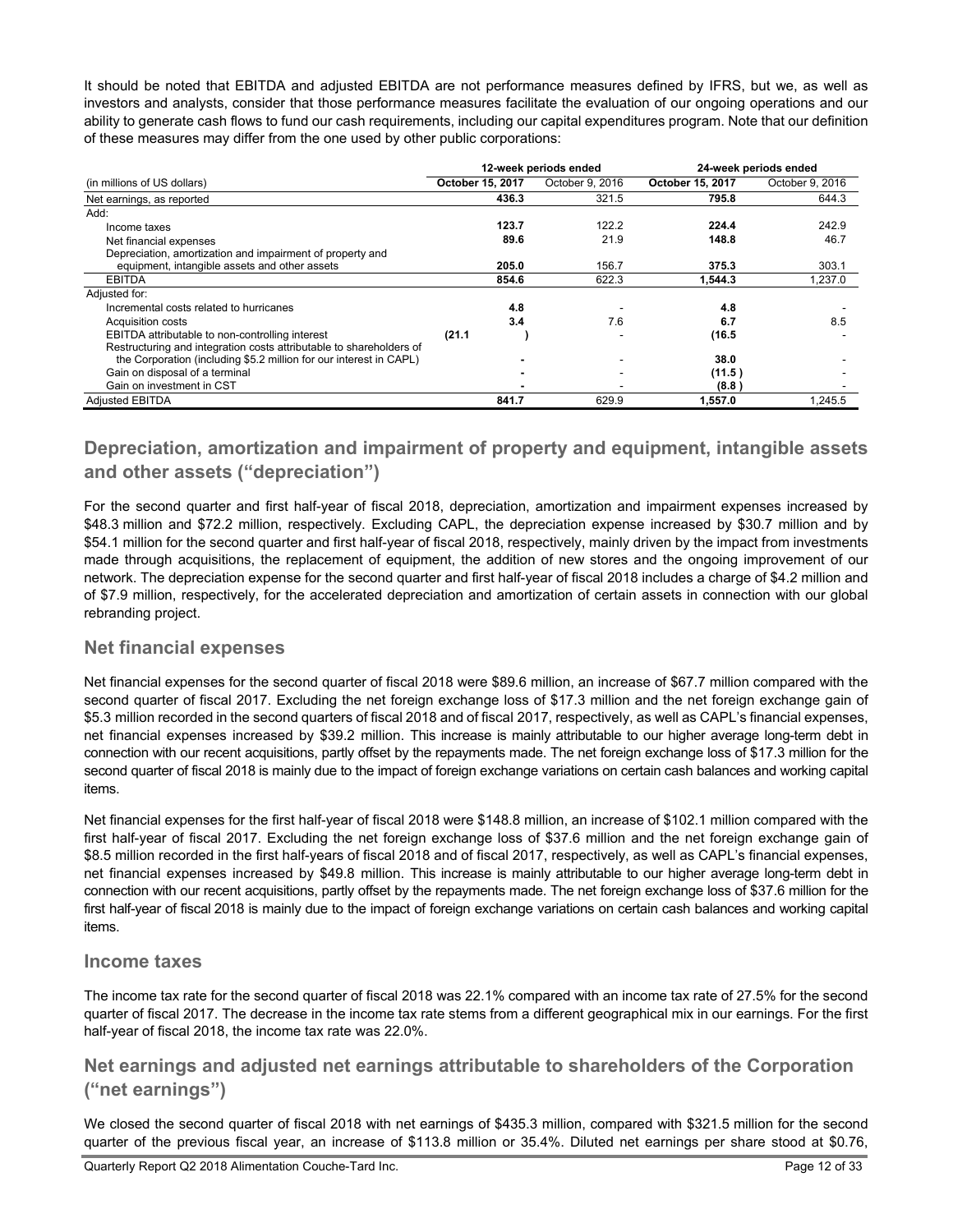compared with \$0.57 the previous year. The translation of revenues and expenses from our Canadian and European operations into US dollars had a net positive impact of approximately \$5.0 million on net earnings of the second quarter of fiscal 2018.

Excluding the items shown in the table below from net earnings of the second quarter of fiscal 2018 and fiscal 2017, this quarter's net earnings would have been approximately \$458.0 million, compared with \$328.0 million for the comparable quarter of the previous year, an increase of \$130.0 million or 39.6%. Adjusted diluted net earnings per share would have been approximately \$0.80 for the second quarter of fiscal 2018, compared with \$0.58 for the corresponding period of fiscal 2017, an increase of 37.9%.

For the first half-year of fiscal 2018, net earnings were \$800.0 million, compared with \$644.3 million for the comparable period of fiscal 2017, an increase of \$155.7 million or 24.2%. Diluted net earnings per share stood at \$1.41, compared with \$1.13 the previous year. The translation of revenues and expenses from our Canadian and European operations into US dollars had a net positive impact of approximately \$2.0 million on net earnings of the first half-year of fiscal 2018.

Excluding the items shown in the table below from net earnings of the first half-year of fiscal 2018 and fiscal 2017, net earnings for the first half-year of fiscal 2018 would have been approximately \$839.0 million, compared with \$655.0 million for the comparable period of the previous year, an increase of \$184.0 million or 28.1%. Adjusted diluted net earnings per share would have been approximately \$1.47 for the first half-year of fiscal 2018, compared with \$1.15 for the corresponding period of fiscal 2017, an increase of 27.8%.

The table below reconciles reported net earnings to adjusted net earnings:

|                                                                       |                  | 12-week periods ended | 24-week periods ended |                 |  |
|-----------------------------------------------------------------------|------------------|-----------------------|-----------------------|-----------------|--|
| (in millions of US dollars)                                           | October 15, 2017 | October 9, 2016       | October 15, 2017      | October 9, 2016 |  |
| Net earnings attributable to shareholders, as reported                | 435.3            | 321.5                 | 800.0                 | 644.3           |  |
| Adjusted for:                                                         |                  |                       |                       |                 |  |
| Net foreign exchange loss (gain)                                      | 17.3             | (5.3)                 | 37.6                  | (8.5)           |  |
| Incremental costs related to hurricanes                               | 4.8              |                       | 4.8                   |                 |  |
| Accelerated depreciation and amortization expense                     | 4.2              | 6.5                   | 7.9                   | 13.4            |  |
| <b>Acquisition costs</b>                                              | 3.4              | 7.6                   | 6.7                   | 8.5             |  |
| Restructuring and integration costs - attributable to shareholders of |                  |                       |                       |                 |  |
| the Corporation                                                       |                  |                       | 38.0                  |                 |  |
| Tax recovery stemming from an internal reorganization                 |                  |                       | (13.4)                |                 |  |
| Gain on disposal of a terminal                                        |                  |                       | (11.5)                |                 |  |
| Gain on investment in CST                                             |                  |                       | (8.8)                 |                 |  |
| Tax impact of the items above and rounding                            | (7.0 )           | (2.3)                 | (22.3)                | (2.7)           |  |
| Adjusted net earnings                                                 | 458.0            | 328.0                 | 839.0                 | 655.0           |  |

It should be noted that adjusted net earnings is not a performance measure defined by IFRS, but we, as well as investors and analysts, consider this measure useful for evaluating the underlying performance of our operations on a comparable basis. Note that our definition of this measure may differ from the one used by other public corporations.

# **Financial Position as at October 15, 2017**

As shown by our indebtedness ratios included in the "Summary analysis of consolidated results for the second quarter and first half-year of fiscal 2018" section and our net cash provided by operating activities, our financial position is solid.

Our total consolidated assets amounted to \$20.6 billion as at October 15, 2017, an increase of \$6.4 billion over the balance as at April 30, 2017, primarily stemming from the acquisition of CST and CAPL and from the positive effect from the variation in exchange rates. It should be noted that we have updated our balance sheet as at April 30, 2017 to reflect the final adjustments we made during fiscal 2018 to the purchase price allocation for the Dansk Fuel A/S acquisition.

During the 53-week period ended on October 15, 2017, we recorded a return on capital employed of 12.4%.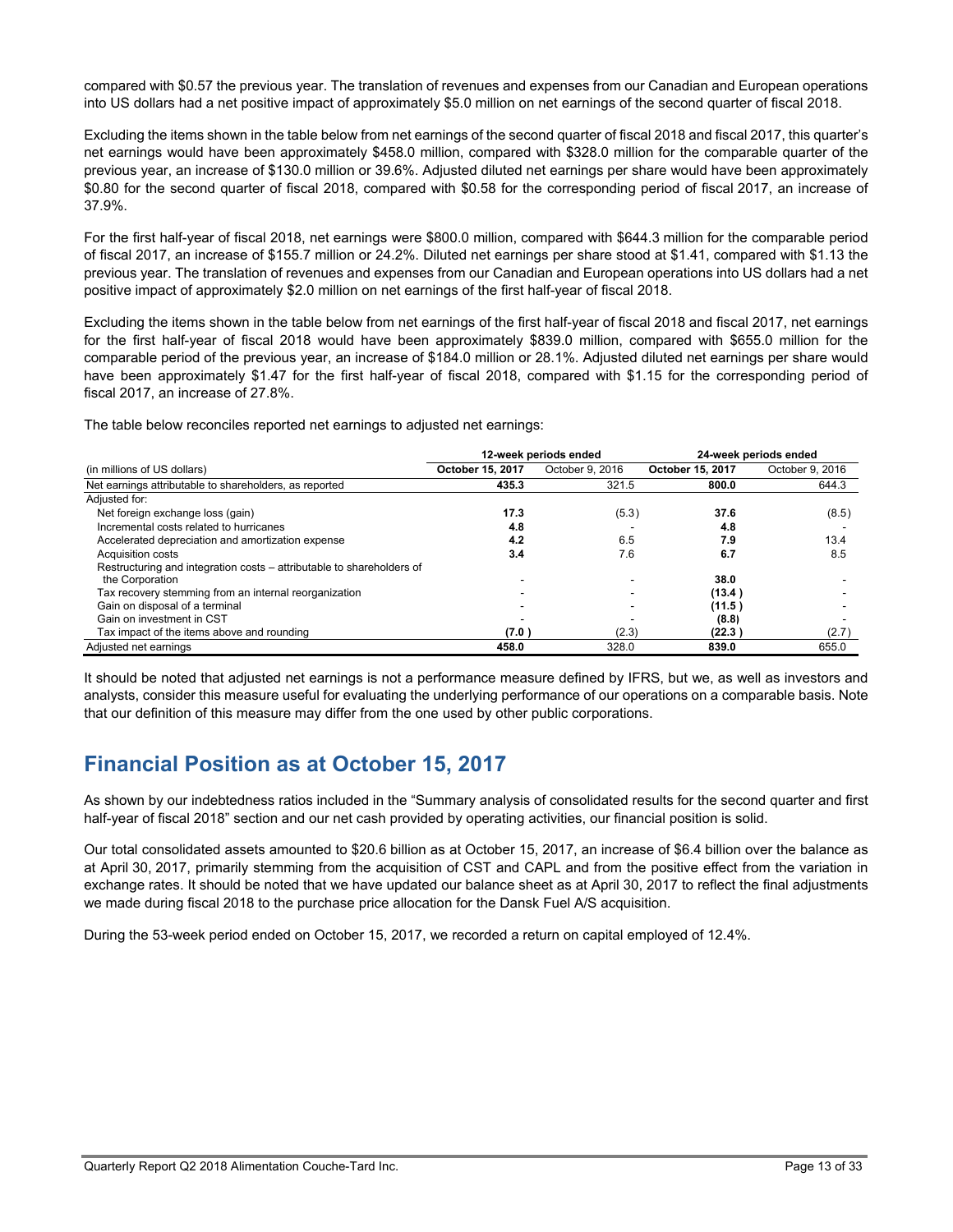Significant balance sheet variations are explained as follows:

# **Accounts receivables**

Accounts receivables increased by \$429.7 million, from \$1.5 billion as at April 30, 2017, to \$1.9 billion as at October 15, 2017. The increase stems mainly from the acquisition of CST and CAPL, an increase in road transportation fuel sales prices, and the positive net impact of approximately \$95.0 million from the variation in exchange rates at the balance sheet date.

## **Inventories**

Inventories increased by \$436.9 million, from \$865.0 million as at April 30, 2017, to \$1.3 billion as at October 15, 2017. The increase stems mainly from the acquisition of CST and CAPL, an increase in road transportation fuel purchase prices, and the positive net impact of approximately \$30.0 million from the variation in exchange rates at the balance sheet date.

# **Property and equipment**

Property and equipment increased by \$2.6 billion, from \$7.5 billion as at April 30, 2017, to \$10.1 billion as at October 15, 2017, mainly as a result of the acquisition of CST and CAPL, the investments we made to improve our network, and the positive net impact of approximately \$300.0 million from the variation in exchange rates at the balance sheet date, partly offset by the depreciation, amortization and impairment expense.

# **Goodwill**

Goodwill increased by \$2.5 billion, from \$2.4 billion as at April 30, 2017, to \$4.9 billion as at October 15, 2017, mainly as a result of the acquisition of CST and CAPL, and of the positive net impact of approximately \$112.0 million from the variation in exchange rates at the balance sheet date. Since we have not yet completed our fair value assessment of the assets acquired, the liabilities assumed and the goodwill for CST, we expect that the fair values of assets acquired and liabilities assumed as well as the goodwill will be adjusted during fiscal 2018.

# **Accounts payable and accrued liabilities**

Accounts payable and accrued liabilities increased by \$775.2 million, from \$2.7 billion as at April 30, 2017, to \$3.5 billion as at October 15, 2017. The increase stems mainly from the acquisition of CST and CAPL, an increase in fuel purchase prices, the shares repurchase agreement reached on October 11, 2017 as well as from the net impact of approximately \$143.0 million from the variation in exchange rates at the balance sheet date.

# **Long-term debt and current portion of long-term debt**

Long-term debt and current portion of long-term debt increased by \$4.2 billion, from \$3.4 billion as at April 30, 2017, to \$7.6 billion as at October 15, 2017, mainly as a result of the financing of the CST acquisition, as well as the inclusion of CAPL's debt in our consolidated balance sheet. The remainder of the increase is explained by the impact of the strengthening of the Canadian dollar and Euro against the US dollar as of the balance sheet date, which increased our debt balance by approximately \$295.0 million.

# **Shareholders' equity**

Shareholders' equity amounted to \$6.8 billion as at October 15, 2017, up \$798.2 million compared with April 30, 2017, mainly reflecting net earnings and other comprehensive income for the first half-year of fiscal 2018, partly offset by dividends declared. For the 53-week period ended October 15, 2017, we recorded a return on equity of 21.6%.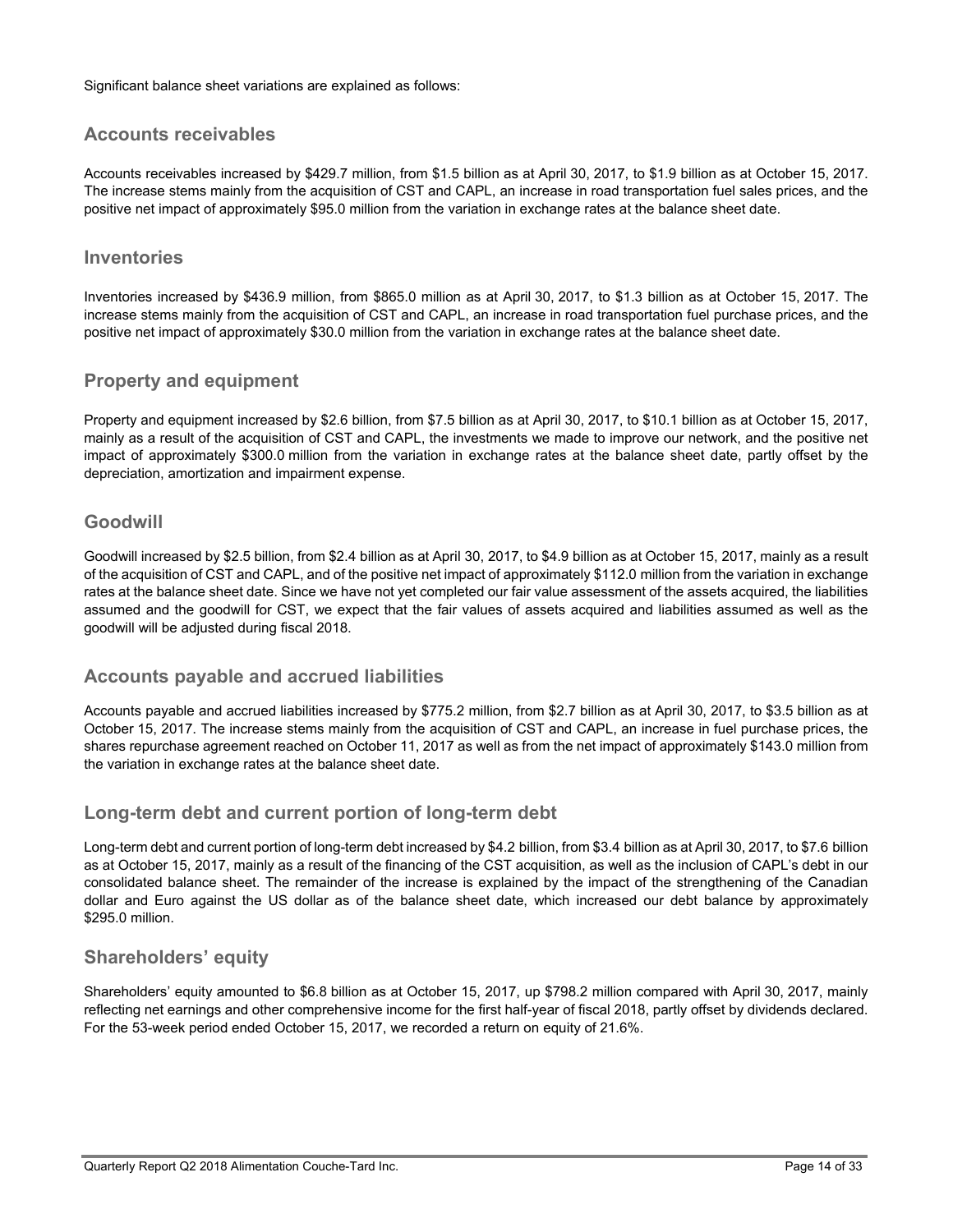# **Liquidity and Capital Resources**

Except for our new acquisition facility, our sources of liquidities remained unchanged since April 30, 2017. For further information regarding our sources of liquidities, please refer to our 2017 Annual Report. With respect to our capital expenditures and acquisitions of the first half-year of fiscal 2018, they were financed using available cash as well as our existing credit facilities, except for CST, which was partly financed using our acquisition facility. We expect that cash generated from operations and borrowings available under our revolving unsecured credit facilities will be adequate to meet our liquidity needs in the foreseeable future.

Our credit facilities are detailed as follows:

### *Acquisition facility*

On June 27, 2017, we entered into a new credit agreement consisting of an unsecured non-revolving acquisition credit facility of an aggregate maximum amount of \$4.3 billion (the "acquisition facility"), divided into three tranches as follows:

|           | <b>Principal amount</b> | <b>Maturity</b> |
|-----------|-------------------------|-----------------|
| Tranche A | \$2.0 billion           | June 27, 2018   |
| Tranche B | \$1.0 billion           | June 27, 2019   |
| Tranche C | \$1.3 billion           | June 27, 2020   |

The acquisition facility was available exclusively to finance, directly or indirectly, the acquisition of CST, the related acquisition costs and the repayment of any of CST's and its subsidiaries' outstanding debt. Amounts could be drawn up to 90 days after the first draw and can be reimbursed at any time. The acquisition facility was available in US dollars by way of US base rate loans or LIBOR rate loans. Depending on the form of the loan, the amounts borrowed bear interest at variable rates based on the US base rate or the LIBOR rate plus a variable margin.

As at October 15, 2017, \$1.2 billion of the tranche C of our acquisition facility had been used. As at the same date, the weighted average effective interest rate was 2.70%.

#### *Revolving unsecured operating credit, maturing in December 2021 ("operating credit D")*

Credit agreement consisting of a revolving unsecured facility of a maximum amount of \$2,525.0 million. As at October 15, 2017, operating credit D was unused and standby letters of credit in the amount of \$10.4 million were outstanding.

### *Term revolving unsecured operating credit, maturing in January 2020 ("operating credit F")*

Credit agreement consisting of a revolving unsecured facility of an initial maximum amount of €25.0 million maturing on January 30, 2020. The credit facility is available in Euros, in the form of a revolving unsecured operating credit. The amounts borrowed bear interest at variable rates based on the funding base rate or the EURIBOR rate plus a variable margin. As at October 15, 2017, operating credit F was unused.

#### *CAPL US-dollar-denominated senior secured revolving credit facility, without recourse to the Corporation*

As at October 15, 2017, through the consolidation of CAPL, we had a credit agreement consisting of a US-dollar-denominated senior secured revolving credit facility of a maximum amount of \$550.0 million, maturing on March 4, 2019, under which swingline loans may be drawn up to \$25.0 million and standby letters of credit may be issued up to an aggregate of \$45.0 million. This facility was without recourse to the Corporation.

As at October 15, 2017, the effective interest rate was 4.24% and CAPL was in compliance with the restrictive provisions and ratios imposed by the credit agreement.

#### *Available liquidities*

As at October 15, 2017, a total of approximately \$2.5 billion was available under our revolving unsecured operating credit facilities and we were in compliance with the restrictive covenants and ratios imposed by the credit agreements at that date. Thus, at the same date, we had access to approximately \$3.6 billion through our available cash and revolving unsecured operating credit facilities.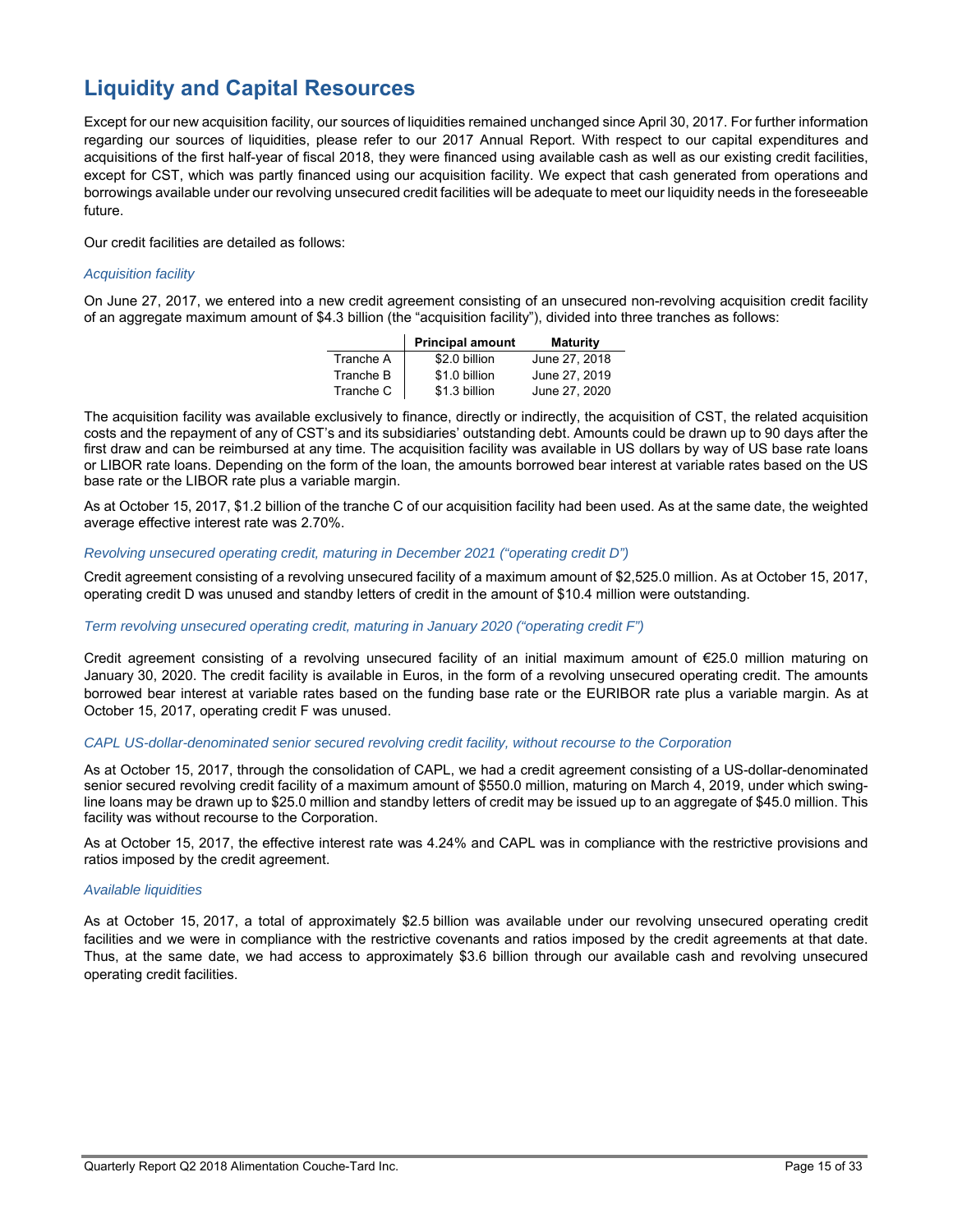# **Selected Consolidated Cash Flow Information**

|                                                                        | 12-week periods ended |            |                | 24-week periods ended |                          |                |
|------------------------------------------------------------------------|-----------------------|------------|----------------|-----------------------|--------------------------|----------------|
|                                                                        | October 15.           | October 9. |                | October 15.           | October 9.               |                |
| (In millions of US dollars)                                            | 2017                  | 2016       | Variation      | 2017                  | 2016                     | Variation      |
| <b>Operating activities</b>                                            |                       |            |                |                       |                          |                |
| Net cash provided by operating activities                              | 471.3                 | 509.1      | (37.8)         | 992.8                 | 922.3                    | 70.5           |
| <b>Investing activities</b>                                            |                       |            |                |                       |                          |                |
| Purchase of property and equipment, intangible assets and              |                       |            |                |                       |                          |                |
| other assets, net of proceeds from the disposal of                     |                       |            |                |                       |                          |                |
| property and equipment and other assets                                | (189.7)               | (164.0)    | (25.7)         | (344.1)               | (272.5)                  | (71.6)         |
| Proceeds from disposal of CST's assets held-for-sale                   | 143.0                 |            | 143.0          | 895.5                 |                          | 895.5          |
| <b>Business acquisitions</b>                                           | (4.3)                 | (828.0)    | 823.7          | (3,578.9)             | (829.4)                  | (2,749.5)      |
| Investment in associated company held-for-sale                         |                       | (7.4)      | 7.4            |                       | (301.4)                  | 301.4          |
| Proceeds from disposal of an available-for-sale investment             |                       |            |                | 91.6                  |                          | 91.6           |
| Other                                                                  | (21.1)                | (1.9)      | (19.2)         | (17.0)                | (5.3)                    | (11.7)         |
| Net cash used in investing activities                                  | (72.1)                | (1,001.3)  | 929.2          | (2,952.9)             | (1,408.6)                | (1, 544.3)     |
| <b>Financing activities</b>                                            |                       |            |                |                       |                          |                |
| Issuance of senior unsecured notes, net of financing costs             | 3,041.6               | (2.0)      | 3,043.6        | 3,041.6               | 851.8                    | 2,189.8        |
| Net (decrease) increase in acquisition facility, net of                |                       |            |                |                       |                          |                |
| financing costs                                                        | (1,780.8)             |            | (1,780.8)      | 1,168.7               |                          | 1,168.7        |
| Net (decrease) increase in term revolving unsecured                    |                       |            |                |                       |                          |                |
| operating credit D                                                     | (1,059.2)             | 770.4      | (1,829.6)      | (694.5)               | (51.0)                   | (643.5)        |
| Repayment of debts assumed on the CST acquisition                      | (577.1)               |            | (577.1)        | (1,075.9)             | $\overline{\phantom{a}}$ | (1,075.9)      |
| Cash dividends paid                                                    | (82.5)<br>51.7        | (68.3)     | (14.2)<br>58.6 | (82.5)<br>41.2        | (68.3)                   | (14.2)<br>56.1 |
| Net increase (decrease) in other debts<br>CAPL distributions paid      | (16.8)                | (6.9)      | (16.8)         | (16.8)                | (14.9)                   | (16.8)         |
| Net decrease in CAPL US-dollar-denominated senior                      |                       |            |                |                       |                          |                |
| secured revolving credit facility                                      | (15.0)                |            | (15.0)         | (15.0)                |                          | (15.0)         |
| Issuance of shares upon exercise of stock options                      |                       | 0.2        | (0.2)          |                       | 0.2                      | (0.2)          |
| Settlement of derivative financial instruments                         | 0.5                   |            | 0.5            | (20.7)                | (9.8)                    | (10.9)         |
| Net cash (used in) provided by financing activities                    | (437.6)               | 693.4      | (1, 131.0)     | 2.346.1               | 708.0                    | 1.638.1        |
|                                                                        |                       |            |                |                       |                          |                |
| <b>Credit ratings</b><br>Standard and Poor's - Corporate credit rating |                       |            |                |                       | <b>BBB</b>               |                |
| Moody's - Senior unsecured notes credit rating                         |                       |            |                |                       | Baa2                     |                |
|                                                                        |                       |            |                |                       |                          |                |

# **Operating activities**

During the second quarter of fiscal 2018, net cash from our operations reached \$471.3 million, down \$37.8 million compared with the second quarter of fiscal 2017, due to changes in working capital, partly offset by higher net earnings, while net cash from our operations for the first half-year of fiscal 2018 reached \$1.0 billion, up \$70.5 million compared with the corresponding period of fiscal year 2017, due to higher net earnings.

## **Investing activities**

During the second quarter of fiscal 2018, investing activities were primarily for net investments in property and equipment, intangible assets and other assets, which amounted to \$189.7 million. We received \$143.0 million in proceeds from disposal of CST sites to Empire.

Since the beginning of the fiscal year, investing activities were primarily for the acquisition of CST for an amount of \$3.5 billion, while net investments in property and equipment, intangible assets and other assets amounted to \$344.1 million. Proceeds from disposals of CST assets consisted of the above mentioned sale of CST sites to Empire, of the sale of a portion of CST's Canadian assets to Parkland Fuel Corporation for an amount of \$752.5 million as well as of the proceeds from our original investment in CST for an amount of \$91.6 million.

Net investments in property and equipment, intangible assets and other assets were primarily for the replacement of equipment in some of our stores in order to enhance our offering of products and services, for our rebranding project, for the addition of new stores and for the ongoing improvement of our network, as well as for information technology.

# **Financing activities**

During the second quarter of fiscal 2018, we repaid a net amount of \$1.8 billion on our acquisition facility and repaid a net amount of \$1.1 billion on our revolving unsecured operating credit. We also issued Canadian- and US-dollar-denominated senior unsecured notes for a net amount of \$3.0 billion and repaid the US-dollar-denominated unsecured notes assumed through the acquisition of CST for an amount of \$577.1 million.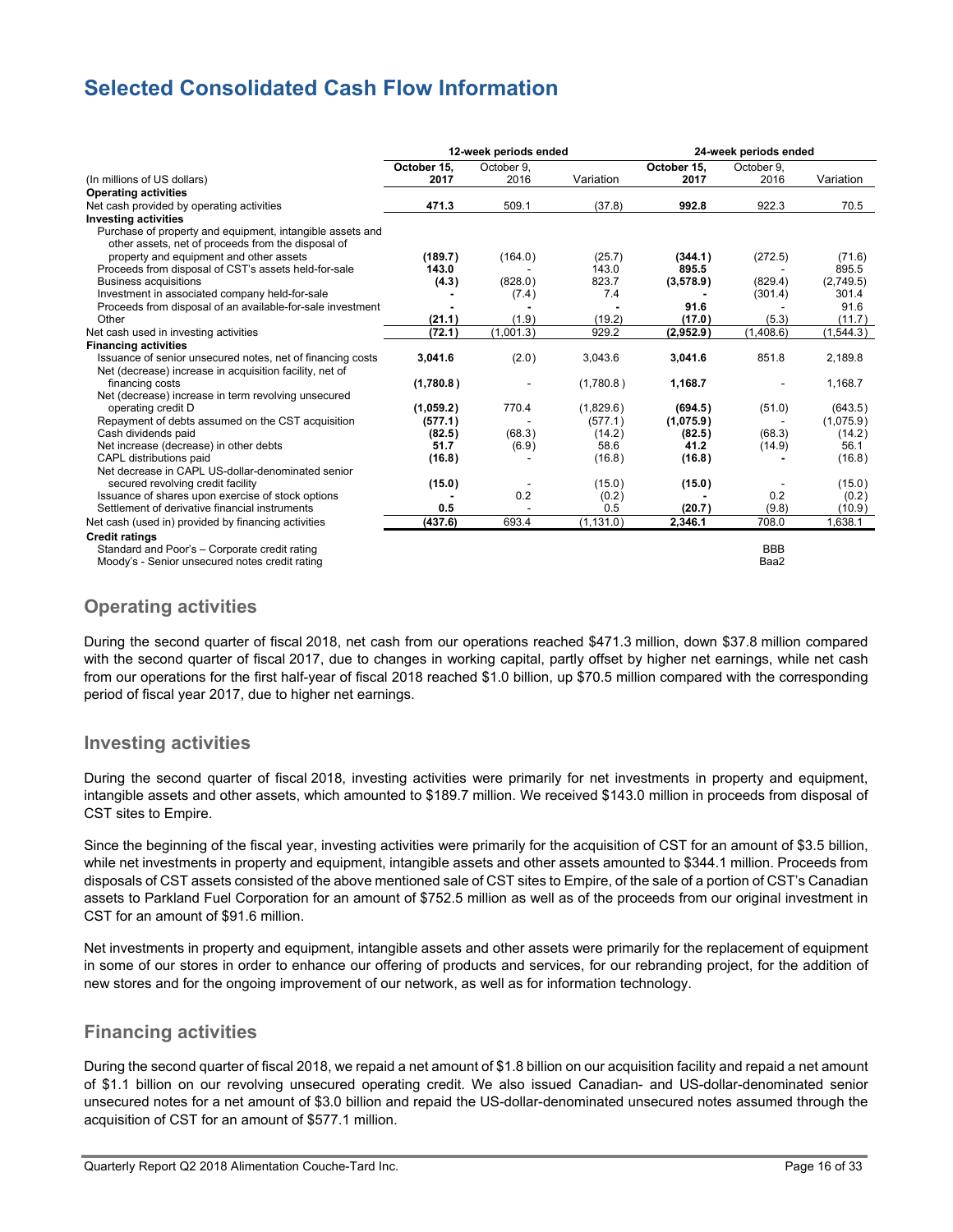During the first half-year of fiscal 2018, in addition to the issuance of Canadian- and US-dollar denominated senior unsecured notes, we repaid an amount of \$1.1 billion on the debt assumed through the CST acquisition and the total net amount repaid on our revolving unsecured operating credit was \$694.5 million. We drew a net amount of \$1.2 billion on our acquisition facility for the acquisition of CST.

# **Contractual Obligations and Commercial Commitments**

Other than the changes in our long term debt described above, there were no major changes with respect to our contractual obligations and commercial commitments during the 24-week period ended October 15, 2017. For more information, please refer to our 2017 Annual Report.

# **Internal Controls over Financial Reporting**

We maintain a system of internal controls over financial reporting designed to safeguard assets and ensure that financial information is reliable. We also maintain a system of disclosure controls and procedures designed to ensure, in all material respects, the reliability, completeness and timeliness of the information we disclose in this MD&A and other public disclosure documents. Disclosure controls and procedures are designed to ensure that information required to be disclosed by us in reports filed with securities regulatory agencies is recorded and/or disclosed on a timely basis, as required by law, and is accumulated and communicated to our management, including our Chief Executive Officer and our Chief Financial Officer, as appropriate, to allow timely decisions regarding required disclosure. As at October 15, 2017, except for the exclusion of CST's internal controls describe below, our management, following its assessment, certifies the design and operating effectiveness of the Corporation's disclosure controls and procedures.

We undertake ongoing evaluations of the effectiveness of our internal controls over financial reporting and implement control enhancements, when appropriate. As at April 30, 2017, our management and our external auditors reported that these internal controls were effective.

We exclude CST's and CAPL's internal control over financial reporting from our evaluation of the overall effectiveness of our internal control over financial reporting. This is due to the size and timing of the transaction, which occurred on June 28, 2017. The limitation is primarily based on the time required to assess CST's and CAPL's controls over financial reporting and to confirm they are consistent with ours, as permitted by the Canadian Securities Administrator's National Instrument 52-109 for 365 days following an acquisition. We expect to finalize our assessment by the end of fiscal 2018.

CST's and CAPL's results since the acquisition date are included in our consolidated financial statements and constituted approximately 23.0% of total consolidated assets as of October 15, 2017, approximately 12.6% of consolidated revenues and 5.6% of consolidated net earnings attributable to shareholders for the 24-week period ending on that date.

# **Selected Quarterly Financial Information**

Our 52-week reporting cycle is divided into quarters of 12 weeks each except for the third quarter, which comprises 16 weeks. When a fiscal year, such as fiscal 2017, contains 53 weeks, the fourth quarter comprises 13 weeks. The following is a summary of selected consolidated financial information derived from our interim consolidated financial statements for each of the eight most recently completed quarters.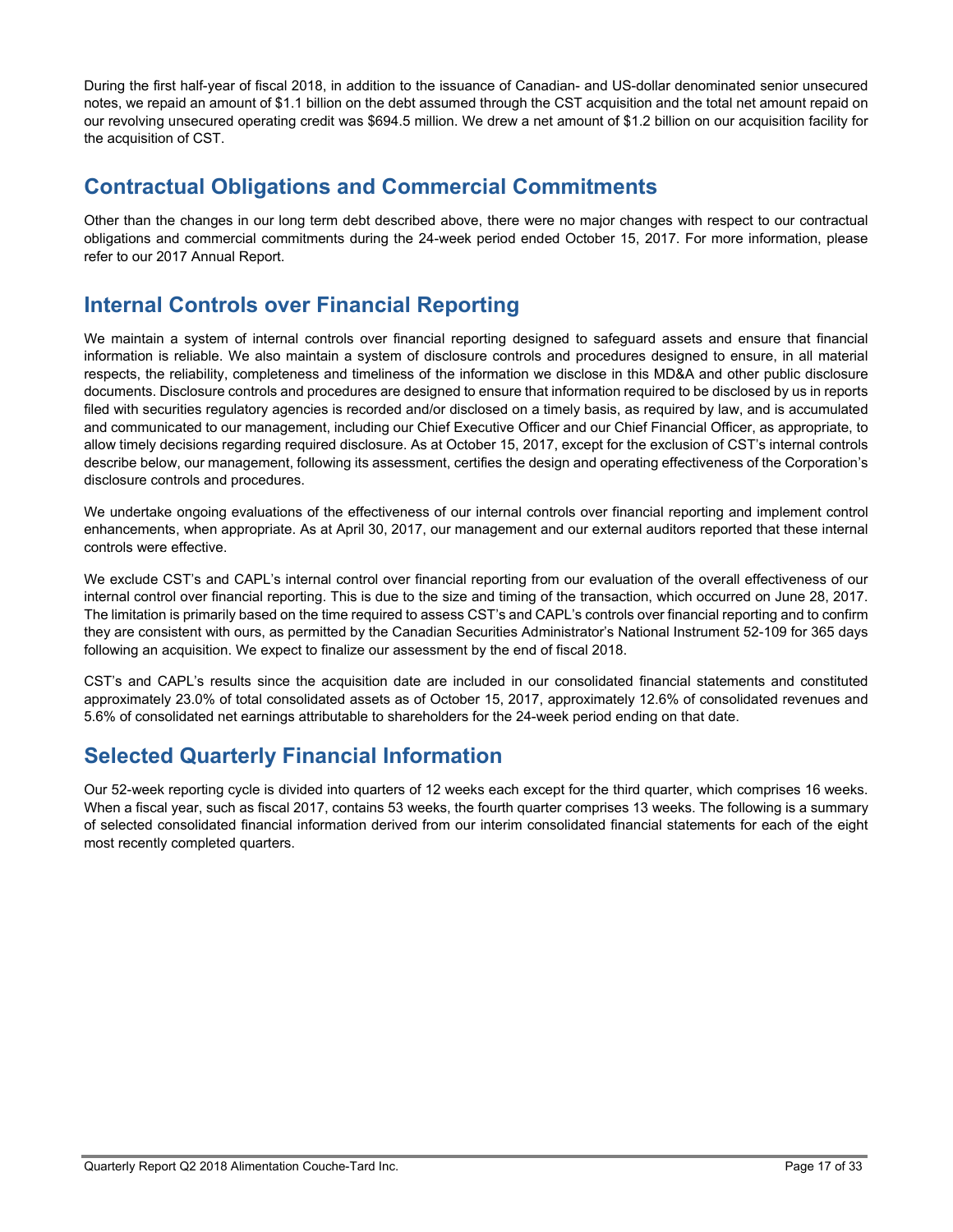|                                                                                                                    | 24-week period ended |              | 53-week period ended April 30, 2017 |                 |                 |          | Extract from 52-week |                 |
|--------------------------------------------------------------------------------------------------------------------|----------------------|--------------|-------------------------------------|-----------------|-----------------|----------|----------------------|-----------------|
|                                                                                                                    | October 15, 2017     |              |                                     |                 |                 |          | period ended         |                 |
| (in millions of US dollars except for per share data)                                                              |                      |              |                                     |                 |                 |          | April 24, 2016       |                 |
| Quarter                                                                                                            | 2 <sub>nd</sub>      | 1st          | 4 <sup>th</sup>                     | 3 <sup>rd</sup> | 2 <sub>nd</sub> | 1st      | 4 <sup>th</sup>      | 3 <sup>rd</sup> |
| Weeks                                                                                                              | 12 weeks             | 12 weeks     | 13 weeks                            | 16 weeks        | 12 weeks        | 12 weeks | 12 weeks             | 16 weeks        |
| <b>Revenues</b>                                                                                                    | 12,140.6             | 9,847.2      | 9,622.6                             | 11,415.8        | 8,445.5         | 8,420.6  | 7,397.1              | 9,331.1         |
| Operating income before depreciation, amortization and<br>impairment of property and equipment, intangible         |                      |              |                                     |                 |                 |          |                      |                 |
| assets and other assets                                                                                            | 846.3                | 681.1        | 514.4                               | 628.7           | 617.0           | 605.2    | 454.8                | 618.7           |
| Depreciation, amortization and impairment of property<br>and equipment, intangibles assets and other assets        | 205.0                | 170.3        | 154.4                               | 210.1           | 156.7           | 146.4    | 162.7                | 192.8           |
| Operating income                                                                                                   | 641.3                | 510.8        | 360.0                               | 418.6           | 460.3           | 458.8    | 292.1                | 425.9           |
| Share of earnings of joint ventures and associated<br>companies accounted for using the equity method              | 8.3                  | 8.6          | 7.2                                 | 8.4             | 5.3             | 9.5      | 6.5                  | 8.8             |
| Net financial expenses                                                                                             | 89.6                 | 59.2         | 46.0                                | 43.3            | 21.9            | 24.8     | 32.2                 | 33.5            |
| Net earnings including non-controlling interest<br>Net (earnings) loss attributable to non-controlling<br>interest | 436.3<br>(1.0)       | 359.5<br>5.2 | 277.6                               | 287.0           | 321.5           | 322.8    | 203.9                | 274.0           |
| Net earnings attributable to shareholders of the<br>Corporation                                                    | 435.3                | 364.7        | 277.6                               | 287.0           | 321.5           | 322.8    | 203.9                | 274.0           |
| Net earnings per share attributable to shareholders<br>of the Corporation                                          |                      |              |                                     |                 |                 |          |                      |                 |
| Basic                                                                                                              | \$0.77               | \$0.64       | \$0.49                              | \$0.51          | \$0.57          | \$0.56   | \$0.36               | \$0.48          |
| Diluted                                                                                                            | \$0.76               | \$0.64       | \$0.49                              | \$0.50          | \$0.57          | \$0.56   | \$0.36               | \$0.48          |

The volatility of road transportation fuel gross margins, mostly in the United States, seasonality and changes in the exchange rates have an impact on the variability of our quarterly net earnings.

# **Outlook**

For the remainder of fiscal 2018, our focus will remain the integration of our recent acquisitions into our network and the identification and realization of associated synergies. We will continue the implementation of some of our Circle K concepts into these sites and work towards increasing traffic to sites while sustaining margins. We will also work diligently towards the closing and integration of the Holiday acquisition.

We will also keep up the roll-out momentum of our new global convenience brand, Circle K, throughout North America, Europe and our licensed stores worldwide. We are setting out to make it easy for existing and new customers in more countries than ever before, building preference for Circle K as a destination for convenience and fuel, with a fresh look and feel and even better products for people on the go, always combined with fast and friendly service.

In conclusion, we see the remaining of fiscal 2018 as a year to continue the integration of our recent acquisitions and the deployment of our brand Circle K whilst keeping an eye on opportunities in our various markets.

November 28, 2017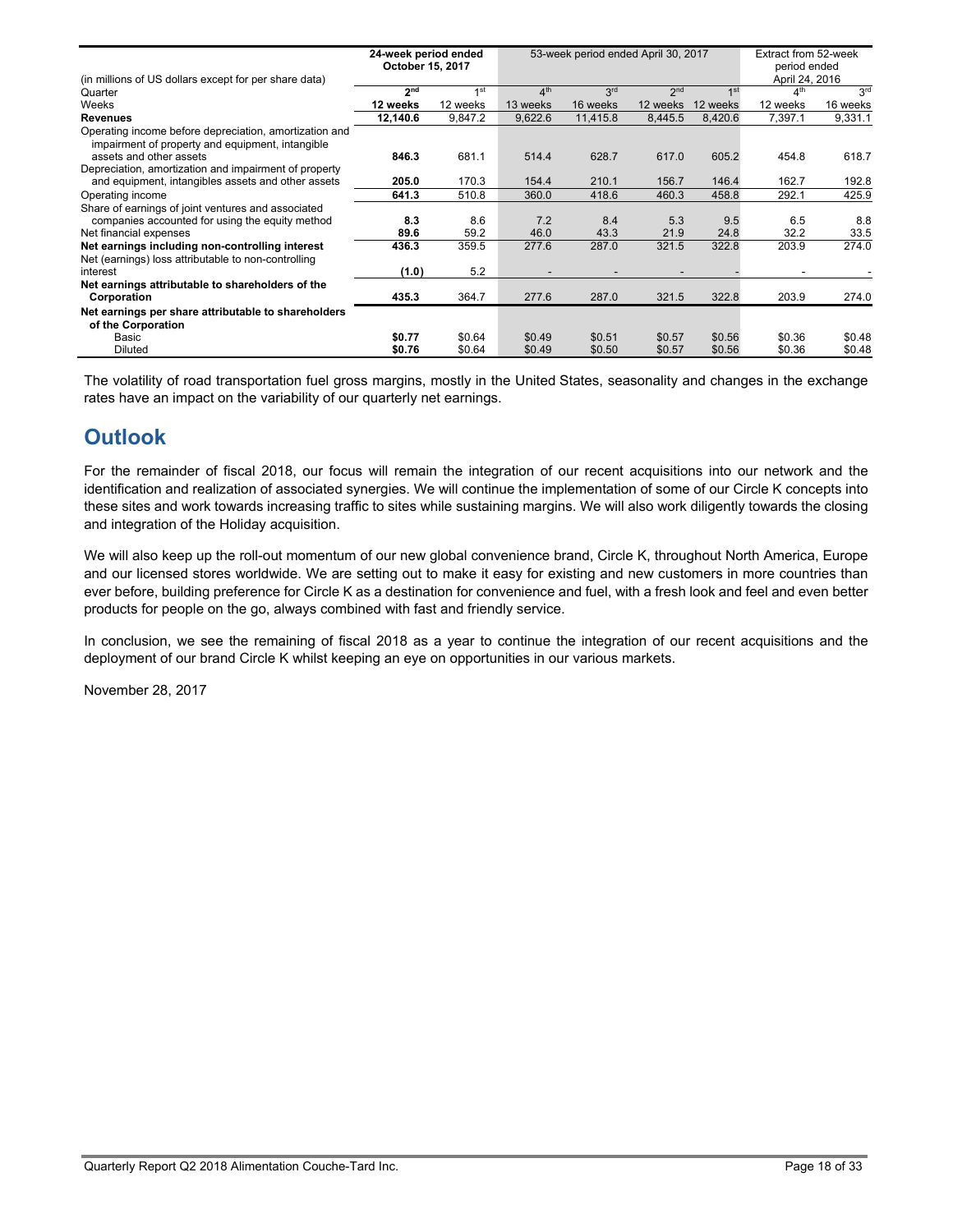## **CONSOLIDATED STATEMENTS OF EARNINGS**

(in millions of US dollars, except per share amounts, unaudited)

|                                                                                                                        | 12 weeks    |            | 24 weeks    |            |  |
|------------------------------------------------------------------------------------------------------------------------|-------------|------------|-------------|------------|--|
| For the periods ended                                                                                                  | October 15, | October 9, | October 15, | October 9, |  |
|                                                                                                                        | 2017        | 2016       | 2017        | 2016       |  |
|                                                                                                                        |             | (adjusted, |             | (adjusted, |  |
|                                                                                                                        |             | Note 1)    |             | Note 1)    |  |
|                                                                                                                        | \$          | \$         | \$          | \$         |  |
| <b>Revenues</b>                                                                                                        | 12,140.6    | 8,445.5    | 21,987.8    | 16,866.1   |  |
| Cost of sales                                                                                                          | 10,096.9    | 6,898.0    | 18,205.3    | 13,799.2   |  |
| <b>Gross profit</b>                                                                                                    | 2,043.7     | 1,547.5    | 3,782.5     | 3,066.9    |  |
| Operating, selling, administrative and general expenses                                                                | 1,198.2     | 930.1      | 2,229.5     | 1,845.9    |  |
| Restructuring and integration costs                                                                                    |             |            | 43.2        |            |  |
| (Gain) loss on disposal of property and equipment and other                                                            |             |            |             |            |  |
| assets                                                                                                                 | (0.8)       | 0.4        | (17.6)      | (1.2)      |  |
| Depreciation, amortization and impairment of property and                                                              |             |            |             |            |  |
| equipment, intangible assets and other assets                                                                          | 205.0       | 156.7      | 375.3       | 303.1      |  |
| <b>Total operating expenses</b>                                                                                        | 1,402.4     | 1,087.2    | 2,630.4     | 2,147.8    |  |
| <b>Operating income</b>                                                                                                | 641.3       | 460.3      | 1,152.1     | 919.1      |  |
| Share of earnings of joint ventures and associated companies                                                           |             |            |             |            |  |
| accounted for using the equity method                                                                                  | 8.3         | 5.3        | 16.9        | 14.8       |  |
| <b>Financial expenses</b>                                                                                              | 75.1        | 28.4       | 115.9       | 57.5       |  |
| <b>Financial revenues</b>                                                                                              | (2.8)       | (1.2)      | (4.7)       | (2.3)      |  |
| Foreign exchange loss (gain)                                                                                           | 17.3        | (5.3)      | 37.6        | (8.5)      |  |
| <b>Net financial expenses</b>                                                                                          | 89.6        | 21.9       | 148.8       | 46.7       |  |
| Earnings before income taxes                                                                                           | 560.0       | 443.7      | 1,020.2     | 887.2      |  |
| Income taxes                                                                                                           | 123.7       | 122.2      | 224.4       | 242.9      |  |
| Net earnings including non-controlling interest                                                                        | 436.3       | 321.5      | 795.8       | 644.3      |  |
| Net (earnings) loss attributable to non-controlling interest                                                           | (1.0)       |            | 4.2         |            |  |
| Net earnings attributable to shareholders of the Corporation                                                           | 435.3       | 321.5      | 800.0       | 644.3      |  |
|                                                                                                                        |             |            |             |            |  |
| Net earnings per share attributable to shareholders of the                                                             |             |            |             |            |  |
| Corporation (Note 8)<br><b>Basic</b>                                                                                   | 0.77        | 0.57       | 1.41        | 1.13       |  |
| <b>Diluted</b>                                                                                                         | 0.76        | 0.57       | 1.41        | 1.13       |  |
|                                                                                                                        | 568,296     |            | 568,374     | 567,695    |  |
| Weighted average number of shares - basic (in thousands)<br>Weighted average number of shares - diluted (in thousands) |             | 567,712    |             | 569,252    |  |
| Number of shares outstanding at the end of period                                                                      | 569,183     | 569,288    | 569,273     |            |  |
| (in thousands)                                                                                                         | 564,079     | 567,872    | 564,079     | 567,872    |  |

The accompanying notes are an integral part of the interim condensed consolidated financial statements.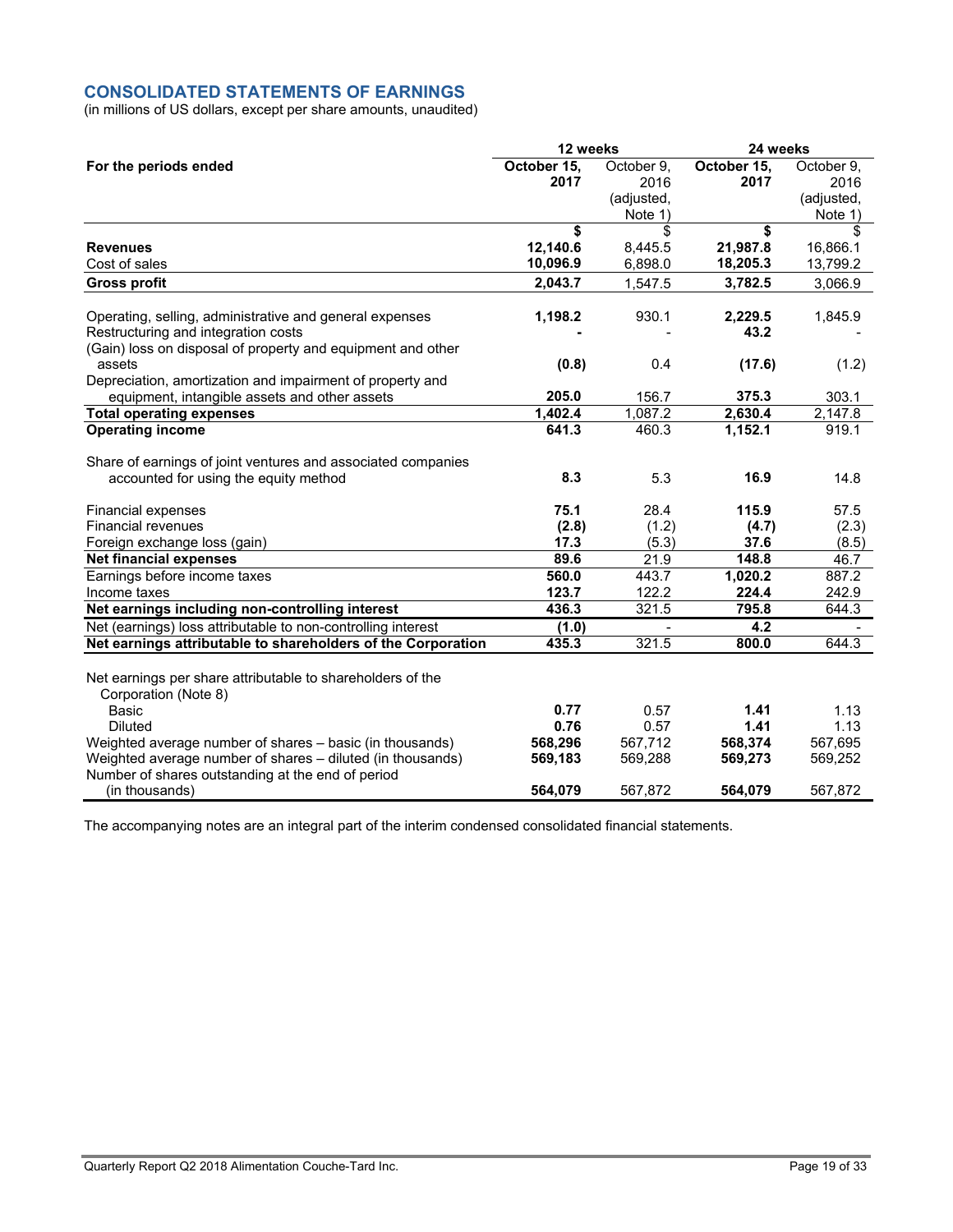## **CONSOLIDATED STATEMENTS OF COMPREHENSIVE INCOME**

(in millions of US dollars, unaudited)

|                                                                               | 12 weeks    |            | 24 weeks    |            |  |
|-------------------------------------------------------------------------------|-------------|------------|-------------|------------|--|
| For the periods ended                                                         | October 15, | October 9. | October 15, | October 9. |  |
|                                                                               | 2017        | 2016       | 2017        | 2016       |  |
|                                                                               |             | (adjusted, |             | (adjusted, |  |
|                                                                               |             | Note 1)    |             | Note 1)    |  |
|                                                                               | \$          | \$         | \$          | \$         |  |
| Net earnings including non-controlling interest                               | 436.3       | 321.5      | 795.8       | 644.3      |  |
| Other comprehensive income (loss)                                             |             |            |             |            |  |
| Items that may be reclassified subsequently to earnings                       |             |            |             |            |  |
| <b>Translation adjustments</b>                                                |             |            |             |            |  |
| Changes in cumulative translation adjustments <sup>(1)</sup>                  | 87.2        | 49.3       | 184.2       | 27.4       |  |
| Change in fair value of and net interest on cross-currency                    |             |            |             |            |  |
| interest rate swaps designated as a hedge of the                              |             |            |             |            |  |
| Corporation's net investment in certain of its                                |             |            |             |            |  |
| foreign operations <sup><math>(2)</math></sup> (Note 7)                       | (2.6)       | (34.3)     | 104.5       | (79.4)     |  |
| <b>Cash flow hedges</b>                                                       |             |            |             |            |  |
| Change in fair value of financial instruments <sup>(2)</sup> (Note 6)         | 0.1         | 3.3        | (7.0)       | 3.7        |  |
| Gain realized on financial instruments transferred to earnings <sup>(2)</sup> |             |            |             |            |  |
| (Note 6)                                                                      |             | (2.4)      | (0.1)       | (4.2)      |  |
| Available-for-sale investment                                                 |             |            |             |            |  |
| Change in fair value of an available-for-sale investment <sup>(2)</sup>       | 4.5         | 8.7        | 1.1         | 20.4       |  |
| Gain realized on available-for-sale investment transferred to                 |             |            |             |            |  |
| earnings <sup>(2)</sup> (Note 3)                                              |             |            | (8.8)       |            |  |
| Items that will never be reclassified to earnings                             |             |            |             |            |  |
| Net actuarial $loss^{(3)}$                                                    |             | (5.8)      |             | (7.4)      |  |
| Other comprehensive income (loss)                                             | 89.2        | 18.8       | 273.9       | (39.5)     |  |
| Comprehensive income including non-controlling interest                       | 525.5       | 340.3      | 1,069.7     | 604.8      |  |
| Comprehensive (earnings) loss attributable to non-controlling                 |             |            |             |            |  |
| interest                                                                      | (1.0)       |            | 4.2         |            |  |
| Comprehensive income attributable to shareholders of the                      |             |            |             |            |  |
| Corporation                                                                   | 524.5       | 340.3      | 1,073.9     | 604.8      |  |

(1) For the 12 and 24-week periods ended October 15, 2017, these amounts include a gain of \$132.2 (net of income taxes of \$20.9) and of \$204.9 (net of income taxes of \$32.4), respectively. For the 12 and 24-week periods ended October 9, 2016, these amounts include a loss of \$29.1 (net of income taxes of \$4.5) and a loss of \$29.0 (net of income taxes of \$4.5), respectively. These gains and losses arise from the translation of long-term debts denominated in foreign currencies.

(2) For the 12 and 24-week periods ended October 15, 2017, these amounts are net of income taxes of \$0.2 and \$0.1, respectively. For the 12 and 24-week periods ended October 9, 2016, these amounts are net of income taxes of \$0.9 and \$0.5, respectively.

(3) For the 12 and 24-week periods ended October 9, 2016, these amounts are net of income taxes of \$4.3 and \$6.3, respectively.

The accompanying notes are an integral part of the interim condensed consolidated financial statements.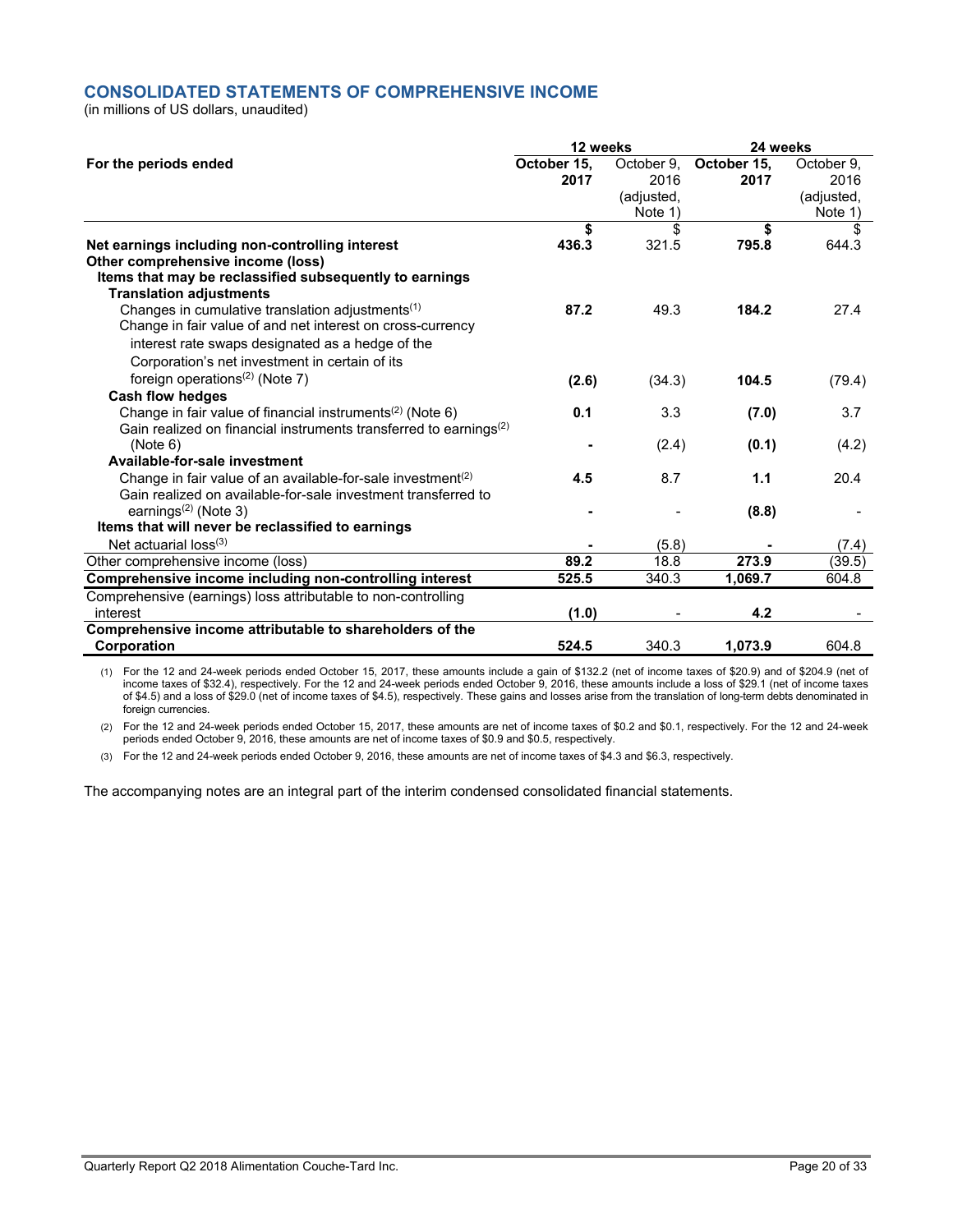## **CONSOLIDATED STATEMENTS OF CHANGES IN EQUITY**

(in millions of US dollars, unaudited)

#### **For the 24-week period ended Contract Contract Contract Contract Contract Contract Contract Contract Contract Contract Contract Contract Contract Contract Contract Contract Contract Contract Contract Contract Contract Con**

|                                  | Attributable to the shareholders of the Corporation |                    |                 |                    |         |             |               |
|----------------------------------|-----------------------------------------------------|--------------------|-----------------|--------------------|---------|-------------|---------------|
|                                  |                                                     |                    |                 | <b>Accumulated</b> |         |             |               |
|                                  |                                                     |                    |                 | other              |         | Non-        |               |
|                                  | Capital                                             | <b>Contributed</b> | <b>Retained</b> | comprehensive      |         | controlling |               |
|                                  | stock                                               | surplus            | earnings        | loss (Note 9)      | Total   | interest    | <b>Equity</b> |
|                                  |                                                     | \$                 |                 | \$                 | \$      |             |               |
| Balance, beginning of period     | 708.7                                               | 15.7               | 6,083.5         | (798.3)            | 6,009.6 |             | 6,009.6       |
| Acquisition of control of CAPL   |                                                     |                    |                 |                    |         | 166.4       | 166.4         |
| Comprehensive income:            |                                                     |                    |                 |                    |         |             |               |
| Net earnings                     |                                                     |                    | 800.0           |                    | 800.0   | (4.2)       | 795.8         |
| Other comprehensive income       |                                                     |                    |                 | 273.9              | 273.9   |             | 273.9         |
| Comprehensive income             |                                                     |                    |                 |                    | 1,073.9 | (4.2)       | 1,069.7       |
| Dividends declared               |                                                     |                    | (82.5)          |                    | (82.5)  |             | (82.5)        |
| Distributions to non-controlling |                                                     |                    |                 |                    |         |             |               |
| interest                         |                                                     |                    |                 |                    |         | (16.8)      | (16.8)        |
| Stock option-based compensation  |                                                     |                    |                 |                    |         |             |               |
| expense                          |                                                     | 1.1                |                 |                    | 1.1     |             | 1.1           |
| Repurchase and cancellation of   |                                                     |                    |                 |                    |         |             |               |
| shares (Note 10)                 | (6.4)                                               |                    | (187.9)         |                    | (194.3) |             | (194.3)       |
| Balance, end of period           | 702.3                                               | 16.8               | 6,613.1         | (524.4)            | 6,807.8 | 145.4       | 6,953.2       |

#### For the 24-week period ended October 9, 2016 (adjusted, Note 1) Attributable to the shareholders of the Corporation **Capital** stock Contributed surplus Retained earnings Accumulated other comprehensive loss (Note 9) Total Noncontrolling interest Equity \$ \$ \$ \$ \$ \$ \$ **Balance, beginning of period** 699.8 14.8 5,019.9 (693.4) 5,041.1 - 5,041.1 Comprehensive income:<br>Net earnings Net earnings - - 644.3 - 644.3 - 644.3 Other comprehensive loss - - - - - (39.5) (39.5) - (39.5) Comprehensive income 604.8 - 604.8 - 604.8 Dividends declared **-** - (68.3) - (68.3 ) - (68.3 ) Stock option-based compensation<br>expense expense - 1.7 - - 1.7 - 1.7 Initial fair value of stock options exercised 0.9 (0.9) - - - - - -Cash received upon exercise of stock options 0.2 - - - 0.2 - 0.2 **Balance, end of period**  $\begin{array}{cccc} 700.9 & 15.6 & 5,595.9 & (732.9) & 5,579.5 & -5,579.5 \end{array}$

The accompanying notes are an integral part of the interim condensed consolidated financial statements.

Quarterly Report Q2 2018 Alimentation Couche-Tard Inc. **Page 21 of 33** Page 21 of 33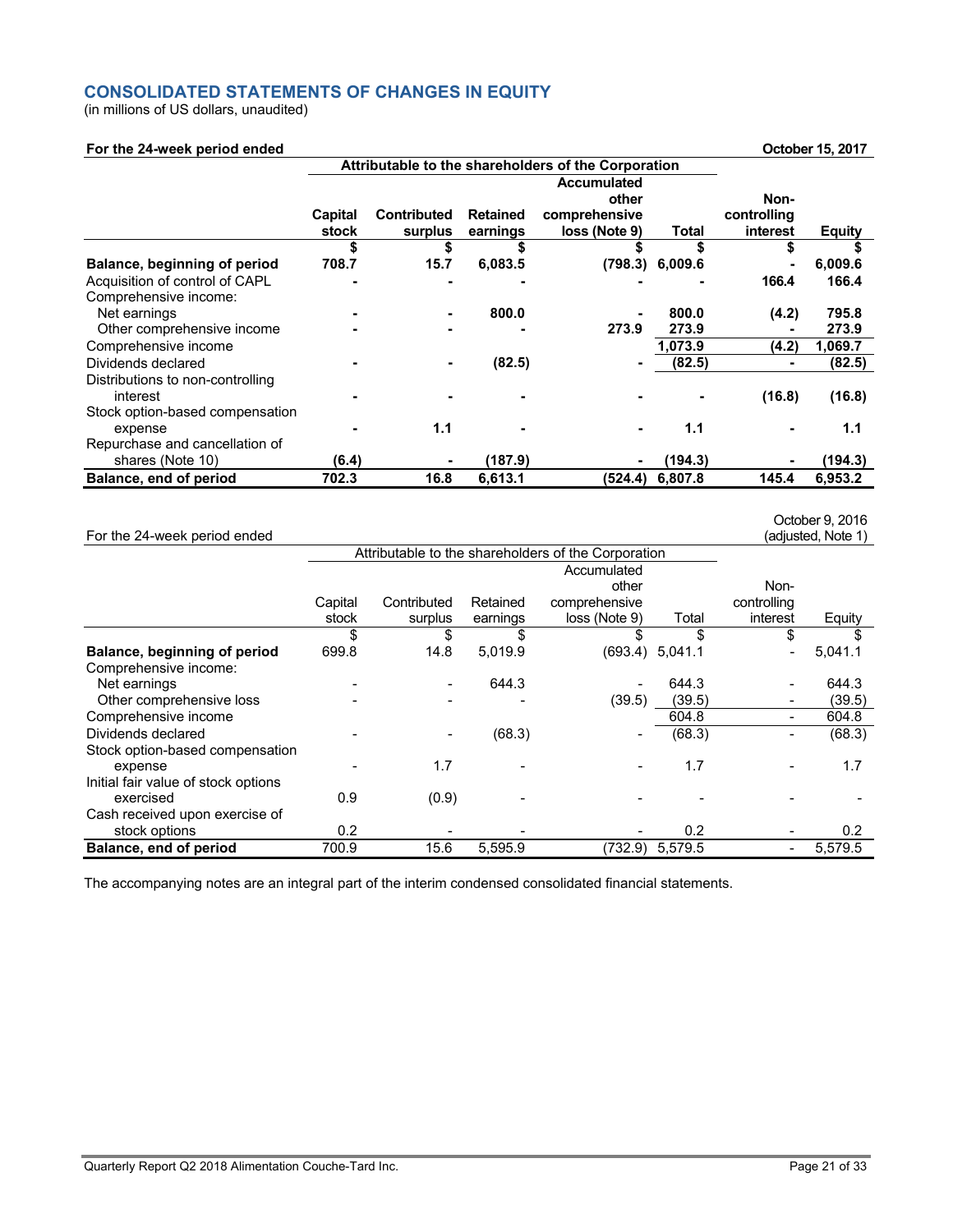## **CONSOLIDATED STATEMENTS OF CASH FLOWS**

(in millions of US dollars, unaudited)

| October 15,<br>October 9,<br>October 15,<br>October 9,<br>For the periods ended<br>2017<br>2016<br>2017<br>2016<br>(adjusted,<br>(adjusted,<br>Note 1)<br>Note 1)<br>\$<br>\$<br>\$<br>\$<br><b>Operating activities</b><br>436.3<br>321.5<br>795.8<br>Net earnings including non-controlling interest<br>644.3<br>Adjustments to reconcile net earnings including non-controlling interest to net<br>cash provided by operating activities<br>Depreciation, amortization and impairment of property and equipment,<br>intangible assets and other assets, net of amortization of deferred<br>198.4<br>156.6<br>364.3<br>303.4<br>credits<br>Deferred income taxes<br>38.5<br>23.2<br>5.5<br>(5.4)<br>Deferred credits<br>19.5<br>5.5<br>26.9<br>14.8<br>Share of earnings of joint ventures and associated companies accounted<br>for using the equity method, net of dividends received<br>0.5<br>(1.8)<br>(6.3)<br>(5.6)<br>(Gain) loss on disposal of property and equipment and other assets<br>(0.8)<br>0.4<br>(8.8)<br>(1.2)<br>Gain realized on an available-for-sale investment transferred to<br>earnings (Note 3)<br>(8.8)<br>(7.7)<br>Other<br>(52.4)<br>(2.5)<br>(1.2)<br>(166.4)<br>32.5<br>(185.8)<br>(37.7)<br>Changes in non-cash working capital<br>Net cash provided by operating activities<br>471.3<br>509.1<br>992.8<br>922.3<br><b>Investing activities</b><br>Purchase of property and equipment, intangible assets and other assets<br>(229.9)<br>(181.3)<br>(412.4)<br>(312.4)<br>Proceeds from disposal of CST's assets held-for-sale (Note 3)<br>143.0<br>895.5<br>Proceeds from disposal of property and equipment and other assets<br>40.2<br>17.3<br>68.3<br>39.9<br>Restricted cash<br>(18.3)<br>(5.3)<br>(14.2)<br>(4.8)<br>Business acquisitions (Note 3)<br>(4.3)<br>(828.0)<br>(3, 578.9)<br>(829.4)<br>Deposit for business acquisition<br>(2.8)<br>3.4<br>(0.5)<br>(2.8)<br>Proceeds from disposal of an available-for-sale investment (Note 3)<br>91.6<br>Investment in an associated company held-for-sale<br>(301.4)<br>(7.4)<br>(72.1)<br>(2,952.9)<br>Net cash used in investing activities<br>(1,001.3)<br>(1,408.6)<br><b>Financing activities</b><br>3,041.6<br>851.8<br>Issuance of senior unsecured notes, net of financing costs (Note 5)<br>(2.0)<br>3,041.6<br>Net (decrease) increase in acquisition facility, net of financing costs (Note 5)<br>(1,780.8)<br>1,168.7<br>Net (decrease) increase in term revolving unsecured operating credit D<br>770.4<br>(Note 5)<br>(1,059.2)<br>(694.5)<br>(51.0)<br>Repayment of debts assumed on the CST acquisition (Note 3)<br>(577.1)<br>(1,075.9)<br>Cash dividends paid<br>(68.3)<br>(82.5)<br>(68.3)<br>(82.5)<br>51.7<br>41.2<br>Net increase (decrease) in other debts<br>(6.9)<br>(14.9)<br>CAPL distributions paid<br>(16.8)<br>(16.8)<br>Net decrease in CAPL US-dollar-denominated senior secured revolving credit<br>facility<br>(15.0)<br>(15.0)<br>Issuance of shares upon exercise of stock options<br>0.2<br>0.2<br>Settlement of derivative financial instruments<br>0.5<br>(20.7)<br>(9.8)<br>Net cash (used in) provided by financing activities<br>(437.6)<br>693.4<br>2,346.1<br>708.0<br>(0.8)<br>8.5<br>9.5<br>Effect of exchange rate fluctuations on cash and cash equivalents<br>(28.8)<br>Net (decrease) increase in cash and cash equivalents<br>(39.2)<br>209.7<br>357.2<br>231.2<br>Cash and cash equivalents, beginning of period<br>1,034.0<br>620.9<br>637.6<br>599.4<br>Cash and cash equivalents, end of period<br>994.8<br>830.6<br>994.8<br>830.6<br><b>Supplemental information:</b><br>41.6<br>12.0<br>99.2<br>43.4<br>Interest paid<br>Interest and dividends received<br>9.3<br>4.4<br>16.8<br>10.6<br>60.3<br>23.1<br>102.8<br>147.9<br>Income taxes paid<br>Cash and cash equivalents components:<br>Cash and demand deposits<br>536.0<br>586.4<br>Liquid investments<br>458.8<br>244.2 | 12 weeks | 24 weeks |       |  |
|---------------------------------------------------------------------------------------------------------------------------------------------------------------------------------------------------------------------------------------------------------------------------------------------------------------------------------------------------------------------------------------------------------------------------------------------------------------------------------------------------------------------------------------------------------------------------------------------------------------------------------------------------------------------------------------------------------------------------------------------------------------------------------------------------------------------------------------------------------------------------------------------------------------------------------------------------------------------------------------------------------------------------------------------------------------------------------------------------------------------------------------------------------------------------------------------------------------------------------------------------------------------------------------------------------------------------------------------------------------------------------------------------------------------------------------------------------------------------------------------------------------------------------------------------------------------------------------------------------------------------------------------------------------------------------------------------------------------------------------------------------------------------------------------------------------------------------------------------------------------------------------------------------------------------------------------------------------------------------------------------------------------------------------------------------------------------------------------------------------------------------------------------------------------------------------------------------------------------------------------------------------------------------------------------------------------------------------------------------------------------------------------------------------------------------------------------------------------------------------------------------------------------------------------------------------------------------------------------------------------------------------------------------------------------------------------------------------------------------------------------------------------------------------------------------------------------------------------------------------------------------------------------------------------------------------------------------------------------------------------------------------------------------------------------------------------------------------------------------------------------------------------------------------------------------------------------------------------------------------------------------------------------------------------------------------------------------------------------------------------------------------------------------------------------------------------------------------------------------------------------------------------------------------------------------------------------------------------------------------------------------------------------------------------------------------------------------------------------------------------------------------------------------------------------------------------------------------------------------------------------------------------------------------------------------|----------|----------|-------|--|
|                                                                                                                                                                                                                                                                                                                                                                                                                                                                                                                                                                                                                                                                                                                                                                                                                                                                                                                                                                                                                                                                                                                                                                                                                                                                                                                                                                                                                                                                                                                                                                                                                                                                                                                                                                                                                                                                                                                                                                                                                                                                                                                                                                                                                                                                                                                                                                                                                                                                                                                                                                                                                                                                                                                                                                                                                                                                                                                                                                                                                                                                                                                                                                                                                                                                                                                                                                                                                                                                                                                                                                                                                                                                                                                                                                                                                                                                                                                                 |          |          |       |  |
|                                                                                                                                                                                                                                                                                                                                                                                                                                                                                                                                                                                                                                                                                                                                                                                                                                                                                                                                                                                                                                                                                                                                                                                                                                                                                                                                                                                                                                                                                                                                                                                                                                                                                                                                                                                                                                                                                                                                                                                                                                                                                                                                                                                                                                                                                                                                                                                                                                                                                                                                                                                                                                                                                                                                                                                                                                                                                                                                                                                                                                                                                                                                                                                                                                                                                                                                                                                                                                                                                                                                                                                                                                                                                                                                                                                                                                                                                                                                 |          |          |       |  |
|                                                                                                                                                                                                                                                                                                                                                                                                                                                                                                                                                                                                                                                                                                                                                                                                                                                                                                                                                                                                                                                                                                                                                                                                                                                                                                                                                                                                                                                                                                                                                                                                                                                                                                                                                                                                                                                                                                                                                                                                                                                                                                                                                                                                                                                                                                                                                                                                                                                                                                                                                                                                                                                                                                                                                                                                                                                                                                                                                                                                                                                                                                                                                                                                                                                                                                                                                                                                                                                                                                                                                                                                                                                                                                                                                                                                                                                                                                                                 |          |          |       |  |
|                                                                                                                                                                                                                                                                                                                                                                                                                                                                                                                                                                                                                                                                                                                                                                                                                                                                                                                                                                                                                                                                                                                                                                                                                                                                                                                                                                                                                                                                                                                                                                                                                                                                                                                                                                                                                                                                                                                                                                                                                                                                                                                                                                                                                                                                                                                                                                                                                                                                                                                                                                                                                                                                                                                                                                                                                                                                                                                                                                                                                                                                                                                                                                                                                                                                                                                                                                                                                                                                                                                                                                                                                                                                                                                                                                                                                                                                                                                                 |          |          |       |  |
|                                                                                                                                                                                                                                                                                                                                                                                                                                                                                                                                                                                                                                                                                                                                                                                                                                                                                                                                                                                                                                                                                                                                                                                                                                                                                                                                                                                                                                                                                                                                                                                                                                                                                                                                                                                                                                                                                                                                                                                                                                                                                                                                                                                                                                                                                                                                                                                                                                                                                                                                                                                                                                                                                                                                                                                                                                                                                                                                                                                                                                                                                                                                                                                                                                                                                                                                                                                                                                                                                                                                                                                                                                                                                                                                                                                                                                                                                                                                 |          |          |       |  |
|                                                                                                                                                                                                                                                                                                                                                                                                                                                                                                                                                                                                                                                                                                                                                                                                                                                                                                                                                                                                                                                                                                                                                                                                                                                                                                                                                                                                                                                                                                                                                                                                                                                                                                                                                                                                                                                                                                                                                                                                                                                                                                                                                                                                                                                                                                                                                                                                                                                                                                                                                                                                                                                                                                                                                                                                                                                                                                                                                                                                                                                                                                                                                                                                                                                                                                                                                                                                                                                                                                                                                                                                                                                                                                                                                                                                                                                                                                                                 |          |          |       |  |
|                                                                                                                                                                                                                                                                                                                                                                                                                                                                                                                                                                                                                                                                                                                                                                                                                                                                                                                                                                                                                                                                                                                                                                                                                                                                                                                                                                                                                                                                                                                                                                                                                                                                                                                                                                                                                                                                                                                                                                                                                                                                                                                                                                                                                                                                                                                                                                                                                                                                                                                                                                                                                                                                                                                                                                                                                                                                                                                                                                                                                                                                                                                                                                                                                                                                                                                                                                                                                                                                                                                                                                                                                                                                                                                                                                                                                                                                                                                                 |          |          |       |  |
|                                                                                                                                                                                                                                                                                                                                                                                                                                                                                                                                                                                                                                                                                                                                                                                                                                                                                                                                                                                                                                                                                                                                                                                                                                                                                                                                                                                                                                                                                                                                                                                                                                                                                                                                                                                                                                                                                                                                                                                                                                                                                                                                                                                                                                                                                                                                                                                                                                                                                                                                                                                                                                                                                                                                                                                                                                                                                                                                                                                                                                                                                                                                                                                                                                                                                                                                                                                                                                                                                                                                                                                                                                                                                                                                                                                                                                                                                                                                 |          |          |       |  |
|                                                                                                                                                                                                                                                                                                                                                                                                                                                                                                                                                                                                                                                                                                                                                                                                                                                                                                                                                                                                                                                                                                                                                                                                                                                                                                                                                                                                                                                                                                                                                                                                                                                                                                                                                                                                                                                                                                                                                                                                                                                                                                                                                                                                                                                                                                                                                                                                                                                                                                                                                                                                                                                                                                                                                                                                                                                                                                                                                                                                                                                                                                                                                                                                                                                                                                                                                                                                                                                                                                                                                                                                                                                                                                                                                                                                                                                                                                                                 |          |          |       |  |
|                                                                                                                                                                                                                                                                                                                                                                                                                                                                                                                                                                                                                                                                                                                                                                                                                                                                                                                                                                                                                                                                                                                                                                                                                                                                                                                                                                                                                                                                                                                                                                                                                                                                                                                                                                                                                                                                                                                                                                                                                                                                                                                                                                                                                                                                                                                                                                                                                                                                                                                                                                                                                                                                                                                                                                                                                                                                                                                                                                                                                                                                                                                                                                                                                                                                                                                                                                                                                                                                                                                                                                                                                                                                                                                                                                                                                                                                                                                                 |          |          |       |  |
|                                                                                                                                                                                                                                                                                                                                                                                                                                                                                                                                                                                                                                                                                                                                                                                                                                                                                                                                                                                                                                                                                                                                                                                                                                                                                                                                                                                                                                                                                                                                                                                                                                                                                                                                                                                                                                                                                                                                                                                                                                                                                                                                                                                                                                                                                                                                                                                                                                                                                                                                                                                                                                                                                                                                                                                                                                                                                                                                                                                                                                                                                                                                                                                                                                                                                                                                                                                                                                                                                                                                                                                                                                                                                                                                                                                                                                                                                                                                 |          |          |       |  |
|                                                                                                                                                                                                                                                                                                                                                                                                                                                                                                                                                                                                                                                                                                                                                                                                                                                                                                                                                                                                                                                                                                                                                                                                                                                                                                                                                                                                                                                                                                                                                                                                                                                                                                                                                                                                                                                                                                                                                                                                                                                                                                                                                                                                                                                                                                                                                                                                                                                                                                                                                                                                                                                                                                                                                                                                                                                                                                                                                                                                                                                                                                                                                                                                                                                                                                                                                                                                                                                                                                                                                                                                                                                                                                                                                                                                                                                                                                                                 |          |          |       |  |
|                                                                                                                                                                                                                                                                                                                                                                                                                                                                                                                                                                                                                                                                                                                                                                                                                                                                                                                                                                                                                                                                                                                                                                                                                                                                                                                                                                                                                                                                                                                                                                                                                                                                                                                                                                                                                                                                                                                                                                                                                                                                                                                                                                                                                                                                                                                                                                                                                                                                                                                                                                                                                                                                                                                                                                                                                                                                                                                                                                                                                                                                                                                                                                                                                                                                                                                                                                                                                                                                                                                                                                                                                                                                                                                                                                                                                                                                                                                                 |          |          |       |  |
|                                                                                                                                                                                                                                                                                                                                                                                                                                                                                                                                                                                                                                                                                                                                                                                                                                                                                                                                                                                                                                                                                                                                                                                                                                                                                                                                                                                                                                                                                                                                                                                                                                                                                                                                                                                                                                                                                                                                                                                                                                                                                                                                                                                                                                                                                                                                                                                                                                                                                                                                                                                                                                                                                                                                                                                                                                                                                                                                                                                                                                                                                                                                                                                                                                                                                                                                                                                                                                                                                                                                                                                                                                                                                                                                                                                                                                                                                                                                 |          |          |       |  |
|                                                                                                                                                                                                                                                                                                                                                                                                                                                                                                                                                                                                                                                                                                                                                                                                                                                                                                                                                                                                                                                                                                                                                                                                                                                                                                                                                                                                                                                                                                                                                                                                                                                                                                                                                                                                                                                                                                                                                                                                                                                                                                                                                                                                                                                                                                                                                                                                                                                                                                                                                                                                                                                                                                                                                                                                                                                                                                                                                                                                                                                                                                                                                                                                                                                                                                                                                                                                                                                                                                                                                                                                                                                                                                                                                                                                                                                                                                                                 |          |          |       |  |
|                                                                                                                                                                                                                                                                                                                                                                                                                                                                                                                                                                                                                                                                                                                                                                                                                                                                                                                                                                                                                                                                                                                                                                                                                                                                                                                                                                                                                                                                                                                                                                                                                                                                                                                                                                                                                                                                                                                                                                                                                                                                                                                                                                                                                                                                                                                                                                                                                                                                                                                                                                                                                                                                                                                                                                                                                                                                                                                                                                                                                                                                                                                                                                                                                                                                                                                                                                                                                                                                                                                                                                                                                                                                                                                                                                                                                                                                                                                                 |          |          |       |  |
|                                                                                                                                                                                                                                                                                                                                                                                                                                                                                                                                                                                                                                                                                                                                                                                                                                                                                                                                                                                                                                                                                                                                                                                                                                                                                                                                                                                                                                                                                                                                                                                                                                                                                                                                                                                                                                                                                                                                                                                                                                                                                                                                                                                                                                                                                                                                                                                                                                                                                                                                                                                                                                                                                                                                                                                                                                                                                                                                                                                                                                                                                                                                                                                                                                                                                                                                                                                                                                                                                                                                                                                                                                                                                                                                                                                                                                                                                                                                 |          |          |       |  |
|                                                                                                                                                                                                                                                                                                                                                                                                                                                                                                                                                                                                                                                                                                                                                                                                                                                                                                                                                                                                                                                                                                                                                                                                                                                                                                                                                                                                                                                                                                                                                                                                                                                                                                                                                                                                                                                                                                                                                                                                                                                                                                                                                                                                                                                                                                                                                                                                                                                                                                                                                                                                                                                                                                                                                                                                                                                                                                                                                                                                                                                                                                                                                                                                                                                                                                                                                                                                                                                                                                                                                                                                                                                                                                                                                                                                                                                                                                                                 |          |          |       |  |
|                                                                                                                                                                                                                                                                                                                                                                                                                                                                                                                                                                                                                                                                                                                                                                                                                                                                                                                                                                                                                                                                                                                                                                                                                                                                                                                                                                                                                                                                                                                                                                                                                                                                                                                                                                                                                                                                                                                                                                                                                                                                                                                                                                                                                                                                                                                                                                                                                                                                                                                                                                                                                                                                                                                                                                                                                                                                                                                                                                                                                                                                                                                                                                                                                                                                                                                                                                                                                                                                                                                                                                                                                                                                                                                                                                                                                                                                                                                                 |          |          |       |  |
|                                                                                                                                                                                                                                                                                                                                                                                                                                                                                                                                                                                                                                                                                                                                                                                                                                                                                                                                                                                                                                                                                                                                                                                                                                                                                                                                                                                                                                                                                                                                                                                                                                                                                                                                                                                                                                                                                                                                                                                                                                                                                                                                                                                                                                                                                                                                                                                                                                                                                                                                                                                                                                                                                                                                                                                                                                                                                                                                                                                                                                                                                                                                                                                                                                                                                                                                                                                                                                                                                                                                                                                                                                                                                                                                                                                                                                                                                                                                 |          |          |       |  |
|                                                                                                                                                                                                                                                                                                                                                                                                                                                                                                                                                                                                                                                                                                                                                                                                                                                                                                                                                                                                                                                                                                                                                                                                                                                                                                                                                                                                                                                                                                                                                                                                                                                                                                                                                                                                                                                                                                                                                                                                                                                                                                                                                                                                                                                                                                                                                                                                                                                                                                                                                                                                                                                                                                                                                                                                                                                                                                                                                                                                                                                                                                                                                                                                                                                                                                                                                                                                                                                                                                                                                                                                                                                                                                                                                                                                                                                                                                                                 |          |          |       |  |
|                                                                                                                                                                                                                                                                                                                                                                                                                                                                                                                                                                                                                                                                                                                                                                                                                                                                                                                                                                                                                                                                                                                                                                                                                                                                                                                                                                                                                                                                                                                                                                                                                                                                                                                                                                                                                                                                                                                                                                                                                                                                                                                                                                                                                                                                                                                                                                                                                                                                                                                                                                                                                                                                                                                                                                                                                                                                                                                                                                                                                                                                                                                                                                                                                                                                                                                                                                                                                                                                                                                                                                                                                                                                                                                                                                                                                                                                                                                                 |          |          |       |  |
|                                                                                                                                                                                                                                                                                                                                                                                                                                                                                                                                                                                                                                                                                                                                                                                                                                                                                                                                                                                                                                                                                                                                                                                                                                                                                                                                                                                                                                                                                                                                                                                                                                                                                                                                                                                                                                                                                                                                                                                                                                                                                                                                                                                                                                                                                                                                                                                                                                                                                                                                                                                                                                                                                                                                                                                                                                                                                                                                                                                                                                                                                                                                                                                                                                                                                                                                                                                                                                                                                                                                                                                                                                                                                                                                                                                                                                                                                                                                 |          |          |       |  |
|                                                                                                                                                                                                                                                                                                                                                                                                                                                                                                                                                                                                                                                                                                                                                                                                                                                                                                                                                                                                                                                                                                                                                                                                                                                                                                                                                                                                                                                                                                                                                                                                                                                                                                                                                                                                                                                                                                                                                                                                                                                                                                                                                                                                                                                                                                                                                                                                                                                                                                                                                                                                                                                                                                                                                                                                                                                                                                                                                                                                                                                                                                                                                                                                                                                                                                                                                                                                                                                                                                                                                                                                                                                                                                                                                                                                                                                                                                                                 |          |          |       |  |
|                                                                                                                                                                                                                                                                                                                                                                                                                                                                                                                                                                                                                                                                                                                                                                                                                                                                                                                                                                                                                                                                                                                                                                                                                                                                                                                                                                                                                                                                                                                                                                                                                                                                                                                                                                                                                                                                                                                                                                                                                                                                                                                                                                                                                                                                                                                                                                                                                                                                                                                                                                                                                                                                                                                                                                                                                                                                                                                                                                                                                                                                                                                                                                                                                                                                                                                                                                                                                                                                                                                                                                                                                                                                                                                                                                                                                                                                                                                                 |          |          |       |  |
|                                                                                                                                                                                                                                                                                                                                                                                                                                                                                                                                                                                                                                                                                                                                                                                                                                                                                                                                                                                                                                                                                                                                                                                                                                                                                                                                                                                                                                                                                                                                                                                                                                                                                                                                                                                                                                                                                                                                                                                                                                                                                                                                                                                                                                                                                                                                                                                                                                                                                                                                                                                                                                                                                                                                                                                                                                                                                                                                                                                                                                                                                                                                                                                                                                                                                                                                                                                                                                                                                                                                                                                                                                                                                                                                                                                                                                                                                                                                 |          |          |       |  |
|                                                                                                                                                                                                                                                                                                                                                                                                                                                                                                                                                                                                                                                                                                                                                                                                                                                                                                                                                                                                                                                                                                                                                                                                                                                                                                                                                                                                                                                                                                                                                                                                                                                                                                                                                                                                                                                                                                                                                                                                                                                                                                                                                                                                                                                                                                                                                                                                                                                                                                                                                                                                                                                                                                                                                                                                                                                                                                                                                                                                                                                                                                                                                                                                                                                                                                                                                                                                                                                                                                                                                                                                                                                                                                                                                                                                                                                                                                                                 |          |          |       |  |
|                                                                                                                                                                                                                                                                                                                                                                                                                                                                                                                                                                                                                                                                                                                                                                                                                                                                                                                                                                                                                                                                                                                                                                                                                                                                                                                                                                                                                                                                                                                                                                                                                                                                                                                                                                                                                                                                                                                                                                                                                                                                                                                                                                                                                                                                                                                                                                                                                                                                                                                                                                                                                                                                                                                                                                                                                                                                                                                                                                                                                                                                                                                                                                                                                                                                                                                                                                                                                                                                                                                                                                                                                                                                                                                                                                                                                                                                                                                                 |          |          |       |  |
|                                                                                                                                                                                                                                                                                                                                                                                                                                                                                                                                                                                                                                                                                                                                                                                                                                                                                                                                                                                                                                                                                                                                                                                                                                                                                                                                                                                                                                                                                                                                                                                                                                                                                                                                                                                                                                                                                                                                                                                                                                                                                                                                                                                                                                                                                                                                                                                                                                                                                                                                                                                                                                                                                                                                                                                                                                                                                                                                                                                                                                                                                                                                                                                                                                                                                                                                                                                                                                                                                                                                                                                                                                                                                                                                                                                                                                                                                                                                 |          |          |       |  |
|                                                                                                                                                                                                                                                                                                                                                                                                                                                                                                                                                                                                                                                                                                                                                                                                                                                                                                                                                                                                                                                                                                                                                                                                                                                                                                                                                                                                                                                                                                                                                                                                                                                                                                                                                                                                                                                                                                                                                                                                                                                                                                                                                                                                                                                                                                                                                                                                                                                                                                                                                                                                                                                                                                                                                                                                                                                                                                                                                                                                                                                                                                                                                                                                                                                                                                                                                                                                                                                                                                                                                                                                                                                                                                                                                                                                                                                                                                                                 |          |          |       |  |
|                                                                                                                                                                                                                                                                                                                                                                                                                                                                                                                                                                                                                                                                                                                                                                                                                                                                                                                                                                                                                                                                                                                                                                                                                                                                                                                                                                                                                                                                                                                                                                                                                                                                                                                                                                                                                                                                                                                                                                                                                                                                                                                                                                                                                                                                                                                                                                                                                                                                                                                                                                                                                                                                                                                                                                                                                                                                                                                                                                                                                                                                                                                                                                                                                                                                                                                                                                                                                                                                                                                                                                                                                                                                                                                                                                                                                                                                                                                                 |          |          |       |  |
|                                                                                                                                                                                                                                                                                                                                                                                                                                                                                                                                                                                                                                                                                                                                                                                                                                                                                                                                                                                                                                                                                                                                                                                                                                                                                                                                                                                                                                                                                                                                                                                                                                                                                                                                                                                                                                                                                                                                                                                                                                                                                                                                                                                                                                                                                                                                                                                                                                                                                                                                                                                                                                                                                                                                                                                                                                                                                                                                                                                                                                                                                                                                                                                                                                                                                                                                                                                                                                                                                                                                                                                                                                                                                                                                                                                                                                                                                                                                 |          |          |       |  |
|                                                                                                                                                                                                                                                                                                                                                                                                                                                                                                                                                                                                                                                                                                                                                                                                                                                                                                                                                                                                                                                                                                                                                                                                                                                                                                                                                                                                                                                                                                                                                                                                                                                                                                                                                                                                                                                                                                                                                                                                                                                                                                                                                                                                                                                                                                                                                                                                                                                                                                                                                                                                                                                                                                                                                                                                                                                                                                                                                                                                                                                                                                                                                                                                                                                                                                                                                                                                                                                                                                                                                                                                                                                                                                                                                                                                                                                                                                                                 |          |          |       |  |
|                                                                                                                                                                                                                                                                                                                                                                                                                                                                                                                                                                                                                                                                                                                                                                                                                                                                                                                                                                                                                                                                                                                                                                                                                                                                                                                                                                                                                                                                                                                                                                                                                                                                                                                                                                                                                                                                                                                                                                                                                                                                                                                                                                                                                                                                                                                                                                                                                                                                                                                                                                                                                                                                                                                                                                                                                                                                                                                                                                                                                                                                                                                                                                                                                                                                                                                                                                                                                                                                                                                                                                                                                                                                                                                                                                                                                                                                                                                                 |          |          |       |  |
|                                                                                                                                                                                                                                                                                                                                                                                                                                                                                                                                                                                                                                                                                                                                                                                                                                                                                                                                                                                                                                                                                                                                                                                                                                                                                                                                                                                                                                                                                                                                                                                                                                                                                                                                                                                                                                                                                                                                                                                                                                                                                                                                                                                                                                                                                                                                                                                                                                                                                                                                                                                                                                                                                                                                                                                                                                                                                                                                                                                                                                                                                                                                                                                                                                                                                                                                                                                                                                                                                                                                                                                                                                                                                                                                                                                                                                                                                                                                 |          |          |       |  |
|                                                                                                                                                                                                                                                                                                                                                                                                                                                                                                                                                                                                                                                                                                                                                                                                                                                                                                                                                                                                                                                                                                                                                                                                                                                                                                                                                                                                                                                                                                                                                                                                                                                                                                                                                                                                                                                                                                                                                                                                                                                                                                                                                                                                                                                                                                                                                                                                                                                                                                                                                                                                                                                                                                                                                                                                                                                                                                                                                                                                                                                                                                                                                                                                                                                                                                                                                                                                                                                                                                                                                                                                                                                                                                                                                                                                                                                                                                                                 |          |          |       |  |
|                                                                                                                                                                                                                                                                                                                                                                                                                                                                                                                                                                                                                                                                                                                                                                                                                                                                                                                                                                                                                                                                                                                                                                                                                                                                                                                                                                                                                                                                                                                                                                                                                                                                                                                                                                                                                                                                                                                                                                                                                                                                                                                                                                                                                                                                                                                                                                                                                                                                                                                                                                                                                                                                                                                                                                                                                                                                                                                                                                                                                                                                                                                                                                                                                                                                                                                                                                                                                                                                                                                                                                                                                                                                                                                                                                                                                                                                                                                                 |          |          |       |  |
|                                                                                                                                                                                                                                                                                                                                                                                                                                                                                                                                                                                                                                                                                                                                                                                                                                                                                                                                                                                                                                                                                                                                                                                                                                                                                                                                                                                                                                                                                                                                                                                                                                                                                                                                                                                                                                                                                                                                                                                                                                                                                                                                                                                                                                                                                                                                                                                                                                                                                                                                                                                                                                                                                                                                                                                                                                                                                                                                                                                                                                                                                                                                                                                                                                                                                                                                                                                                                                                                                                                                                                                                                                                                                                                                                                                                                                                                                                                                 |          |          |       |  |
|                                                                                                                                                                                                                                                                                                                                                                                                                                                                                                                                                                                                                                                                                                                                                                                                                                                                                                                                                                                                                                                                                                                                                                                                                                                                                                                                                                                                                                                                                                                                                                                                                                                                                                                                                                                                                                                                                                                                                                                                                                                                                                                                                                                                                                                                                                                                                                                                                                                                                                                                                                                                                                                                                                                                                                                                                                                                                                                                                                                                                                                                                                                                                                                                                                                                                                                                                                                                                                                                                                                                                                                                                                                                                                                                                                                                                                                                                                                                 |          |          |       |  |
|                                                                                                                                                                                                                                                                                                                                                                                                                                                                                                                                                                                                                                                                                                                                                                                                                                                                                                                                                                                                                                                                                                                                                                                                                                                                                                                                                                                                                                                                                                                                                                                                                                                                                                                                                                                                                                                                                                                                                                                                                                                                                                                                                                                                                                                                                                                                                                                                                                                                                                                                                                                                                                                                                                                                                                                                                                                                                                                                                                                                                                                                                                                                                                                                                                                                                                                                                                                                                                                                                                                                                                                                                                                                                                                                                                                                                                                                                                                                 |          |          |       |  |
|                                                                                                                                                                                                                                                                                                                                                                                                                                                                                                                                                                                                                                                                                                                                                                                                                                                                                                                                                                                                                                                                                                                                                                                                                                                                                                                                                                                                                                                                                                                                                                                                                                                                                                                                                                                                                                                                                                                                                                                                                                                                                                                                                                                                                                                                                                                                                                                                                                                                                                                                                                                                                                                                                                                                                                                                                                                                                                                                                                                                                                                                                                                                                                                                                                                                                                                                                                                                                                                                                                                                                                                                                                                                                                                                                                                                                                                                                                                                 |          |          |       |  |
|                                                                                                                                                                                                                                                                                                                                                                                                                                                                                                                                                                                                                                                                                                                                                                                                                                                                                                                                                                                                                                                                                                                                                                                                                                                                                                                                                                                                                                                                                                                                                                                                                                                                                                                                                                                                                                                                                                                                                                                                                                                                                                                                                                                                                                                                                                                                                                                                                                                                                                                                                                                                                                                                                                                                                                                                                                                                                                                                                                                                                                                                                                                                                                                                                                                                                                                                                                                                                                                                                                                                                                                                                                                                                                                                                                                                                                                                                                                                 |          |          |       |  |
|                                                                                                                                                                                                                                                                                                                                                                                                                                                                                                                                                                                                                                                                                                                                                                                                                                                                                                                                                                                                                                                                                                                                                                                                                                                                                                                                                                                                                                                                                                                                                                                                                                                                                                                                                                                                                                                                                                                                                                                                                                                                                                                                                                                                                                                                                                                                                                                                                                                                                                                                                                                                                                                                                                                                                                                                                                                                                                                                                                                                                                                                                                                                                                                                                                                                                                                                                                                                                                                                                                                                                                                                                                                                                                                                                                                                                                                                                                                                 |          |          |       |  |
|                                                                                                                                                                                                                                                                                                                                                                                                                                                                                                                                                                                                                                                                                                                                                                                                                                                                                                                                                                                                                                                                                                                                                                                                                                                                                                                                                                                                                                                                                                                                                                                                                                                                                                                                                                                                                                                                                                                                                                                                                                                                                                                                                                                                                                                                                                                                                                                                                                                                                                                                                                                                                                                                                                                                                                                                                                                                                                                                                                                                                                                                                                                                                                                                                                                                                                                                                                                                                                                                                                                                                                                                                                                                                                                                                                                                                                                                                                                                 |          |          |       |  |
|                                                                                                                                                                                                                                                                                                                                                                                                                                                                                                                                                                                                                                                                                                                                                                                                                                                                                                                                                                                                                                                                                                                                                                                                                                                                                                                                                                                                                                                                                                                                                                                                                                                                                                                                                                                                                                                                                                                                                                                                                                                                                                                                                                                                                                                                                                                                                                                                                                                                                                                                                                                                                                                                                                                                                                                                                                                                                                                                                                                                                                                                                                                                                                                                                                                                                                                                                                                                                                                                                                                                                                                                                                                                                                                                                                                                                                                                                                                                 |          |          |       |  |
|                                                                                                                                                                                                                                                                                                                                                                                                                                                                                                                                                                                                                                                                                                                                                                                                                                                                                                                                                                                                                                                                                                                                                                                                                                                                                                                                                                                                                                                                                                                                                                                                                                                                                                                                                                                                                                                                                                                                                                                                                                                                                                                                                                                                                                                                                                                                                                                                                                                                                                                                                                                                                                                                                                                                                                                                                                                                                                                                                                                                                                                                                                                                                                                                                                                                                                                                                                                                                                                                                                                                                                                                                                                                                                                                                                                                                                                                                                                                 |          |          |       |  |
|                                                                                                                                                                                                                                                                                                                                                                                                                                                                                                                                                                                                                                                                                                                                                                                                                                                                                                                                                                                                                                                                                                                                                                                                                                                                                                                                                                                                                                                                                                                                                                                                                                                                                                                                                                                                                                                                                                                                                                                                                                                                                                                                                                                                                                                                                                                                                                                                                                                                                                                                                                                                                                                                                                                                                                                                                                                                                                                                                                                                                                                                                                                                                                                                                                                                                                                                                                                                                                                                                                                                                                                                                                                                                                                                                                                                                                                                                                                                 |          |          |       |  |
|                                                                                                                                                                                                                                                                                                                                                                                                                                                                                                                                                                                                                                                                                                                                                                                                                                                                                                                                                                                                                                                                                                                                                                                                                                                                                                                                                                                                                                                                                                                                                                                                                                                                                                                                                                                                                                                                                                                                                                                                                                                                                                                                                                                                                                                                                                                                                                                                                                                                                                                                                                                                                                                                                                                                                                                                                                                                                                                                                                                                                                                                                                                                                                                                                                                                                                                                                                                                                                                                                                                                                                                                                                                                                                                                                                                                                                                                                                                                 |          |          |       |  |
|                                                                                                                                                                                                                                                                                                                                                                                                                                                                                                                                                                                                                                                                                                                                                                                                                                                                                                                                                                                                                                                                                                                                                                                                                                                                                                                                                                                                                                                                                                                                                                                                                                                                                                                                                                                                                                                                                                                                                                                                                                                                                                                                                                                                                                                                                                                                                                                                                                                                                                                                                                                                                                                                                                                                                                                                                                                                                                                                                                                                                                                                                                                                                                                                                                                                                                                                                                                                                                                                                                                                                                                                                                                                                                                                                                                                                                                                                                                                 |          |          |       |  |
|                                                                                                                                                                                                                                                                                                                                                                                                                                                                                                                                                                                                                                                                                                                                                                                                                                                                                                                                                                                                                                                                                                                                                                                                                                                                                                                                                                                                                                                                                                                                                                                                                                                                                                                                                                                                                                                                                                                                                                                                                                                                                                                                                                                                                                                                                                                                                                                                                                                                                                                                                                                                                                                                                                                                                                                                                                                                                                                                                                                                                                                                                                                                                                                                                                                                                                                                                                                                                                                                                                                                                                                                                                                                                                                                                                                                                                                                                                                                 |          |          |       |  |
|                                                                                                                                                                                                                                                                                                                                                                                                                                                                                                                                                                                                                                                                                                                                                                                                                                                                                                                                                                                                                                                                                                                                                                                                                                                                                                                                                                                                                                                                                                                                                                                                                                                                                                                                                                                                                                                                                                                                                                                                                                                                                                                                                                                                                                                                                                                                                                                                                                                                                                                                                                                                                                                                                                                                                                                                                                                                                                                                                                                                                                                                                                                                                                                                                                                                                                                                                                                                                                                                                                                                                                                                                                                                                                                                                                                                                                                                                                                                 |          |          |       |  |
|                                                                                                                                                                                                                                                                                                                                                                                                                                                                                                                                                                                                                                                                                                                                                                                                                                                                                                                                                                                                                                                                                                                                                                                                                                                                                                                                                                                                                                                                                                                                                                                                                                                                                                                                                                                                                                                                                                                                                                                                                                                                                                                                                                                                                                                                                                                                                                                                                                                                                                                                                                                                                                                                                                                                                                                                                                                                                                                                                                                                                                                                                                                                                                                                                                                                                                                                                                                                                                                                                                                                                                                                                                                                                                                                                                                                                                                                                                                                 |          |          |       |  |
|                                                                                                                                                                                                                                                                                                                                                                                                                                                                                                                                                                                                                                                                                                                                                                                                                                                                                                                                                                                                                                                                                                                                                                                                                                                                                                                                                                                                                                                                                                                                                                                                                                                                                                                                                                                                                                                                                                                                                                                                                                                                                                                                                                                                                                                                                                                                                                                                                                                                                                                                                                                                                                                                                                                                                                                                                                                                                                                                                                                                                                                                                                                                                                                                                                                                                                                                                                                                                                                                                                                                                                                                                                                                                                                                                                                                                                                                                                                                 |          |          |       |  |
|                                                                                                                                                                                                                                                                                                                                                                                                                                                                                                                                                                                                                                                                                                                                                                                                                                                                                                                                                                                                                                                                                                                                                                                                                                                                                                                                                                                                                                                                                                                                                                                                                                                                                                                                                                                                                                                                                                                                                                                                                                                                                                                                                                                                                                                                                                                                                                                                                                                                                                                                                                                                                                                                                                                                                                                                                                                                                                                                                                                                                                                                                                                                                                                                                                                                                                                                                                                                                                                                                                                                                                                                                                                                                                                                                                                                                                                                                                                                 |          |          |       |  |
|                                                                                                                                                                                                                                                                                                                                                                                                                                                                                                                                                                                                                                                                                                                                                                                                                                                                                                                                                                                                                                                                                                                                                                                                                                                                                                                                                                                                                                                                                                                                                                                                                                                                                                                                                                                                                                                                                                                                                                                                                                                                                                                                                                                                                                                                                                                                                                                                                                                                                                                                                                                                                                                                                                                                                                                                                                                                                                                                                                                                                                                                                                                                                                                                                                                                                                                                                                                                                                                                                                                                                                                                                                                                                                                                                                                                                                                                                                                                 |          |          |       |  |
|                                                                                                                                                                                                                                                                                                                                                                                                                                                                                                                                                                                                                                                                                                                                                                                                                                                                                                                                                                                                                                                                                                                                                                                                                                                                                                                                                                                                                                                                                                                                                                                                                                                                                                                                                                                                                                                                                                                                                                                                                                                                                                                                                                                                                                                                                                                                                                                                                                                                                                                                                                                                                                                                                                                                                                                                                                                                                                                                                                                                                                                                                                                                                                                                                                                                                                                                                                                                                                                                                                                                                                                                                                                                                                                                                                                                                                                                                                                                 |          |          |       |  |
|                                                                                                                                                                                                                                                                                                                                                                                                                                                                                                                                                                                                                                                                                                                                                                                                                                                                                                                                                                                                                                                                                                                                                                                                                                                                                                                                                                                                                                                                                                                                                                                                                                                                                                                                                                                                                                                                                                                                                                                                                                                                                                                                                                                                                                                                                                                                                                                                                                                                                                                                                                                                                                                                                                                                                                                                                                                                                                                                                                                                                                                                                                                                                                                                                                                                                                                                                                                                                                                                                                                                                                                                                                                                                                                                                                                                                                                                                                                                 |          |          |       |  |
|                                                                                                                                                                                                                                                                                                                                                                                                                                                                                                                                                                                                                                                                                                                                                                                                                                                                                                                                                                                                                                                                                                                                                                                                                                                                                                                                                                                                                                                                                                                                                                                                                                                                                                                                                                                                                                                                                                                                                                                                                                                                                                                                                                                                                                                                                                                                                                                                                                                                                                                                                                                                                                                                                                                                                                                                                                                                                                                                                                                                                                                                                                                                                                                                                                                                                                                                                                                                                                                                                                                                                                                                                                                                                                                                                                                                                                                                                                                                 |          |          |       |  |
|                                                                                                                                                                                                                                                                                                                                                                                                                                                                                                                                                                                                                                                                                                                                                                                                                                                                                                                                                                                                                                                                                                                                                                                                                                                                                                                                                                                                                                                                                                                                                                                                                                                                                                                                                                                                                                                                                                                                                                                                                                                                                                                                                                                                                                                                                                                                                                                                                                                                                                                                                                                                                                                                                                                                                                                                                                                                                                                                                                                                                                                                                                                                                                                                                                                                                                                                                                                                                                                                                                                                                                                                                                                                                                                                                                                                                                                                                                                                 |          |          |       |  |
|                                                                                                                                                                                                                                                                                                                                                                                                                                                                                                                                                                                                                                                                                                                                                                                                                                                                                                                                                                                                                                                                                                                                                                                                                                                                                                                                                                                                                                                                                                                                                                                                                                                                                                                                                                                                                                                                                                                                                                                                                                                                                                                                                                                                                                                                                                                                                                                                                                                                                                                                                                                                                                                                                                                                                                                                                                                                                                                                                                                                                                                                                                                                                                                                                                                                                                                                                                                                                                                                                                                                                                                                                                                                                                                                                                                                                                                                                                                                 |          |          |       |  |
|                                                                                                                                                                                                                                                                                                                                                                                                                                                                                                                                                                                                                                                                                                                                                                                                                                                                                                                                                                                                                                                                                                                                                                                                                                                                                                                                                                                                                                                                                                                                                                                                                                                                                                                                                                                                                                                                                                                                                                                                                                                                                                                                                                                                                                                                                                                                                                                                                                                                                                                                                                                                                                                                                                                                                                                                                                                                                                                                                                                                                                                                                                                                                                                                                                                                                                                                                                                                                                                                                                                                                                                                                                                                                                                                                                                                                                                                                                                                 |          |          |       |  |
|                                                                                                                                                                                                                                                                                                                                                                                                                                                                                                                                                                                                                                                                                                                                                                                                                                                                                                                                                                                                                                                                                                                                                                                                                                                                                                                                                                                                                                                                                                                                                                                                                                                                                                                                                                                                                                                                                                                                                                                                                                                                                                                                                                                                                                                                                                                                                                                                                                                                                                                                                                                                                                                                                                                                                                                                                                                                                                                                                                                                                                                                                                                                                                                                                                                                                                                                                                                                                                                                                                                                                                                                                                                                                                                                                                                                                                                                                                                                 |          |          |       |  |
|                                                                                                                                                                                                                                                                                                                                                                                                                                                                                                                                                                                                                                                                                                                                                                                                                                                                                                                                                                                                                                                                                                                                                                                                                                                                                                                                                                                                                                                                                                                                                                                                                                                                                                                                                                                                                                                                                                                                                                                                                                                                                                                                                                                                                                                                                                                                                                                                                                                                                                                                                                                                                                                                                                                                                                                                                                                                                                                                                                                                                                                                                                                                                                                                                                                                                                                                                                                                                                                                                                                                                                                                                                                                                                                                                                                                                                                                                                                                 |          | 994.8    | 830.6 |  |

The accompanying notes are an integral part of the interim condensed consolidated financial statements.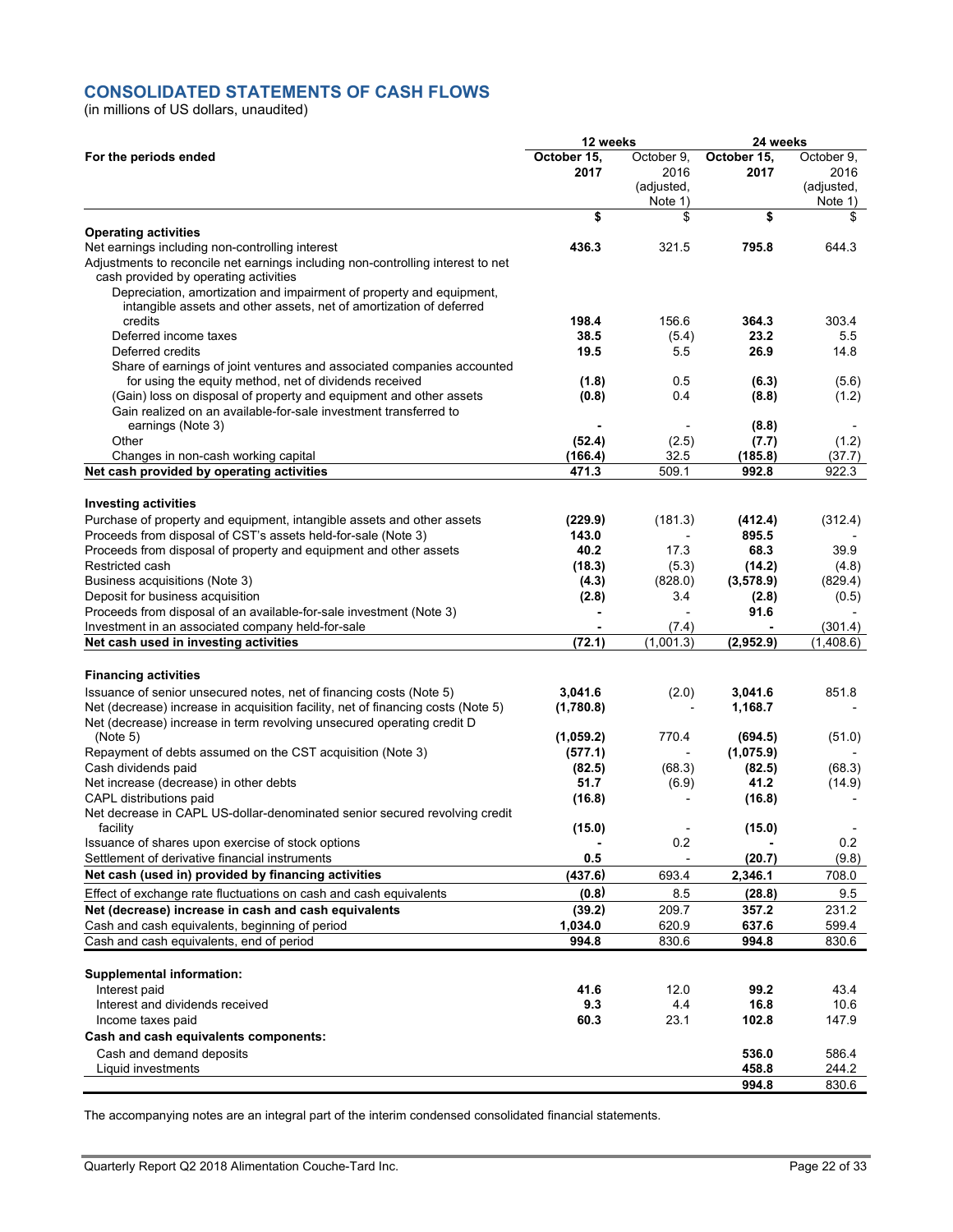# **CONSOLIDATED BALANCE SHEETS**

(in millions of US dollars, unaudited)

|                                                                                | As at October 15,<br>2017 | As at April 30,<br>2017 (adjusted,<br>Note 1) |
|--------------------------------------------------------------------------------|---------------------------|-----------------------------------------------|
|                                                                                | \$                        | \$                                            |
| <b>Assets</b>                                                                  |                           |                                               |
| <b>Current assets</b>                                                          |                           |                                               |
| Cash and cash equivalents                                                      | 994.8                     | 637.6                                         |
| Restricted cash                                                                | 20.3                      | 6.1                                           |
| Accounts receivable                                                            | 1,923.9                   | 1.494.2                                       |
| Inventories                                                                    | 1,301.9                   | 865.0                                         |
| Prepaid expenses                                                               | 101.6                     | 60.3                                          |
| Other short-term financial assets                                              |                           | 7.6                                           |
| Income taxes receivable                                                        | 39.8                      | 102.1                                         |
|                                                                                | 4,382.3                   | 3,172.9                                       |
| Property and equipment                                                         | 10,077.0                  | 7,511.4                                       |
| Goodwill                                                                       | 4,876.9                   | 2,370.2                                       |
| Intangible assets                                                              | 854.8                     | 670.1                                         |
| Other assets                                                                   | 266.4                     | 313.4                                         |
| Investment in joint ventures and associated companies<br>Deferred income taxes | 115.0<br>64.7             | 107.9<br>39.7                                 |
|                                                                                | 20,637.1                  | 14,185.6                                      |
|                                                                                |                           |                                               |
| <b>Liabilities</b>                                                             |                           |                                               |
| <b>Current liabilities</b>                                                     |                           |                                               |
| Accounts payable and accrued liabilities                                       | 3,479.5                   | 2.704.3                                       |
| Provisions                                                                     | 153.5                     | 130.5                                         |
| Other short-term financial liabilities (Note 7)                                | 59.7                      | 88.6                                          |
| Income taxes payable                                                           | 118.1                     | 75.3                                          |
| Current portion of long-term debt (Note 5)                                     | 348.9                     | 253.2                                         |
|                                                                                | 4,159.7                   | 3,251.9                                       |
| Long-term debt (Note 5)                                                        | 7,284.0                   | 3,101.7                                       |
| Provisions                                                                     | 580.2                     | 489.4                                         |
| Pension benefit liability                                                      | 101.8                     | 94.6                                          |
| Other long-term financial liabilities (Note 7)                                 | 160.0                     | 223.1                                         |
| Deferred credits and other liabilities                                         | 296.0                     | 267.2                                         |
| Deferred income taxes                                                          | 1,102.2                   | 748.1                                         |
|                                                                                | 13,683.9                  | 8,176.0                                       |
|                                                                                |                           |                                               |
| <b>Equity</b>                                                                  |                           |                                               |
| Capital stock (Note 10)                                                        | 702.3                     | 708.7                                         |
| Contributed surplus                                                            | 16.8                      | 15.7                                          |
| Retained earnings                                                              | 6,613.1                   | 6,083.5                                       |
| Accumulated other comprehensive loss (Note 9)                                  | (524.4)                   | (798.3)                                       |
| Equity attributable to shareholders of the Corporation                         | 6,807.8                   | 6,009.6                                       |
| Non-controlling interest (Note 4)                                              | 145.4                     |                                               |
|                                                                                | 6,953.2                   | 6,009.6                                       |
|                                                                                | 20,637.1                  | 14.185.6                                      |
|                                                                                |                           |                                               |

The accompanying notes are an integral part of the interim condensed consolidated financial statements.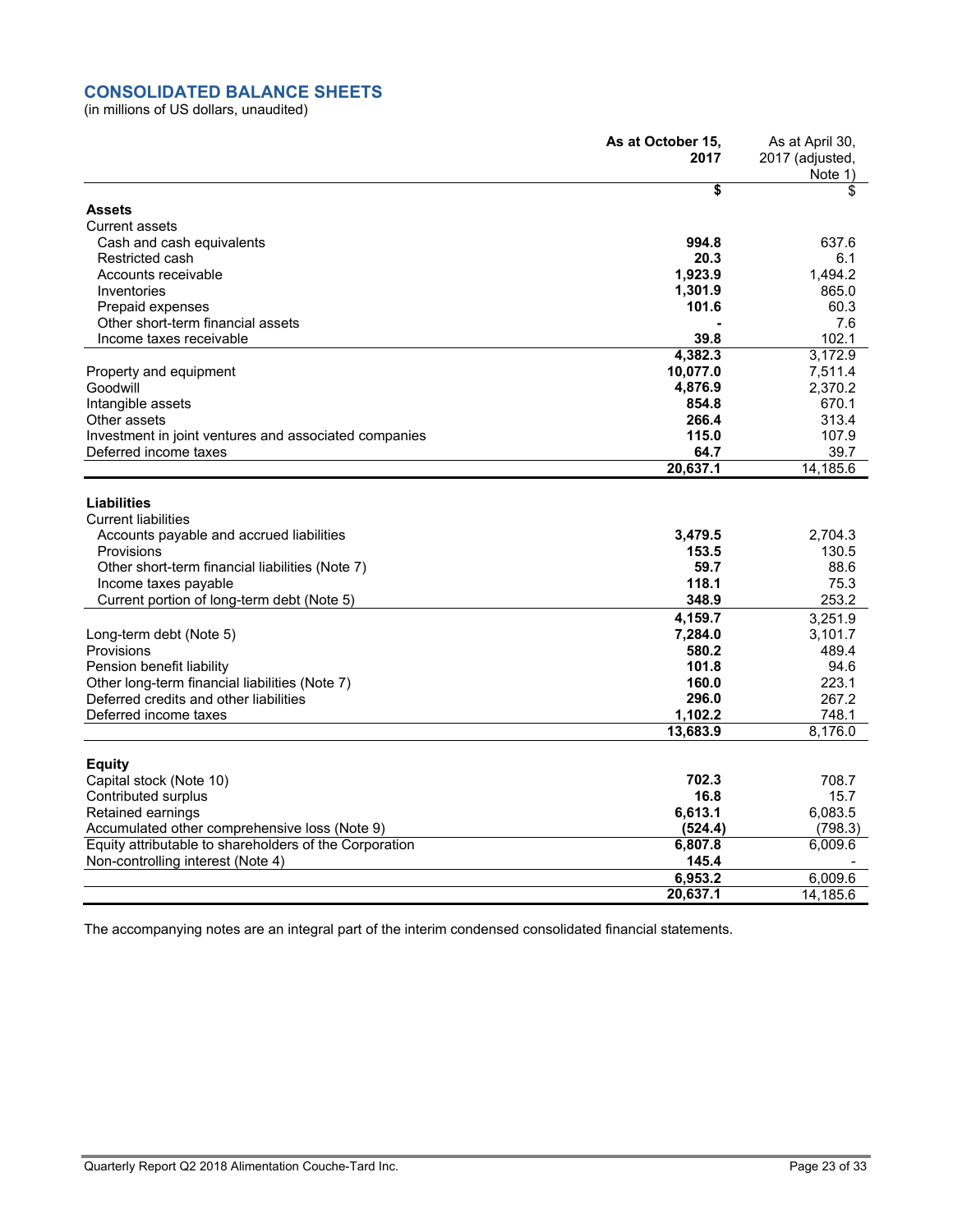(in millions of US dollars unless otherwise noted, except per share amounts, unaudited)

## **1. CONSOLIDATED FINANCIAL STATEMENTS PRESENTATION**

The unaudited interim condensed consolidated financial statements (the "interim financial statements") have been prepared by the Corporation according to Canadian generally accepted accounting principles as set out in Part I of the CPA Canada Handbook – Accounting, which incorporates International Financial Reporting Standards ("IFRS") as issued by the International Accounting Standards Board ("IASB") applicable to the preparation of interim financial statements, including International Accounting Standard ("IAS") 34 "Interim Financial Reporting".

These interim financial statements have not been subject to a review engagement by the Corporation's external auditors. The interim financial statements were prepared in accordance with the same accounting policies and methods as the audited annual consolidated financial statements for the year ended April 30, 2017. The interim financial statements do not include all the information required for complete financial statements and should be read in conjunction with the audited consolidated financial statements and notes thereto in the Corporation's 2017 Annual Report. The results of operations for the interim periods presented do not necessarily reflect results expected for the full fiscal year. The Corporation's business follows a seasonal pattern. The busiest period is the first half-year of each fiscal year, which includes summer's sales.

On November 28, 2017, the Corporation's interim financial statements were approved by the Board of Directors.

### **Comparative figures**

During the 40-week period ended January 29, 2017, the Corporation finalized its estimates of the fair value of assets acquired and liabilities assumed for the acquisition of Topaz Energy Group Limited, Resource Property Investment Fund PLC and Esso Ireland Limited, collectively referred to as "Topaz". As a result, changes were made to Operating, selling, administrative and general expenses, Depreciation, amortization and impairment of property and equipment, intangible assets and other assets, Financial expenses and Income taxes in the consolidated statement of earnings for the 12 and 24-week periods ended October 9, 2016, which cumulatively increased by \$2.5 and \$4.1, respectively. Consequently, Net earnings including noncontrolling interest decreased by these same amounts.

During the 12-week period ended July 23, 2017, the Corporation has also made adjustments and finalized its estimates of the fair value of assets acquired and liabilities assumed for the acquisition of Dansk Fuel A/S. As a result, changes were made to the following consolidated balance sheet accounts as at April 30, 2017: Inventories decreased by \$0.7, Property and equipment increased by \$21.3, Intangible assets increased by \$0.6, Accounts payable and accrued liabilities increased by \$0.3, Current portion of long-term debt increased by \$0.8, Long-term debt increased by \$5.9, Provisions increased by \$6.7 and Deferred credits and other liabilities increased by \$0.7. Consequently, Goodwill decreased by \$6.8. These changes did not result in any changes in the consolidated statement of earnings for the fiscal year ended April 30, 2017.

### **2. ACCOUNTING CHANGES**

### **Recently issued but not yet implemented**

#### *Leases*

In January 2016, the IASB issued IFRS 16, "Leases", which will replace IAS 17, "Leases". The new standard will be effective for fiscal years beginning on or after January 1, 2019, with early adoption permitted provided the Corporation has adopted IFRS 15, "Revenue from Contracts with Customers". The new standard requires lessees to recognize a lease liability reflecting future lease payments and a "right-of-use asset" for virtually all lease contracts, and record it on the balance sheet, except with respect to lease contracts that meet limited exception criteria.

The Corporation's preliminary conclusion is that, given that it has significant contractual obligations in the form of operating leases under IAS 17, there will be a material increase to both assets and liabilities upon adoption of IFRS 16, and material changes to the presentation of expenses associated with the lease arrangements, and, to a lower extent, the timing of recognition.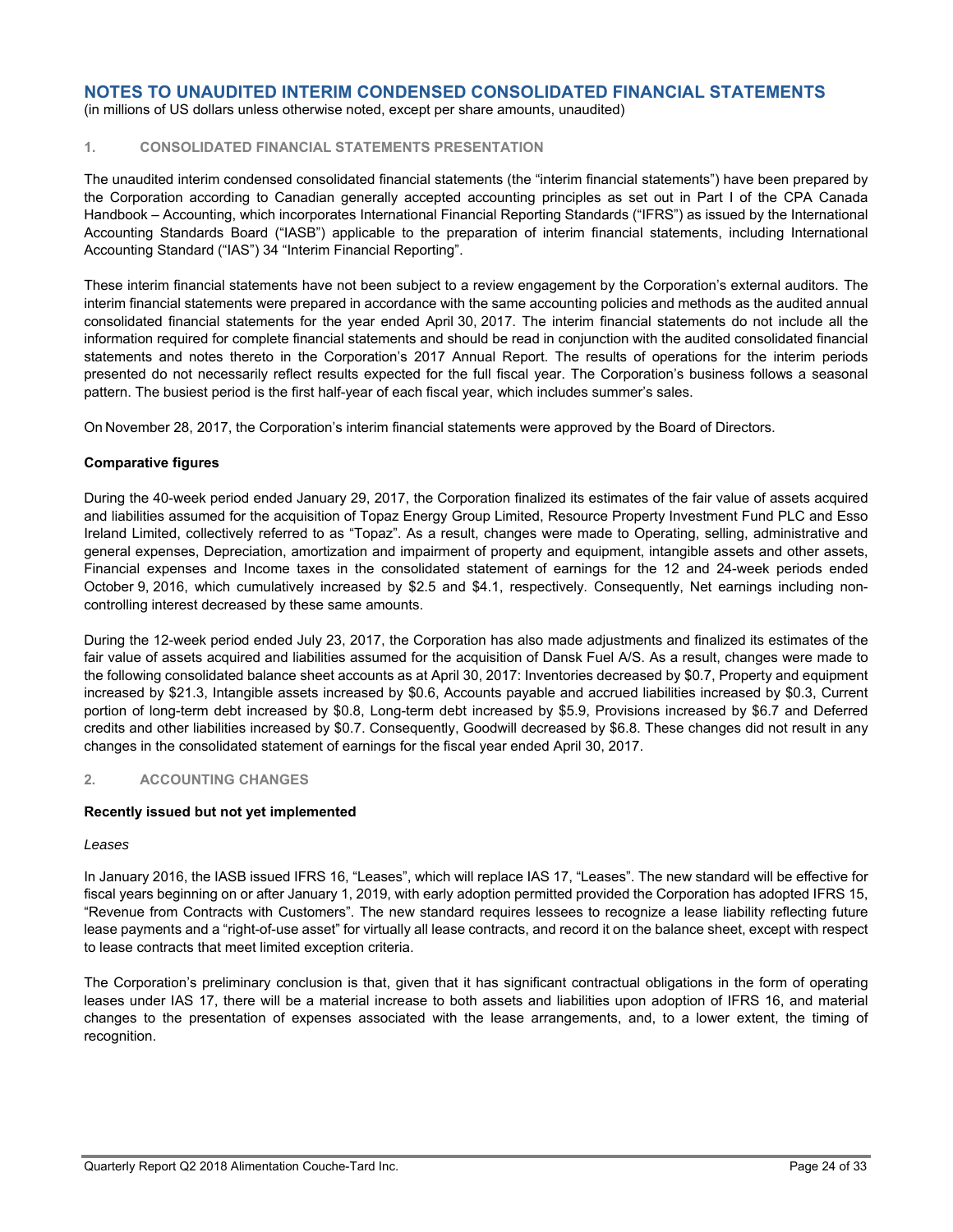(in millions of US dollars unless otherwise noted, except per share amounts, unaudited)

| Impacted areas of the business | <b>Analysis</b>                            | Impact                                       |
|--------------------------------|--------------------------------------------|----------------------------------------------|
| Financial reporting            | The analysis includes which contracts      | The Corporation is in the process of         |
|                                | will be in scope as well as the options    | analyzing the full impact of the adoption of |
|                                | available under the new standard such      | IFRS 16 on the Corporation's consolidated    |
|                                | as whether to early adopt, the two         | balance sheets and consolidated statement    |
|                                | recognition<br>and<br>measurement          | of earnings and comprehensive income. As     |
|                                | exemptions and whether to apply the        | at October 15, 2017, the Corporation has     |
|                                | new standard on a full retrospective       | elected to adopt IFRS 16 for its fiscal year |
|                                | application in accordance with IAS 8 or    | ending April 26, 2020 using the "modified    |
|                                | choose the "modified retrospective         | retrospective approach".                     |
|                                | approach".                                 |                                              |
| Information systems            | The Corporation is analyzing the need to   | The Corporation has evaluated different IT   |
|                                | make changes within its information        | solutions for the eventual recognition and   |
|                                | systems environment to optimize the        | measurement of leases in scope. An IT        |
|                                | management of more than 9,000 leases       | solution was selected during the 12-week     |
|                                | that will fall within the scope of the new | period ended October 15, 2017.               |
|                                | standard.                                  |                                              |
| Internal controls              | The Corporation will be performing an      | The Corporation is currently evaluating the  |
|                                | analysis of the changes to the control     | impact of IFRS 16 on its control             |
|                                | environment as a result of the adoption    | environment.                                 |
|                                | of IFRS 16.                                |                                              |
| <b>Stakeholders</b>            | The Corporation will be performing an      | The Corporation has begun discussing the     |
|                                | analysis of the impact on the disclosure   | impact of IFRS 16 to internal stakeholders.  |
|                                | to its stakeholders as a result of the     |                                              |
|                                | adoption of IFRS 16.                       |                                              |

The following table outlines the key areas that will be impacted by the adoption of IFRS 16:

## **3. BUSINESS ACQUISITIONS**

### **Acquisition of CST Brands Inc.**

On June 28, 2017, the Corporation completed the acquisition of all the issued and outstanding shares of CST Brands Inc. ("CST") through an all-cash transaction valued at \$48.53 per share, with a total enterprise value of approximately \$4.4 billion including net debt assumed. CST is based in San Antonio, Texas and, before the closing of the acquisition, it employed more than 14,000 people at over 2,000 locations throughout the Southwestern U.S., with an important presence in Texas, the Southeastern U.S., the State of New York and Eastern Canada.

Pursuant to the acquisition of CST, the Corporation has also acquired the general partner of CrossAmerica Partners LP ("CAPL"), owns 100% of CAPL's Incentive Distribution Rights ("IDRs") and holds a 20.8% equity investment in it (20.5% as at June 28, 2017). CAPL supplies road transportation fuel under various brands to more than 1,200 locations in the United States (see Note 4 for more details).

On the same day, the Corporation sold to Parkland Fuel Corporation a significant portion of CST's Canadian assets for approximately CA \$986.0 (\$753.0). The disposed assets were mainly comprised of CST's independent dealers and commission agents network, its heating-oil business, 159 company-operated sites, as well as its Montreal head office. As a result, the Corporation retained 157 of CST's company-operated sites in Canada. No gain or loss was recognized on this sale transaction. The disposed assets are presented as assets held-for-sale in the fair value of assets acquired and liabilities assumed and are recorded at fair value less costs of disposal.

On September 6, 2017, as per the requirements of the US Federal Trade Commission, the Corporation sold 70 companyoperated sites to Empire Petroleum Partners, LLC for a total consideration of \$143.0. No gain or loss was recognized on this sale transaction. The disposed assets are presented as assets held-for-sale in the fair value of assets acquired and liabilities assumed and are recorded at fair value less costs of disposal.

Given the size of the transaction, the Corporation has not yet completed its fair value assessment of the assets acquired, the liabilities assumed and goodwill. Consequently, the fair value adjustments related to this acquisition are included in goodwill in the preliminary fair value assessment of the assets acquired and the liabilities assumed. The Corporation's preliminary work has identified the following intangible assets which have not yet been valued in this preliminary fair value assessment: favorable and unfavorable leases as well as trademarks. The preliminary estimates thereof are subject to adjustments to the fair value of the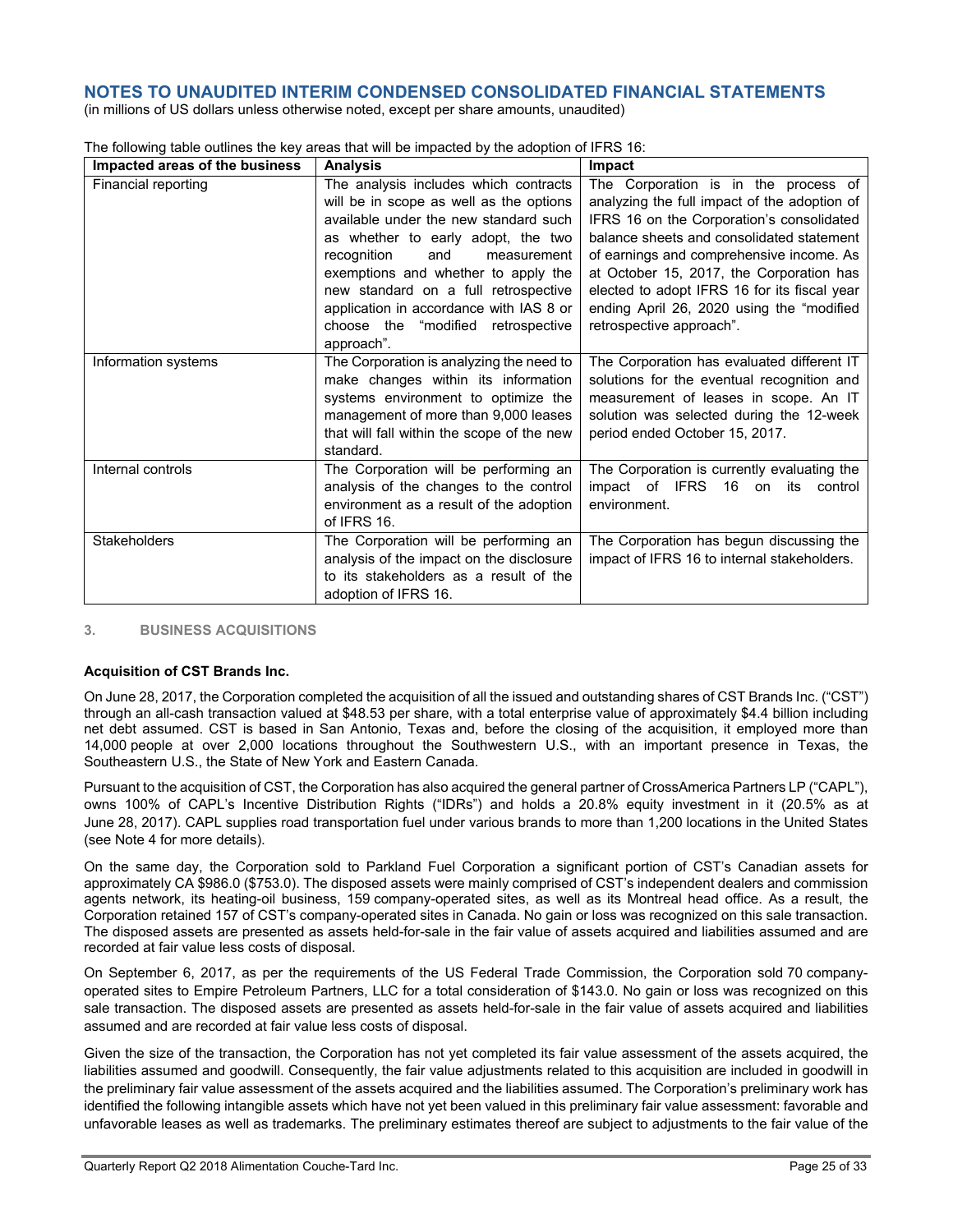(in millions of US dollars unless otherwise noted, except per share amounts, unaudited)

assets, liabilities and goodwill until the process is completed. For the 24-week period ended October 15, 2017, acquisition costs of \$3.3 in connection with this acquisition are included in Operating, selling, administrative and general expenses.

The preliminary estimates of the fair value of assets acquired and liabilities assumed for the CST acquisition based on the estimated fair value on the date of acquisition and available information as at the date of the publication of these interim consolidated financial statements are as follows:

|                                          | Initial estimate | Changes | Final estimate |
|------------------------------------------|------------------|---------|----------------|
|                                          | \$               |         |                |
| Tangible assets acquired                 |                  |         |                |
| Cash and cash equivalents                | 228.9            |         | 228.9          |
| Accounts receivable <sup>(a)</sup>       | 167.9            | 7.3     | 175.2          |
| Inventories                              | 181.6            |         | 181.6          |
| Prepaid expenses                         | 29.1             |         | 29.1           |
| Property and equipment                   | 2,201.2          |         | 2,201.2        |
| Other assets                             | 30.0             |         | 30.0           |
| Assets held-for-sale                     | 895.5            |         | 895.5          |
| Total tangible assets                    | 3,734.2          | 7.3     | 3,741.5        |
| Liabilities assumed                      |                  |         |                |
| Accounts payable and accrued liabilities | 393.5            | 7.3     | 400.8          |
| Provisions                               | 82.2             |         | 82.2           |
| Income taxes payable                     | 4.3              |         | 4.3            |
| Long-term debt                           | 1,560.7          |         | 1,560.7        |
| Deferred credits and other liabilities   | 41.6             |         | 41.6           |
| Deferred income taxes                    | 262.4            | 39.9    | 302.3          |
| <b>Total liabilities</b>                 | 2,344.7          | 47.2    | 2,391.9        |
| Net tangible assets acquired             | 1,389.5          | (39.9)  | 1,349.6        |
| Intangible assets                        | 173.3            |         | 173.3          |
| Non-controlling interest                 | (166.4)          |         | (166.4)        |
| Goodwill                                 | 2,288.8          | 39.9    | 2,328.7        |
| Total cash consideration paid            | 3,685.2          | ٠       | 3,685.2        |
| Cash and cash equivalents acquired       | 228.9            | ۰       | 228.9          |
| Net cash flow for the acquisition        | 3,456.3          |         | 3,456.3        |

(a) The fair value of acquired accounts receivable represents the gross contractual amount for accounts receivable of \$168.3, net of the uncollectible amount expected at \$0.4.

The Corporation expects that none of the goodwill related to this transaction will be deductible for tax purposes.

On June 28, 2017, the Corporation repaid all of CST's borrowings under its revolving credit facilities for an amount of \$498.8. Additionnaly, on July 28, 2017, the Corporation repaid all of CST's outstanding senior notes for an amount of \$577.1 using the its acquisition facility.

Prior to the CST acquisition, the Corporation held an available-for-sale investment in CST and the resulting gains and losses were recorded to Accumulated other comprehensive income (loss). On June 28, 2017, the Corporation disposed of this investment for total proceeds of \$91.6. As a result, a gain of \$8.8 was realized and transferred from Accumulated other comprehensive income to earnings.

The CST acquisition was concluded in order to expand the Corporation's market share, to penetrate new markets and to increase its economies of scale, and was financed using the Corporation's available cash, its existing credit facilities and its new acquisition credit facility (Note 5). Since the date of acquisition, revenues including non-controlling interest and net earnings attributable to the shareholders of the Corporation from this acquisition amounted to \$2,777.8 and \$45.2, respectively. On a pro forma basis, had the Corporation concluded this acquisition at the beginning of its fiscal year, revenues including non-controlling interest and net earnings attributable to the shareholders of the Corporation would have amounted to \$23,764.8 and \$810.5, respectively. These amounts include CST's actual results without taking into account the fair value adjustments to CST's assets and liabilities prior to the acquisition date.

### **Other acquisitions**

- On May 30, 2017, the Corporation acquired 53 company-operated sites located in Louisiana, United States from American General Investments, LLC and North American Financial Group, LLC. The convenience stores operate under the *Cracker Barrel* brand. The Corporation owns the land and building for 47 sites and assumes the leases for the remaining 6 locations. On the same date, the Corporation closed seven of those stores.
- On July 7, 2017, the Corporation acquired from Empire Petroleum Partners, LLC, 53 fuel supply contracts with independent operators in the Atlanta, GA metro area. As part of this transaction, the Corporation also acquired real estate for two sites.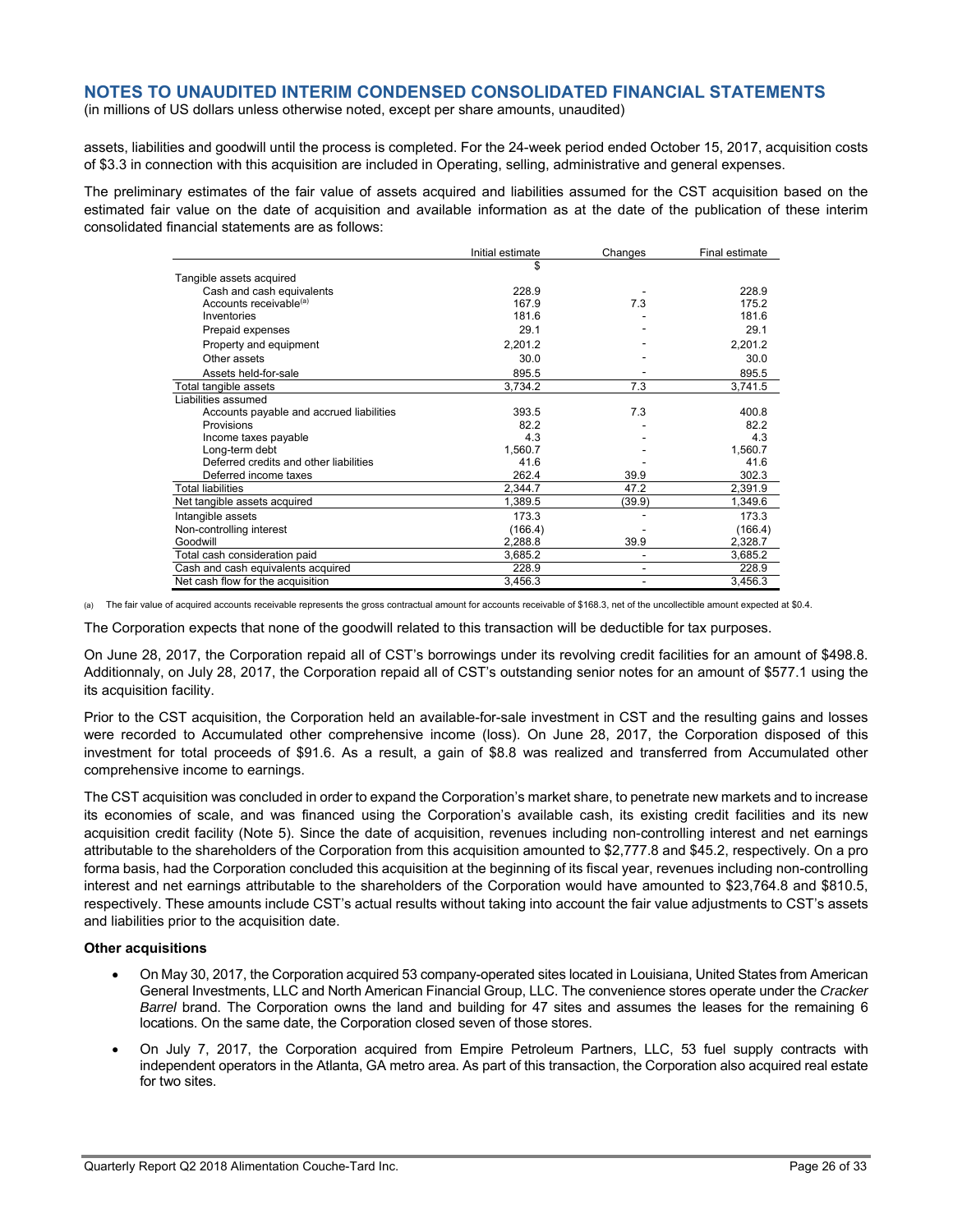(in millions of US dollars unless otherwise noted, except per share amounts, unaudited)

 During the 24-week period ended October 15, 2017, the Corporation also acquired six corporate stores through distinct transactions. The Corporation owns the land and building for four sites, and leases the land and owns the building for the remaining two sites.

These transactions were settled for a total consideration of \$124.9 using the Corporation's available cash and existing credit facilities. Since the Corporation has not yet completed its fair value assessment of the assets acquired, the liabilities assumed and goodwill for all transactions, the preliminary estimates thereof are subject to adjustments to the fair value of the assets, liabilities and goodwill until the process is completed. For the 24-week period ended October 15, 2017, acquisition costs of \$3.4 in connection with these acquisitions and other unrealized or ongoing acquisitions are included in Operating, selling, administrative and general expenses.

The preliminary estimates of the fair value of assets acquired and liabilities assumed for the other acquisitions based on the estimated fair value on the date of acquisition and available information as at the date of the publication of these consolidated financial statements are as follows:

|                                          | \$    |
|------------------------------------------|-------|
| Tangible assets acquired                 |       |
| Cash and cash equivalents                | 2.3   |
| Accounts receivable                      | 0.8   |
| Inventories                              | 5.1   |
| Income taxes receivable                  | 0.3   |
| Property and equipment                   | 50.8  |
| Other assets                             | 0.5   |
| Total tangible assets                    | 59.8  |
| Liabilities assumed                      |       |
| Accounts payable and accrued liabilities | 6.6   |
| Provisions                               | 1.2   |
| Deferred credits and other liabilities   | 2.5   |
| Deferred income taxes                    | 1.5   |
| <b>Total liabilities</b>                 | 11.8  |
| Net tangible assets acquired             | 48.0  |
| Intangible assets                        | 17.2  |
| Goodwill                                 | 59.7  |
| Total cash consideration paid            | 124.9 |
| Cash and cash equivalents acquired       | 2.3   |
| Net cash flow for the acquisition        | 122.6 |

The Corporation expects that all of the goodwill related to these transactions will be deductible for tax purposes.

These acquisitions were concluded in order to expand the Corporation's market share, to penetrate new markets and to increase its economies of scale. Since the date of acquisition, revenues and net earnings from these stores amounted to \$96.8 and \$1.9, respectively. Considering the size and the nature of these acquisitions, the available financial information does not allow for the accurate disclosure of pro forma revenues and net earnings had the Corporation concluded these acquisitions at the beginning of its fiscal year.

### **Acquisition of Holiday Stationstores**

On July 10, 2017, the Corporation entered into an agreement with Holiday Companies to acquire all issued and outstanding shares of Holiday Stationstores, Inc. and certain affiliated companies ("Holiday"). Holiday is an important convenience store and fuel player in the U.S. Midwest region, with 522 sites, of which 374 are operated by Holiday and 148 are operated by franchisees. Holiday also has a strong car wash business with 221 locations, a food commissary operation and a fuel terminal in Newport, Minnesota. Its stores are located in Minnesota, Wisconsin, Washington State, Idaho, Montana, Wyoming, North Dakota, South Dakota, Michigan and Alaska. On July 31, 2017, this transaction was approved by Holiday's parent company's shareholders. The transaction is subject to the customary regulatory approvals and closing conditions and is expected to close during the third quarter of fiscal 2018. This transaction is expected to be financed using the Corporation's available cash and existing credit facilities.

## **Acquisition of Jet Pep, Inc.**

On August 7, 2017, the Corporation reached an agreement to acquire certain assets from Jet Pep, Inc., including a fuel terminal, associated trucking equipment and 18 retail sites located in Alabama. In addition, through a distinct transaction, CrossAmerica Partners LP has agreed to purchase other assets of Jet Pep, Inc. consisting of 101 commission operated retail sites, including 92 owned sites, 5 leased sites and 4 independent commission accounts. These transactions are expected to close before the end of November 2017 and will be financed using available cash and existing credit facilities.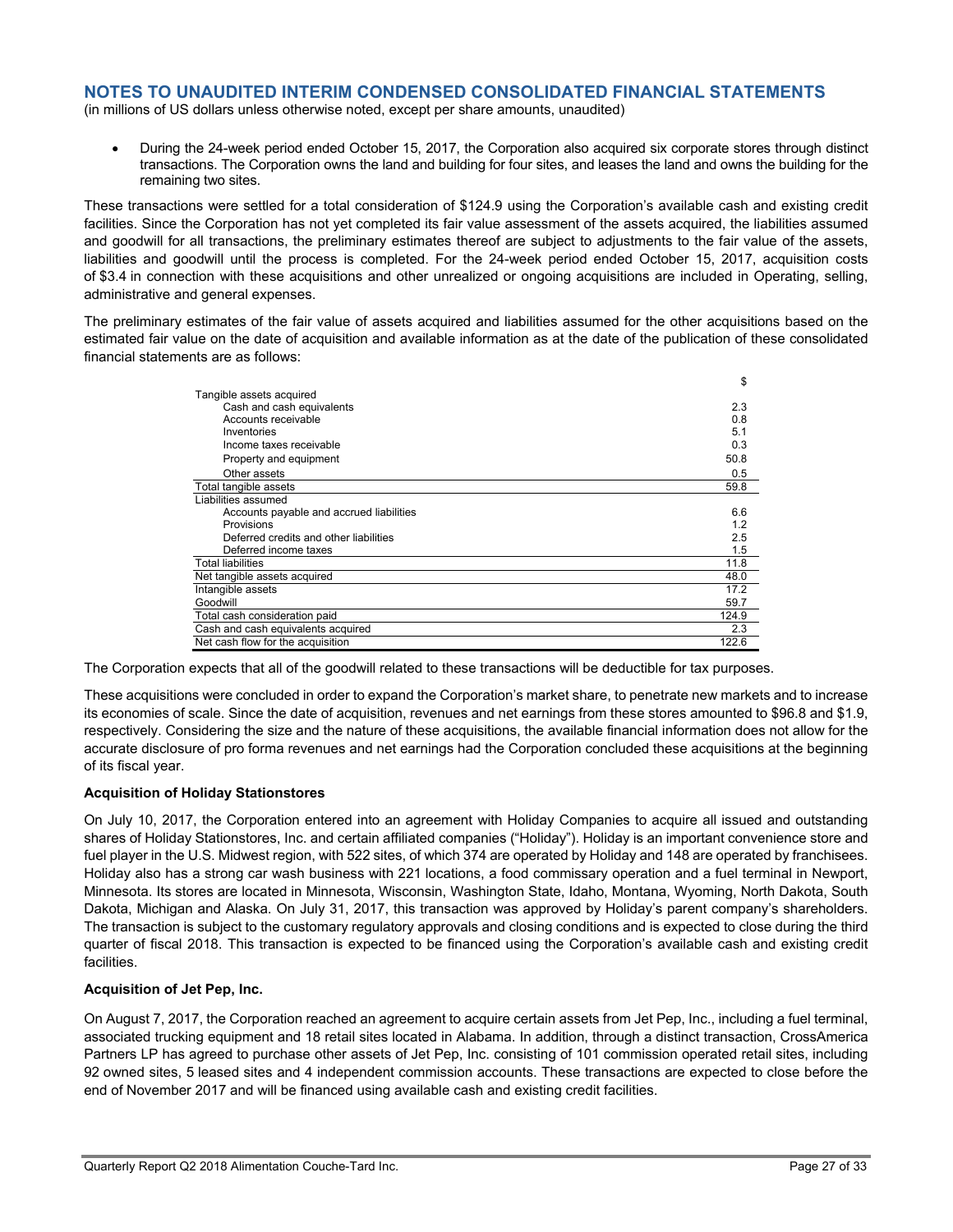(in millions of US dollars unless otherwise noted, except per share amounts, unaudited)

#### **4. CROSSAMERICA PARTNERS LP ("CAPL")**

The Corporation owns 100% of the equity interests of the sole member of the General Partner, 100% of the IDRs and 20.8% (as at October 15, 2017) of the outstanding limited partner units of CAPL. Following the Corporation's evaluation of its relationship with CAPL, the Corporation concluded that it controls the partnership's operations and activities even though it does not have a majority ownership of CAPL's outstanding limited partner units. As a result, the Corporation fully consolidates CAPL in its consolidated financial statements.

CAPL's accounting periods do not coincide with the Corporation's accounting periods. The consolidated statement of earnings, comprehensive income, changes in equity and cash flows for the 24-week period ended October 15, 2017 include those of CAPL for the period beginning June 28, 2017 and ending September 30, 2017, adjusted for significant transactions. The consolidated balance sheet as at October 15, 2017 includes the balance sheet of CAPL as at September 30, 2017, adjusted for the preliminary estimates of the fair value of assets acquired and liabilities assumed and for significant transactions.

All transactions between the Corporation and CAPL are eliminated from the Corporation's consolidated financial statements. These transactions consist of a mark-up on motor fuel purchased and sold between the Corporation and CAPL, rent charged by CAPL to the Corporation, CAPL's equity ownership interest in CST Fuel Supply, a subsidiary of the Corporation, the Corporation's portion of CAPL's common unit distributions and 100% of CAPL's IDRs. Additionally, the Corporation provides management and corporate support services to CAPL and charges CAPL a management fee under the terms of the Amended and Restated Omnibus Agreement, as well as an allocation of certain incentive compensation. Approximately 79.6% of CAPL's operating results are attributable to non-controlling interest for the 24-week period ended October 15, 2017. Therefore, the Corporation's shareholders do not have rights to a substantial portion of the operating results of CAPL. The earnings attributable to CAPL's other units holders are presented as non-controlling interest.

CAPL is a publicly traded Delaware limited partnership and its common units are listed for trading on the New York Stock Exchange under the symbol "CAPL." As a result, CAPL is required to file reports with the United States Securities and Exchange Commission ("SEC"), where additional information about its results of operations can be found and should be read in conjunction with the table below, which highlights the results of its operations and certain of its operating metrics since the acquisition date:

| % of units held by non-controlling interest as at October 15, 2017<br>Net loss attributable to non-controlling interest for the period fom June 28 to October 15, 2017 | 79.2%<br>(\$4.2) |
|------------------------------------------------------------------------------------------------------------------------------------------------------------------------|------------------|
| Accumulated non-controlling interest as at October 15, 2017                                                                                                            | \$162.2          |
| Statement of Earnings for the period fom June 28 to October 15, 2017                                                                                                   | \$.              |
| Revenues                                                                                                                                                               | 562.6            |
| Gross profit                                                                                                                                                           | 47.5             |
| Total operating expenses (excluding depreciation, amortization and impairment of                                                                                       |                  |
| property and equipment, intangible assets and other assets)                                                                                                            | 28.5             |
| Depreciation, amortization and impairment of property and equipment, intangible assets                                                                                 |                  |
| and other assets                                                                                                                                                       | 18.1             |
| Net financial expenses                                                                                                                                                 | 6.2              |
| Loss before income taxes                                                                                                                                               | (5.3)            |
| Income taxes                                                                                                                                                           | 1.0              |
| Net loss                                                                                                                                                               | (6.3)            |
| Statement of Cash Flow for the period fom June 28 to October 15, 2017                                                                                                  | S                |
| Net cash used in operating activities                                                                                                                                  | 6.4              |
| Net cash used in investing activities                                                                                                                                  | 18.6             |
| Net cash used in financing activities                                                                                                                                  | (31.9)           |
| Balance Sheet as at October 15, 2017                                                                                                                                   | S                |
| Cash and cash equivalents                                                                                                                                              | 1.8              |
| Current assets (other than cash and cash equivalents)                                                                                                                  | 53.9             |
| Long-term assets                                                                                                                                                       | 988.3            |
| <b>Current liabilities</b>                                                                                                                                             | 69.8             |
| Long-term liabilities                                                                                                                                                  | 559.1            |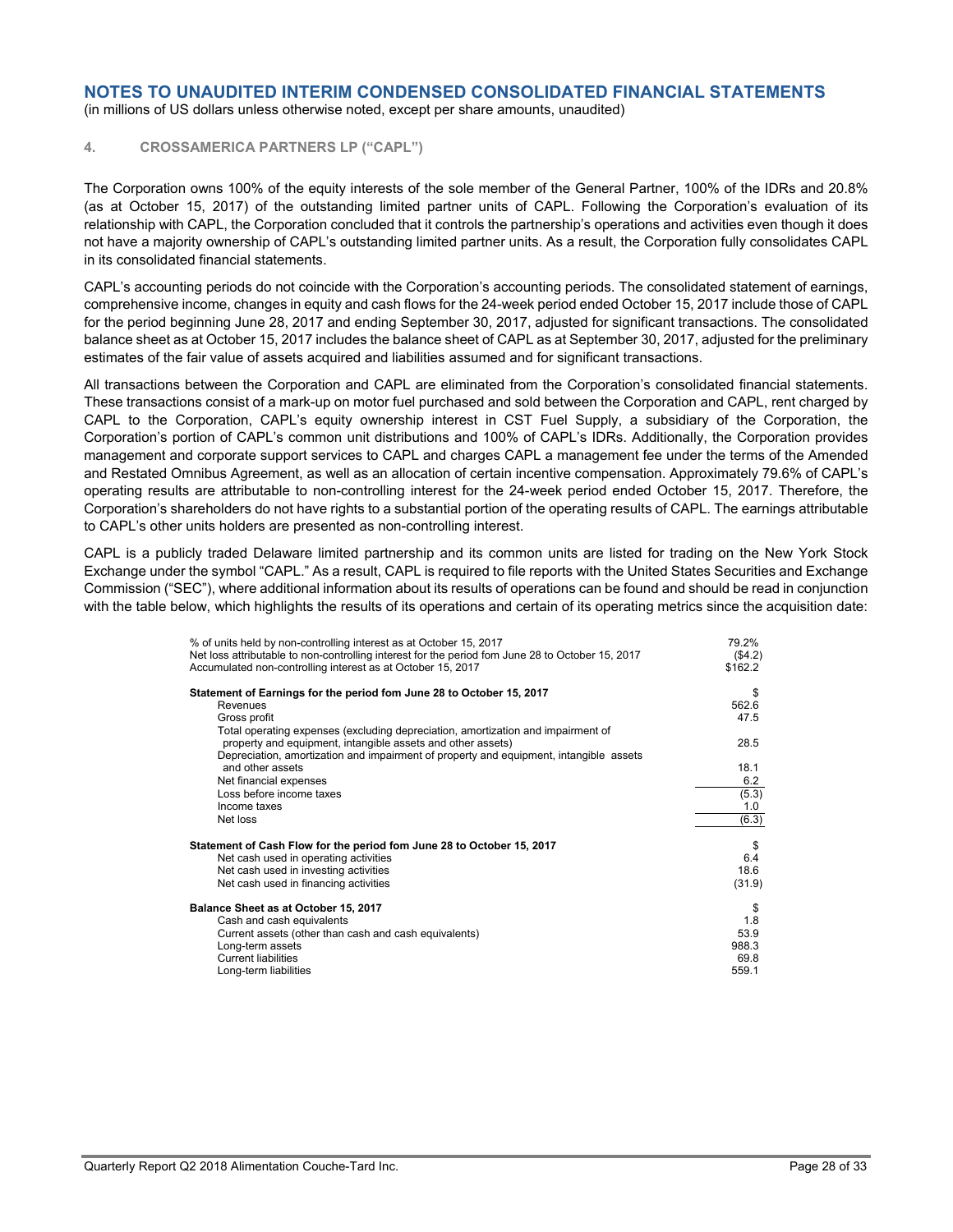(in millions of US dollars unless otherwise noted, except per share amounts, unaudited)

## **5. LONG-TERM DEBT**

|                                                                                                                         | As at October 15, | As at April 30.    |
|-------------------------------------------------------------------------------------------------------------------------|-------------------|--------------------|
|                                                                                                                         | 2017              | 2017               |
|                                                                                                                         |                   | (adjusted, Note 1) |
|                                                                                                                         |                   |                    |
| US-dollar-denominated senior unsecured notes <sup>(a)</sup>                                                             | 2.482.4           |                    |
| Canadian-dollar-denominated senior unsecured notes, maturing in July 2024 <sup>(a)</sup>                                | 2.153.6           | 1.461.9            |
| Acquisition facility <sup>(b)</sup>                                                                                     | 1.167.6           |                    |
| Euro-denominated senior unsecured notes, maturing in May 2026                                                           | 880.9             | 815.1              |
| CAPL US-dollar-denominated senior secured revolving credit facility, without recourse to the Corporation <sup>(c)</sup> | 429.1             |                    |
| NOK-denominated senior unsecured notes, maturing in February 2026                                                       | 84.9              | 78.7               |
| US-dollar-denominated term revolving unsecured operating credit D, maturing in December 2021                            |                   | 694.5              |
| Other debts, including obligations under finance leases, maturing at various dates                                      | 434.4             | 304.7              |
|                                                                                                                         | 7.632.9           | 3.354.9            |
| Current portion of long-term debt                                                                                       | 348.9             | 253.2              |
|                                                                                                                         | 7.284.0           | 3.101.7            |

#### **(a) Canadian- and US-dollar-denominated senior unsecured notes**

On July 26, 2017, the Corporation issued Canadian-dollar-denominated senior unsecured notes totaling CA \$700.0 (approximately \$558.0) as well as US-dollar-denominated senior unsecured notes totaling \$2.5 billion, divided as follows:

|           | <b>Notional amount</b> | Maturity      | Coupon rate | <b>Effective rate as at</b><br>October 15, 2017 |
|-----------|------------------------|---------------|-------------|-------------------------------------------------|
| Tranche 6 | \$1,000.0              | July 26, 2022 | 2.700%      | 2.8186%                                         |
| Tranche 7 | CA \$700.0             | July 26, 2024 | 3.056%      | 3.1332%                                         |
| Tranche 8 | \$1,000.0              | July 26, 2027 | 3.550%      | 3.6423%                                         |
| Tranche 9 | \$500.0                | July 26, 2047 | 4.500%      | 4.5755%                                         |

Interest is payable semi-annually on January  $26<sup>th</sup>$  and July  $26<sup>th</sup>$  of each year.

The net proceeds from those issuances, which were approximately \$3.0 billion, were mainly used to repay a portion of the Corporation's acquisition facility and of its term revolving unsecured operating credit facility.

#### **(b) Acquisition facility**

On June 27, 2017, the Corporation entered into a new credit agreement consisting of an unsecured non-revolving acquisition credit facility of an aggregate maximum amount of \$4.3 billion (the "acquisition facility"), divided into three tranches as follows:

|           | <b>Principal amount</b> | <b>Maturity</b> |
|-----------|-------------------------|-----------------|
| Tranche A | \$2.0 billion           | June 27, 2018   |
| Tranche B | \$1.0 billion           | June 27, 2019   |
| Tranche C | \$1.3 billion           | June 27, 2020   |

The acquisition facility was available exclusively to finance, directly or indirectly, the acquisition of CST, the related acquisition costs and the repayment of any of CST's and its subsidiaries' outstanding debt. Amounts could be drawn up to 90 days after the first draw and can be reimbursed at any time. The acquisition facility was available in US dollars by way of US base rate loans or LIBOR rate loans. Depending on the form of the loan, the amounts borrowed bear interest at variable rates based on the US base rate or the LIBOR rate plus a variable margin.

As at October 15, 2017, tranches A and B had been fully repaid. As at the same date, the weighted average effective interest rate was 2.70% and the Corporation was in compliance with the restrictive provisions and ratios imposed by the credit agreement.

### **(c) CAPL US-dollar-denominated senior secured revolving credit facility, without recourse to the Corporation**

As at October 15, 2017, through the consolidation of CAPL, the Corporation had a credit agreement consisting of a US-dollardenominated senior secured revolving credit facility of a maximum amount of \$550.0, maturing on March 4, 2019, under which swing-line loans may be drawn up to \$25.0 and standby letters of credit may be issued up to an aggregate of \$45.0. This facility was without recourse to the Corporation.

As at October 15, 2017, the effective interest rate was 4.24% and CAPL was in compliance with the restrictive provisions and ratios imposed by the credit agreement.

#### **6. INTEREST RATE LOCKS**

During the 24-week period ended October 15, 2017, the Corporation extended its interest rate locks that were effective as at April 30, 2017, and entered into new interest rate locks at the following conditions:

| <b>Notional amount</b> | Interest lock term | Rate                    | <b>Maturity date</b> |
|------------------------|--------------------|-------------------------|----------------------|
|                        |                    |                         |                      |
| 250.0                  | 5 years            | From 1.9505% to 1.9545% | July 28, 2017        |
| 250.0                  | 10 years           | From 2.3922% to 2.3929% | July 28, 2017        |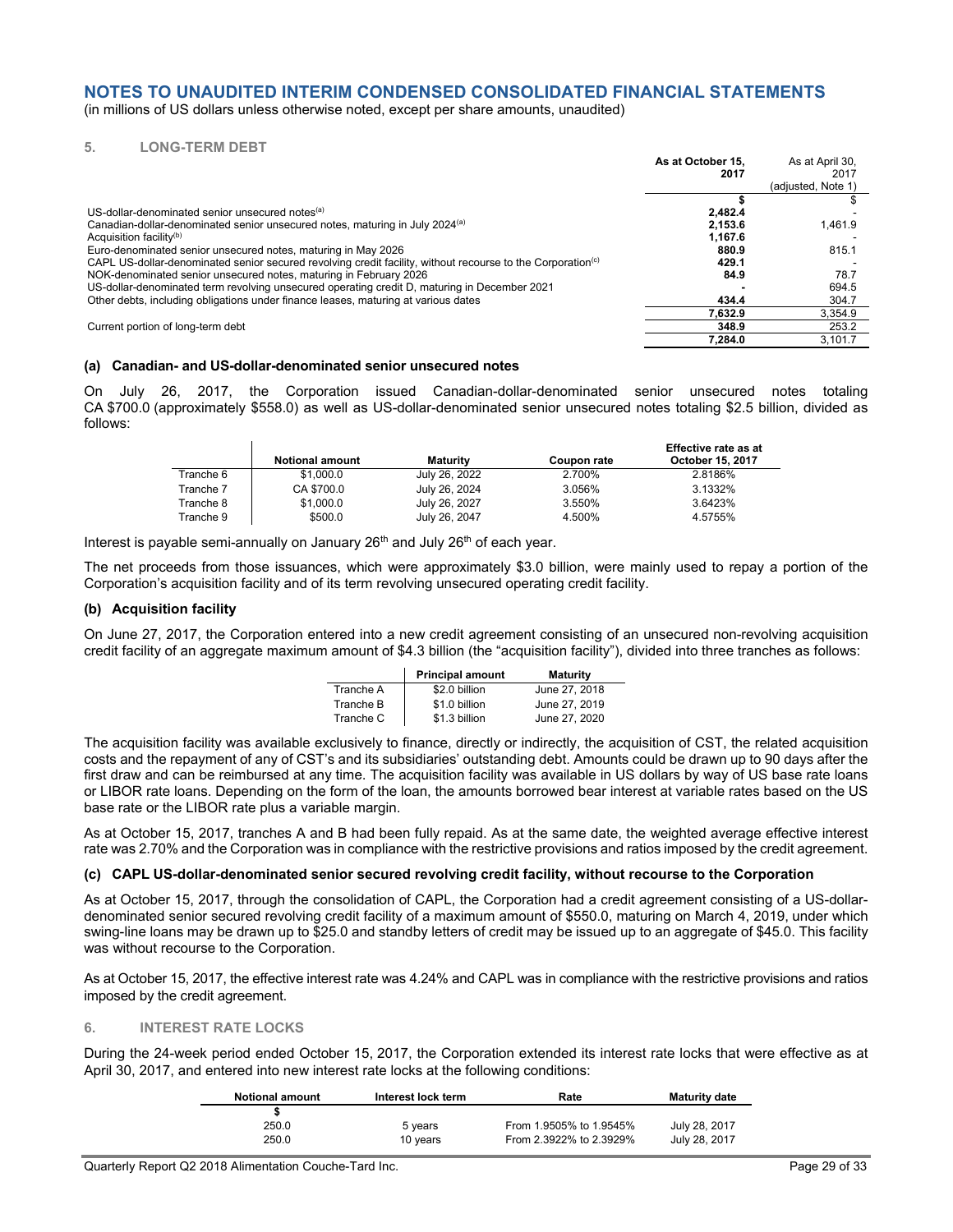(in millions of US dollars unless otherwise noted, except per share amounts, unaudited)

The Corporation has designated these instruments as a cash flow hedge of its interest payments on the anticipated issuance of US-dollar-denominated senior unsecured notes, and applied hedge accounting. As a result, during the 24-week period ended October 15, 2017, a loss of \$6.1 was recognized to Accumulated other comprehensive loss to reflect the fluctuation in the interest rate locks fair value.

On July 20, 2017, prior to their maturity, the Corporation settled all its interest rate locks. As at the same date, the total cumulative loss since the Corporation first entered into interest rate locks was \$14.7. This loss was recognized to Accumulated other comprehensive loss and is amortized over the term of the related US-dollar-denominated senior unsecured notes issued on July 26, 2017. The amortization is recognized in the consolidated statements of earnings as a financial expense and adjusts the interest expense on the US-dollar-denominated-senior unsecured notes issued on July 26, 2017.

### **7. CROSS-CURRENCY INTEREST RATE SWAP**

On July 20, 2017, the Corporation entered into a cross-currency interest rate swap agreement, allowing it to synthetically convert its newly issued Canadian-dollar-denominated senior unsecured notes into US dollars. This agreement became effective on July 26, 2017.

| Receive – Notional | Receive - Rate | <b>Pav – Notional</b> | Pay – Rate                 | <b>Maturity</b> |
|--------------------|----------------|-----------------------|----------------------------|-----------------|
| CA \$700.0         | 3.0560%        | US \$557.4            | From 3.2255% to<br>3.3350% | July 26, 2024   |

This agreement is designated as a foreign exchange hedge of the Corporation's net investment in its operations in the United States.

## **8. NET EARNINGS PER SHARE**

The following table presents the information for the computation of basic and diluted net earnings per share:

|                                                                  |              |                         |              |                       | 12-week period        |              |  |
|------------------------------------------------------------------|--------------|-------------------------|--------------|-----------------------|-----------------------|--------------|--|
|                                                                  |              | 12-week period          |              | ended October 9, 2016 |                       |              |  |
|                                                                  |              | ended October 15, 2017  |              | (adjusted, Note 1)    |                       |              |  |
|                                                                  |              | <b>Weighted average</b> |              |                       | Weighted average      |              |  |
|                                                                  |              | number of shares        | Net earnings |                       | number of shares      | Net earnings |  |
|                                                                  | Net earnings | (in thousands)          | per share    | Net earnings          | (in thousands)        | per share    |  |
|                                                                  |              |                         |              | \$.                   |                       | \$           |  |
| Basic net earnings attributable to Class A<br>and B shareholders | 435.3        | 568,296                 | 0.77         | 321.5                 | 567,712               | 0.57         |  |
| Dilutive effect of stock options                                 |              | 887                     | (0.01)       |                       | 1,576                 |              |  |
| Diluted net earnings available for Class A<br>and B shareholders | 435.3        | 569,183                 | 0.76         | 321.5                 | 569,288               | 0.57         |  |
|                                                                  |              |                         |              |                       | 24-week period        |              |  |
|                                                                  |              | 24-week period          |              |                       | ended October 9, 2016 |              |  |
|                                                                  |              | ended October 15, 2017  |              |                       | (adjusted, Note 1)    |              |  |
|                                                                  |              | <b>Weighted average</b> |              |                       | Weighted average      |              |  |
|                                                                  |              | number of shares        | Net earnings |                       | number of shares      | Net earnings |  |
|                                                                  | Net earnings | (in thousands)          | per share    | Net earnings          | (in thousands)        | per share    |  |
|                                                                  |              |                         |              | \$                    |                       | \$           |  |
| Basic net earnings attributable to Class A                       |              |                         |              |                       |                       |              |  |
| and B shareholders                                               | 800.0        | 568,374                 | 1.41         | 644.3                 | 567,695               | 1.13         |  |
| Dilutive effect of stock options                                 |              | 899                     |              |                       | 1,557                 |              |  |
| Diluted net earnings available for Class A<br>and B shareholders | 800.0        | 569,273                 | 1.41         | 644.3                 | 569,252               | 1.13         |  |

When they have an antidilutive effect, stock options must be excluded from the calculation of the diluted net earnings per share. For the 12 and 24-week periods ended October 15, 2017, 518,594 and 378,008 stock options were excluded, respectively, and 217,383 and 357,969 stock options were excluded for the 12 and 24-week periods ended October 9, 2016, respectively.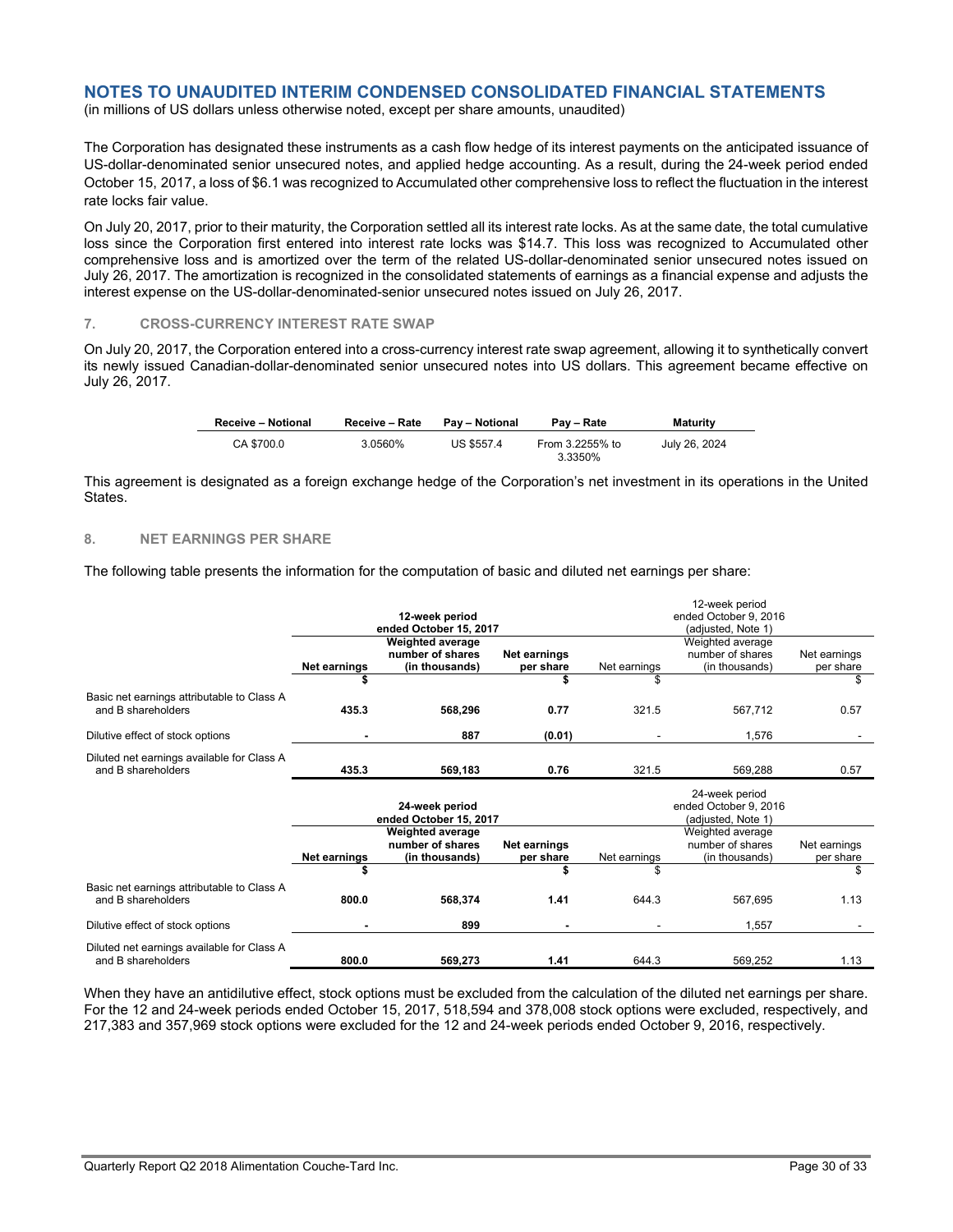(in millions of US dollars unless otherwise noted, except per share amounts, unaudited)

## **9. ACCUMULATED OTHER COMPREHENSIVE LOSS**

#### **As at October 15, 2017**

|                                                    |                                              | Attributable to shareholders of the Corporation                                            |                    |                                         |                                                |  |  |
|----------------------------------------------------|----------------------------------------------|--------------------------------------------------------------------------------------------|--------------------|-----------------------------------------|------------------------------------------------|--|--|
|                                                    |                                              | Will never be<br>reclassified to<br>Items that may be reclassified to earnings<br>earnings |                    |                                         |                                                |  |  |
|                                                    | <b>Cumulative translation</b><br>adiustments | <b>Net investment</b><br>hedge                                                             | Cash flow<br>hedge | <b>Cumulative net</b><br>actuarial loss | <b>Accumulated other</b><br>comprehensive loss |  |  |
|                                                    |                                              |                                                                                            |                    |                                         |                                                |  |  |
| Balance, before income taxes<br>Less: Income taxes | (240.5)                                      | (243.6)<br>0.2                                                                             | (13.0)<br>(0.7)    | (35.8)<br>9.0                           | (532.9)<br>8.5                                 |  |  |
| Balance, net of income taxes                       | (240.5)                                      | (243.4)                                                                                    | (13.7)             | (26.8)                                  | (524.4)                                        |  |  |

As at October 9, 2016 (adjusted, Note 1)

|                                                    |                                          | Attributable to shareholders of the Corporation |                                              |                    |                                  |                                         |  |
|----------------------------------------------------|------------------------------------------|-------------------------------------------------|----------------------------------------------|--------------------|----------------------------------|-----------------------------------------|--|
|                                                    |                                          | Items that may be reclassified to earnings      | Will never be<br>reclassified to<br>earnings |                    |                                  |                                         |  |
|                                                    | Cumulative<br>translation<br>adjustments | Net investment<br>hedae                         | Available-for-sale<br>investment             | Cash flow<br>hedge | Cumulative net<br>actuarial loss | Accumulated other<br>comprehensive loss |  |
|                                                    |                                          |                                                 |                                              |                    |                                  |                                         |  |
| Balance, before income taxes<br>Less: Income taxes | (406.9)                                  | (316.4)<br>1.2                                  | 7.7<br>(1.1)                                 | 4.0<br>(1.1)       | (29.1)<br>8.8                    | (740.7)<br>7.8                          |  |
| Balance, net of income taxes                       | (406.9)                                  | (315.2)                                         | 6.6                                          | 2.9                | (20.3)                           | (732.9)                                 |  |

## **10. CAPITAL STOCK**

#### **Share repurchase and conversion**

On October 11, 2017, the Corporation reached an agreement to repurchase 4,372,923 Class B subordinate voting shares held by Metro Canada Holdings Inc., a wholly owned subsidiary of Metro Inc., for a net amount of \$194.3. The Class A shares held by Metro Canada Holdings Inc. were converted into an equivalent number of Class B shares before the repurchase. The transaction closed on October 17, 2017, subsequent to the end of the quarter. All shares repurchased were cancelled. The dividend deemed to have been received by Metro Canada Holdings Inc. as a result of this repurchase is an eligible dividend within the meaning of the Income Tax Act of Canada and the Québec Taxation Act.

Additionally, on October 11, 2017, 11,369,599 Class A shares were converted to Class B shares.

#### **Issued and outstanding shares**

As at October 15, 2017, the Corporation had 132,024,018 issued and outstanding Class A multiple-voting shares (147,766,540 as at April 30, 2017), with each share comprising 10 votes, and 432,055,322 issued and outstanding Class B subordinate voting shares (420,683,538 as at April 30, 2017), with each share comprising 1 vote.

### **Stock options**

For the 12-week period ended October 15, 2017, no stock option was exercised (204,300 for the 12-week period ended October 9, 2016). For the 24-week period ended October 15, 2017, a total of 2,260 stock options were exercised (318,971 for the 24-week period ended October 9, 2016).

For the 12-week period ended October 15, 2017, no stock option was granted under the Corporation's stock option plan (154,256 for the 12-week period ended October 9, 2016). For the 24-week period ended October 15, 2017, a total of 160,625 stock options were granted (154,256 for the 24-week period ended October 9, 2016). A description of the Corporation's stockbased compensation plan is included in Note 26 of the consolidated financial statements presented in the Corporation's 2017 Annual Report.

The fair value of stock options granted for the 12 and 24-week periods ended October 15, 2017 was CA \$17.54 per option, which was estimated at the grant date using the Black-Scholes option pricing model on the basis of the following weighted average assumptions for the stock options granted during the period: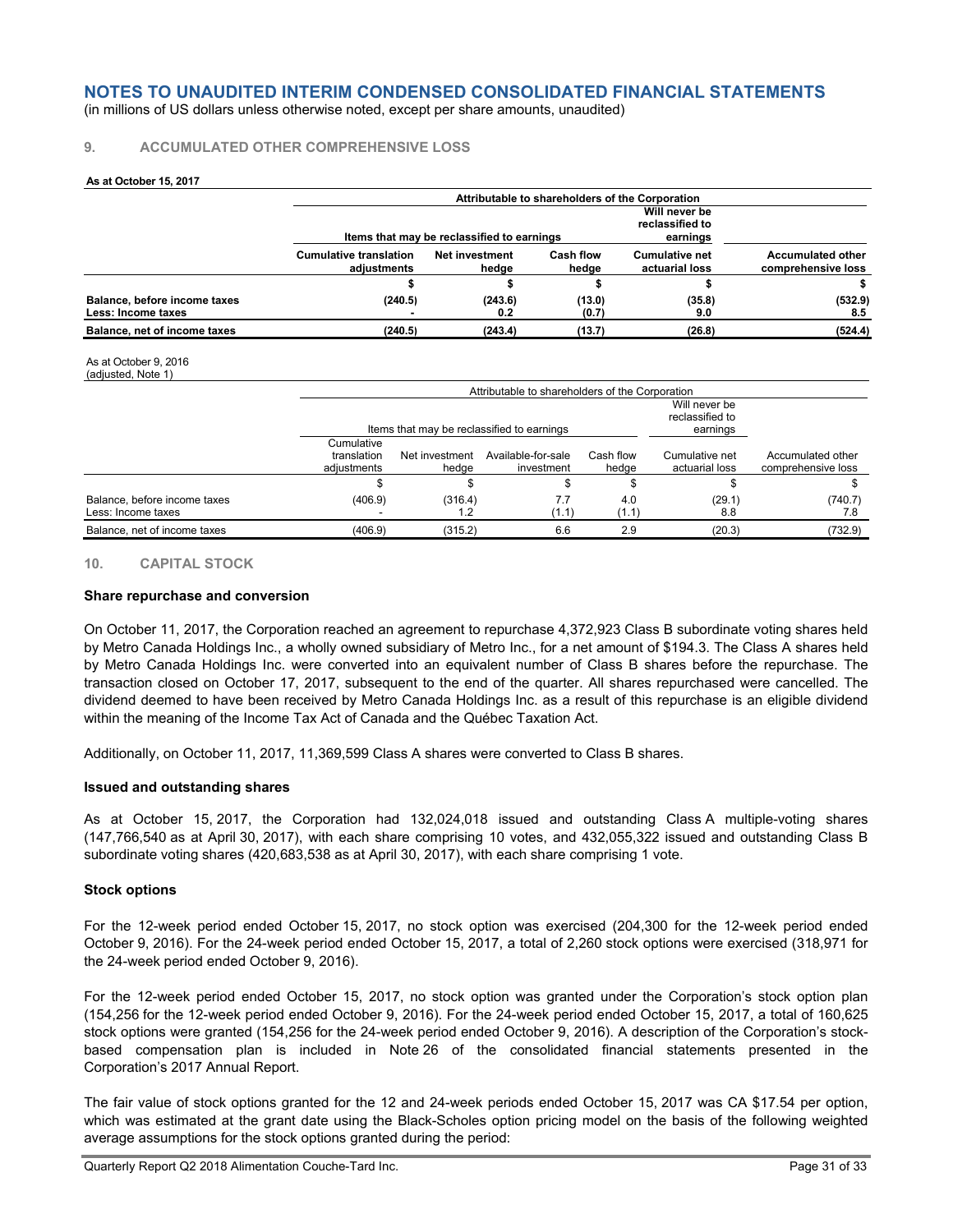(in millions of US dollars unless otherwise noted, except per share amounts, unaudited)

- Risk-free interest rate of 1.77%;
- Expected life of 8 years;
- Expected volatility of 25.0%;
- Expected quarterly dividend of CA \$0.09 per share.

### **11. SEGMENTED INFORMATION**

The Corporation operates convenience stores in the United States, in Europe and in Canada. It operates in one reportable segment, the sale of goods for immediate consumption, road transportation fuel and other products mainly through companyoperated and franchised stores. The Corporation operates its convenience store chain under several banners, including Circle K, Couche-Tard, Ingo, Kangaroo Express, Mac's, Re.Store and Topaz. Revenues from external customers mainly fall into three categories: merchandise and services, road transportation fuel and other.

Information on the principal revenue categories as well as geographic information is as follows:

|                                                     |                      |                        |         |              |                       | 12-week period        |         |          |  |
|-----------------------------------------------------|----------------------|------------------------|---------|--------------|-----------------------|-----------------------|---------|----------|--|
|                                                     |                      | 12-week period         |         |              |                       | ended October 9, 2016 |         |          |  |
|                                                     |                      | ended October 15, 2017 |         |              | (adjusted, Note 1)    |                       |         |          |  |
|                                                     | <b>United States</b> | <b>Europe</b>          | Canada  | <b>Total</b> | <b>United States</b>  | Europe                | Canada  | Total    |  |
|                                                     | \$                   | \$                     | \$      | \$           | \$                    | \$                    | \$      | \$       |  |
| <b>External customer</b><br>revenues <sup>(a)</sup> |                      |                        |         |              |                       |                       |         |          |  |
| Merchandise and services                            | 2,269.0              | 320.1                  | 526.3   | 3,115.4      | 1,791.3               | 284.0                 | 450.9   | 2,526.2  |  |
| Road transportation fuel                            | 5,833.6              | 1,771.7                | 1,147.7 | 8.753.0      | 3.665.0               | 1,477.8               | 523.3   | 5.666.1  |  |
| Other                                               | 16.6                 | 249.0                  | 6.6     | 272.2        | 3.0                   | 249.1                 | 1.1     | 253.2    |  |
|                                                     | 8.119.2              | 2,340.8                | 1.680.6 | 12,140.6     | 5.459.3               | 2.010.9               | 975.3   | 8.445.5  |  |
| <b>Gross Profit</b>                                 |                      |                        |         |              |                       |                       |         |          |  |
| Merchandise and services                            | 749.8                | 134.5                  | 181.9   | 1,066.2      | 597.0                 | 117.5                 | 151.6   | 866.1    |  |
| Road transportation fuel                            | 561.1                | 254.0                  | 100.6   | 915.7        | 348.9                 | 241.8                 | 41.4    | 632.1    |  |
| Other                                               | 16.6                 | 38.8                   | 6.4     | 61.8         | 3.0                   | 45.2                  | 1.1     | 49.3     |  |
|                                                     | 1.327.5              | 427.3                  | 288.9   | 2.043.7      | 948.9                 | 404.5                 | 194.1   | 1.547.5  |  |
|                                                     |                      |                        |         |              |                       |                       |         |          |  |
| Total long-term assets <sup>(b)</sup>               | 9,967.5              | 3,801.8                | 2,326.1 | 16,095.4     | 5,168.6               | 3,915.4               | 1,384.4 | 10,468.4 |  |
|                                                     |                      | 24-week period         |         |              |                       | 24-week period        |         |          |  |
|                                                     |                      | ended October 15, 2017 |         |              | ended October 9, 2016 |                       |         |          |  |
|                                                     | <b>United States</b> | <b>Europe</b>          | Canada  | <b>Total</b> | <b>United States</b>  | Europe                | Canada  | Total    |  |
|                                                     | \$                   | \$                     | \$      | \$           | \$                    | \$                    | \$      | \$       |  |
| <b>External customer</b><br>revenues <sup>(a)</sup> |                      |                        |         |              |                       |                       |         |          |  |
| Merchandise and services                            | 4,251.1              | 640.7                  | 1,003.4 | 5,895.2      | 3,604.2               | 547.6                 | 907.2   | 5,059.0  |  |
| Road transportation fuel                            | 10,088.5             | 3,369.4                | 2,115.1 | 15,573.0     | 7,472.9               | 2,829.2               | 1,025.2 | 11,327.3 |  |
| Other                                               | 20.1                 | 486.5                  | 13.0    | 519.6        | 6.0                   | 472.6                 | 1.2     | 479.8    |  |
|                                                     | 14.359.7             | 4.496.6                | 3.131.5 | 21.987.8     | 11,083.1              | 3,849.4               | 1.933.6 | 16.866.1 |  |
| <b>Gross Profit</b>                                 |                      |                        |         |              |                       |                       |         |          |  |
| Merchandise and services                            | 1,409.5              | 269.4                  | 348.9   | 2,027.8      | 1.199.0               | 227.5                 | 303.0   | 1,729.5  |  |
| Road transportation fuel                            | 964.3                | 493.1                  | 183.2   | 1,640.6      | 711.4                 | 452.0                 | 80.7    | 1,244.1  |  |
| Other                                               | 20.1                 | 81.0                   | 13.0    | 114.1        | 6.0                   | 86.2                  | 1.1     | 93.3     |  |
|                                                     | 2,393.9              | 843.5                  | 545.1   | 3,782.5      | 1,916.4               | 765.7                 | 384.8   | 3.066.9  |  |
|                                                     |                      |                        |         |              |                       |                       |         |          |  |

(a) Geographic areas are determined according to where the Corporation generates operating income (where the sale takes place) and according to the location of the long-term assets. (b) Excluding financial instruments, deferred tax assets and post-employment benefit assets.

#### **12. FAIR VALUE**

The fair value of Trade accounts receivable and vendor rebates receivable, Credit and debit cards receivable and Accounts payable and accrued liabilities is comparable to their carrying amount given their short maturity. The fair value of Obligations related to buildings and equipment under finance leases is comparable to its carrying amount given that implicit interest rates are generally consistent with equivalent market interest rates for similar obligations. The carrying value of the acquisition facility, the term revolving unsecured operating credit D and the senior secured revolving credit facility approximates its fair value given that their credit spreads are similar to the credit spread the Corporation would obtain under similar conditions at the reporting date.

#### **Fair value hierarchy**

Fair value measurements are categorized in accordance with the following levels:

Level 1: Unadjusted quoted prices in active markets for identical assets or liabilities;